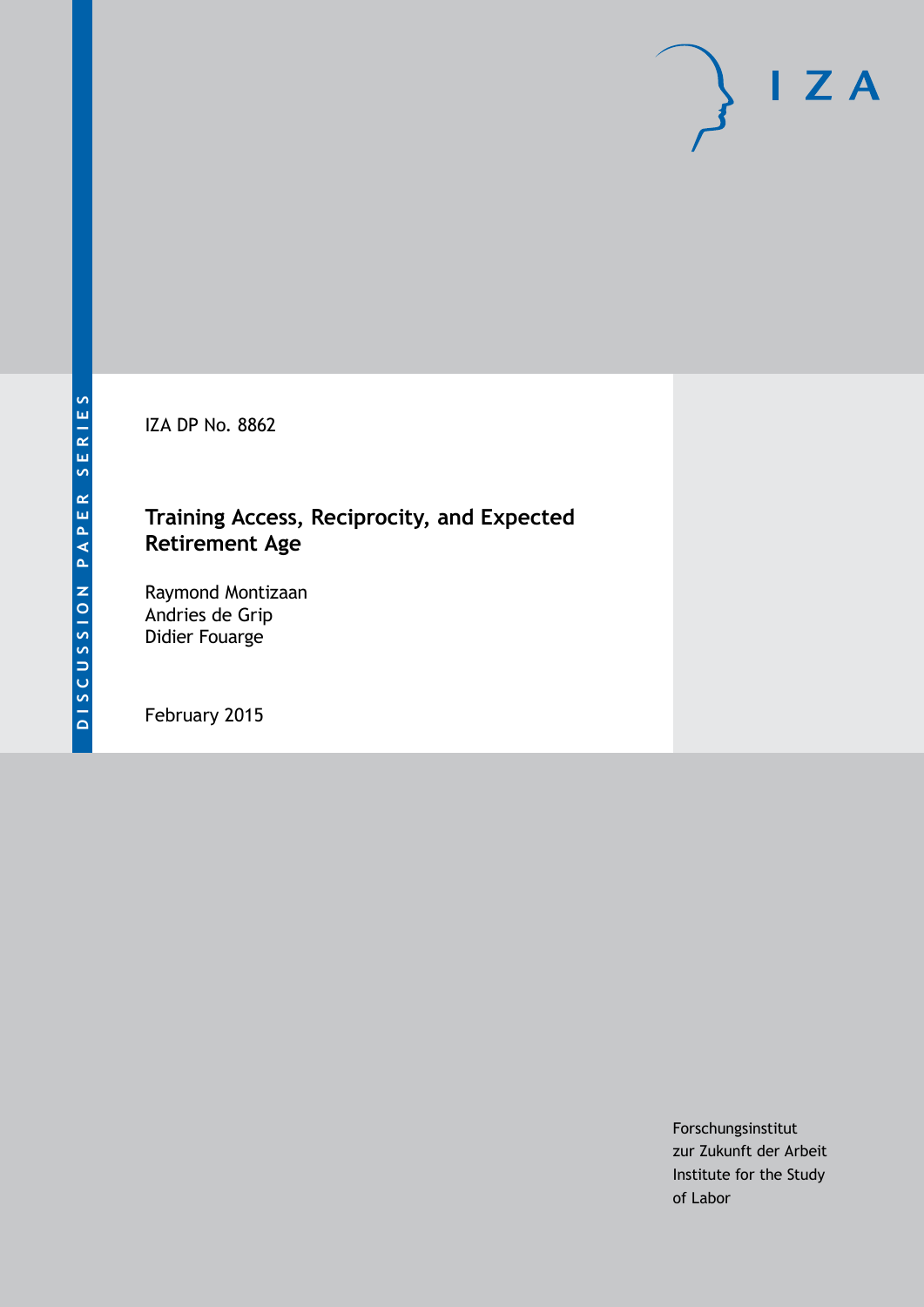# **Training Access, Reciprocity, and Expected Retirement Age**

# **Raymond Montizaan**

*Maastricht University (ROA), Netspar and IZA*

# **Andries de Grip**

*Maastricht University (ROA), Netspar and IZA*

# **Didier Fouarge**

*Maastricht University (ROA) and Netspar*

Discussion Paper No. 8862 February 2015

IZA

P.O. Box 7240 53072 Bonn Germany

Phone: +49-228-3894-0 Fax: +49-228-3894-180 E-mail: [iza@iza.org](mailto:iza@iza.org)

Any opinions expressed here are those of the author(s) and not those of IZA. Research published in this series may include views on policy, but the institute itself takes no institutional policy positions. The IZA research network is committed to the IZA Guiding Principles of Research Integrity.

The Institute for the Study of Labor (IZA) in Bonn is a local and virtual international research center and a place of communication between science, politics and business. IZA is an independent nonprofit organization supported by Deutsche Post Foundation. The center is associated with the University of Bonn and offers a stimulating research environment through its international network, workshops and conferences, data service, project support, research visits and doctoral program. IZA engages in (i) original and internationally competitive research in all fields of labor economics, (ii) development of policy concepts, and (iii) dissemination of research results and concepts to the interested public.

<span id="page-1-0"></span>IZA Discussion Papers often represent preliminary work and are circulated to encourage discussion. Citation of such a paper should account for its provisional character. A revised version may be available directly from the author.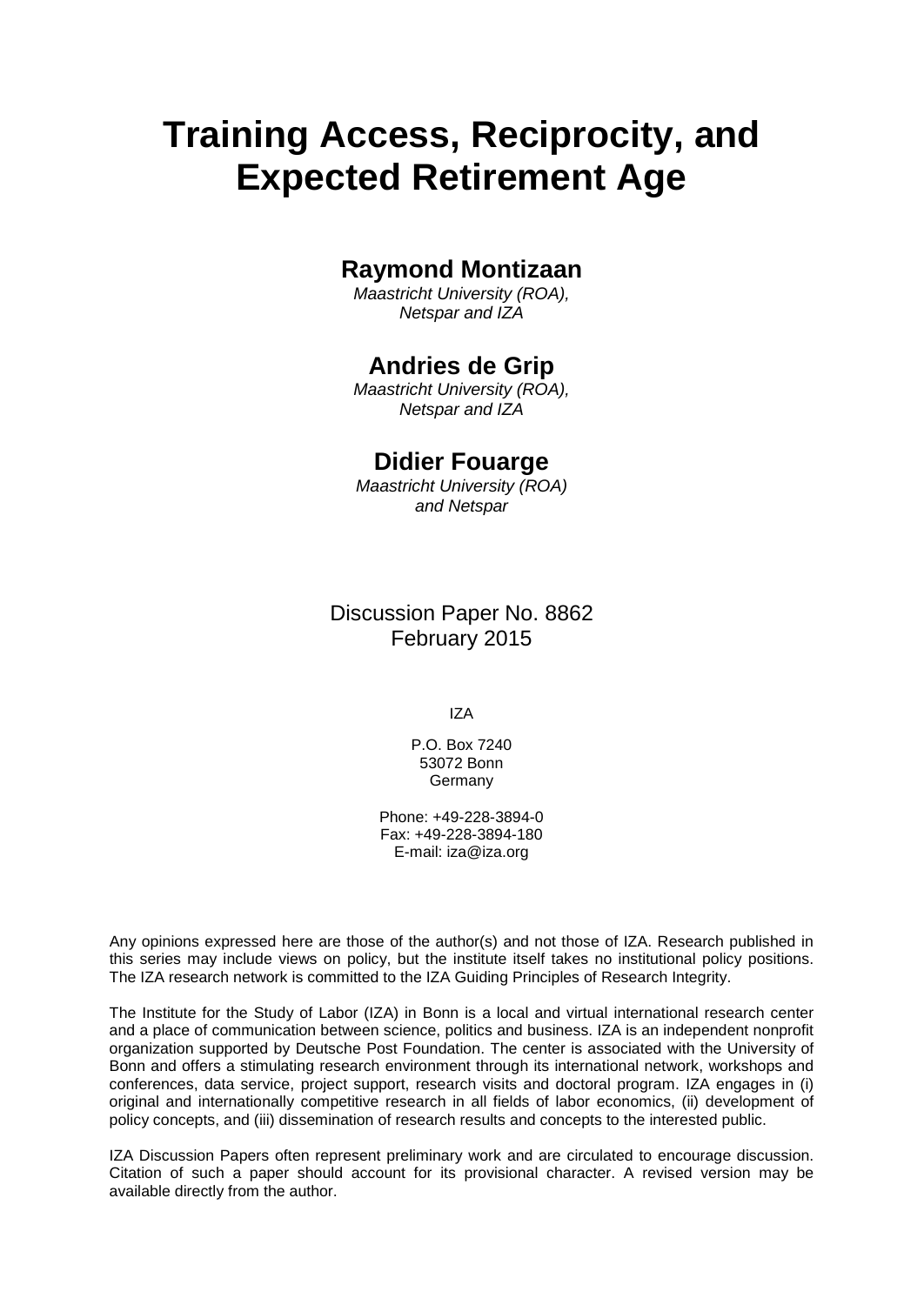IZA Discussion Paper No. 8862 February 2015

# **ABSTRACT**

# **Training Access, Reciprocity, and Expected Retirement Age[1](#page-1-0)**

This paper investigates whether employers can induce employees to postpone retirement by offering access to training courses that maintain job proficiency. We use unique, matched employer–employee surveys for the Dutch public sector, which include detailed information on a wide range of HR practices applied in the organization, as well as the expected retirement age of its employees. We find that training policies, as reported by employers, are significantly positively related to employee expected retirement age, irrespective of whether employees actually participate in training. We show that this positive relationship is driven by employees' positive reciprocal inclinations, indicating that provision of training may serve as a tool to motivate older employees in their job and consequently to retire later. The provision of training access may therefore complement existing pension reforms in many industrialized countries that aim to increase labor-force participation of older workers. Robustness analyses indicate that the relationship between offering training access and expected age of retirement is unlikely to be driven by reverse causality, self-selection, or the presence of other organizational characteristics.

JEL Classification: J24, J31, I2

Keywords: training access, reciprocity and retirement

Corresponding author:

Raymond Montizaan Maastricht University (ROA) P.O. Box 616 NL-6200 MD Maastricht The Netherlands E-mail: [r.montizaan@maastrichtuniversity.nl](mailto:r.montizaan@maastrichtuniversity.nl)

<sup>&</sup>lt;sup>1</sup> We thank Eric Bonsang, Lei Delsen, Arjan Non, Veronica Frisancho, Tom Stolp, and participants of the Netspar theme conference "Human Capital and Aging," Maastricht (October, 2013), the IAB "Labor Market Prospects of Older Workers International Conference' Nürnberg (October 2014), and the DUHR seminar Maastricht (September, 2014) for their useful comments.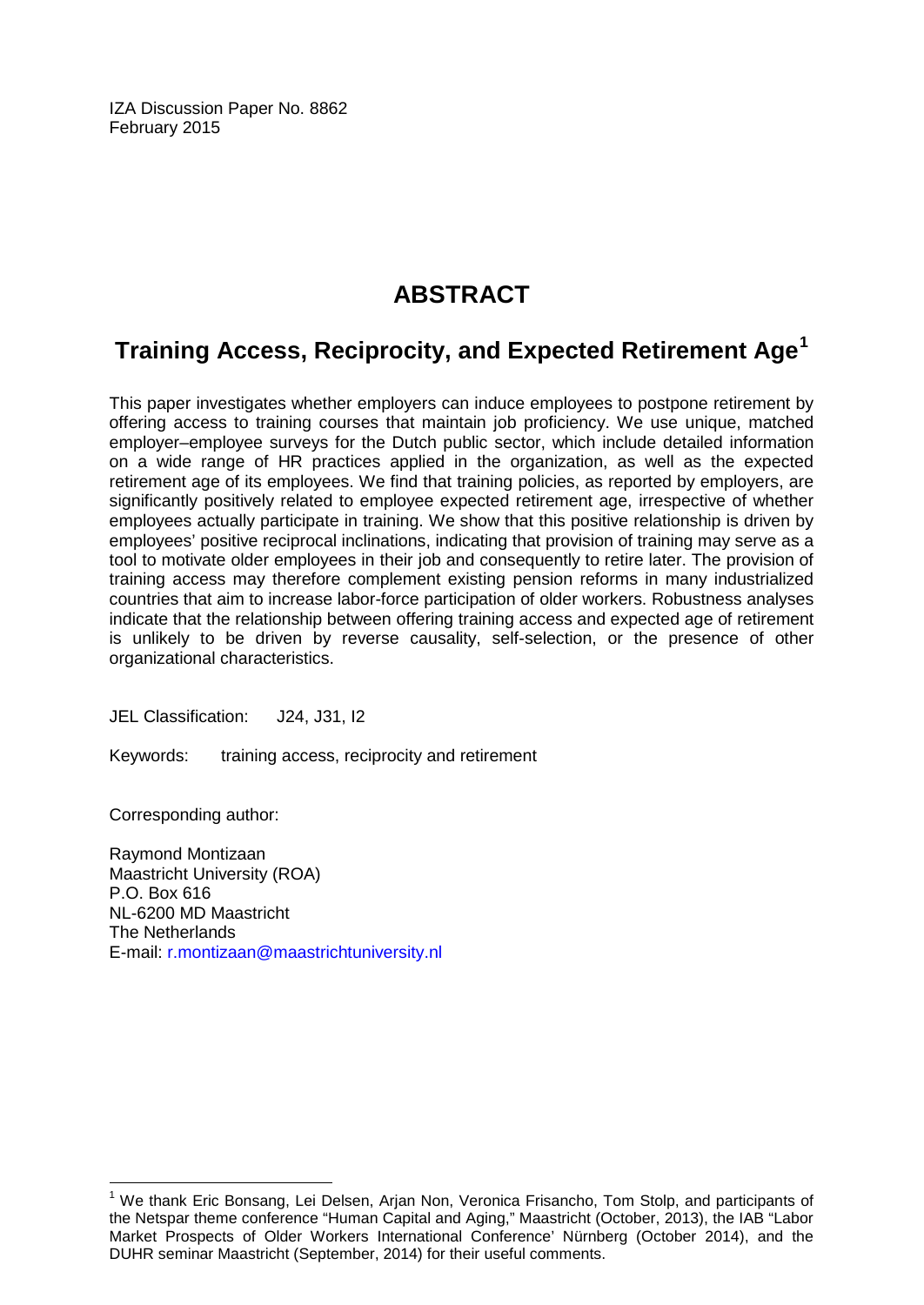### **1. Introduction**

**.** 

Many industrialized countries are simultaneously confronted with population aging and an ongoing transition of their economy to a knowledge-based economy (see, e.g., Katz and Autor, 1999; Hanushek and Woessmann, 2010). These trends represent a major challenge to employees, employers, and policy makers (Galasso and Profeta, 2004) and will increase the urgency to encourage older employees to remain employable (Daveri and Maliranta, 2006). A major complication, however, is that the recent pension reforms in many industrialized countries tend to demotivate workers (see, e.g., De Grip et al., 2012; Montizaan et al., 2012; Montizaan and Vendrik, 2014). Therefore, it is important to study which policies can best influence workers' employability.

Providing training access may be a promising policy instrument to improve the job motivation, competencies, and productivity of older workers who have to continue working to a later age due to pension system reforms. Several empirical studies found that training participation is instrumental in compensating for skills depreciation and maintaining employability (Bishop, 1997; Groot and Maassen van den Brink, 2000; De Grip and Van Loo, 2002; Picchio and Van Ours, 2013). Moreover, various empirical studies have shown that training participation is positively associated with job effort, productivity, and wages (Bartel, 1994, 1995; Barrett and O'Connell, 2001; Conti, 2005; Dearden et al., 2006; Zwick, 2006; Fersterer et al., 2008; Konings and Vanormelingen, 2009; De Grip and Sauermann, 2012).<sup>2</sup>

<sup>&</sup>lt;sup>2</sup> However, human capital theory also predicts that employers have fewer incentives to invest in older employees, because the period in which the benefits of training can be reaped decreases with age (Ben Porath, 1967; Neumann and Weis, 1995). Older workers may also endure higher psychological costs of training due to a lower capacity to learn new skills. These lower investments in human capital can therefore decrease employee retirement age (Green, 1993). Various studies showed that training incidence decreases with age. Moreover, Bassanini et al. (2005) and Fouarge and Schils (2009) found that training participation of older workers is lower in countries with more generous early pension systems, while Montizaan et al. (2010) showed that the retrenchment of pension rights leads to higher training participation among older workers in large organizations. Similarly, Brunello and Comi (2013) showed that policies that increase the retirement age are effective in increasing training participation by senior workers.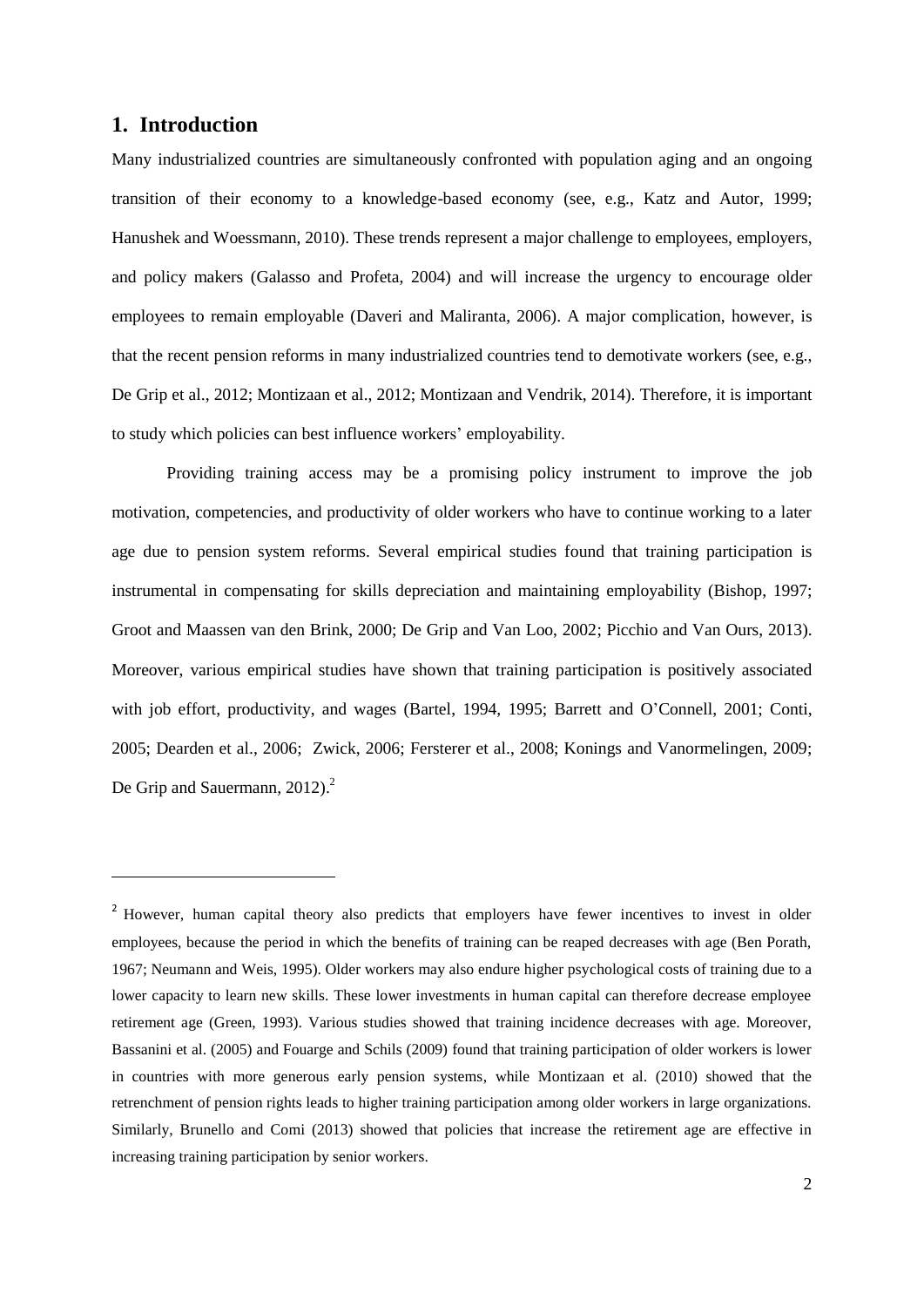There are few empirical studies, however, that directly analyzed the relationship between training and retirement (e.g., Stenberg et al., 2012; Picchio and Van Ours, 2013). These studies found mixed results. Stenberg et al. (2012) found no relationship between training and retirement, while Picchio and Van Ours (2013) found that firm-provided training significantly increases future employment prospects of older workers. Stenberg et al. (2012) and Picchio and Van Ours (2013), however, have in common that they measure the effects of actual training participation of individual employees on their retirement behavior. These studies see retirement primarily as an individual labor supply decision, but neglect the role of firms' training provision. This is surprising, since the impact of employer policies on employee retirement decisions is well established (e.g., Johnson and Neumark, 1996; Dorn and Sousa-Poza, 2010). One of the few studies to consider the role of employers is Herrbach et al. (2009), who used survey data on the availability of particular types of training from a sample of late-career managers to estimate the effect of training availability on the timing of retirement. Consistent with the results of Picchio and Van Ours (2013), these authors found that training access significantly increases the retirement age. $3$ 

In this study, we investigate whether training access in organizations, as reported by the employer, is related to the expected retirement age of their employees. We draw on employerprovided measures of provision of training access. We build on two linked employer–employee surveys conducted in April 2012 in the Dutch public and privatized sector.<sup>4</sup> The employer survey is specifically designed to collect detailed information on organizations' HR practices targeted at older workers, and includes several measures of the extent to which the employer stimulates training

1

<sup>&</sup>lt;sup>3</sup> Their training measure, however, is based on a survey question, which asks late-career managers to rate the availability of training opportunities adapted to their current needs, implying that in cases where managers report having no training opportunities relevant to their current needs, it is impossible to determine whether they have no training opportunities, or whether they have no training needs.

<sup>&</sup>lt;sup>4</sup> Although the data set, because of its cross-sectional nature, does not allow us to fully control for biases due to unobserved heterogeneity at the individual level, combining employer and employee data at least reduces the likelihood of reverse causality, as it is less likely that retirement preferences of individual employees will affect the presence of training policies within their organizations. In Section 3.3, we provide robustness analyses that address the issue of reverse causality in more detail.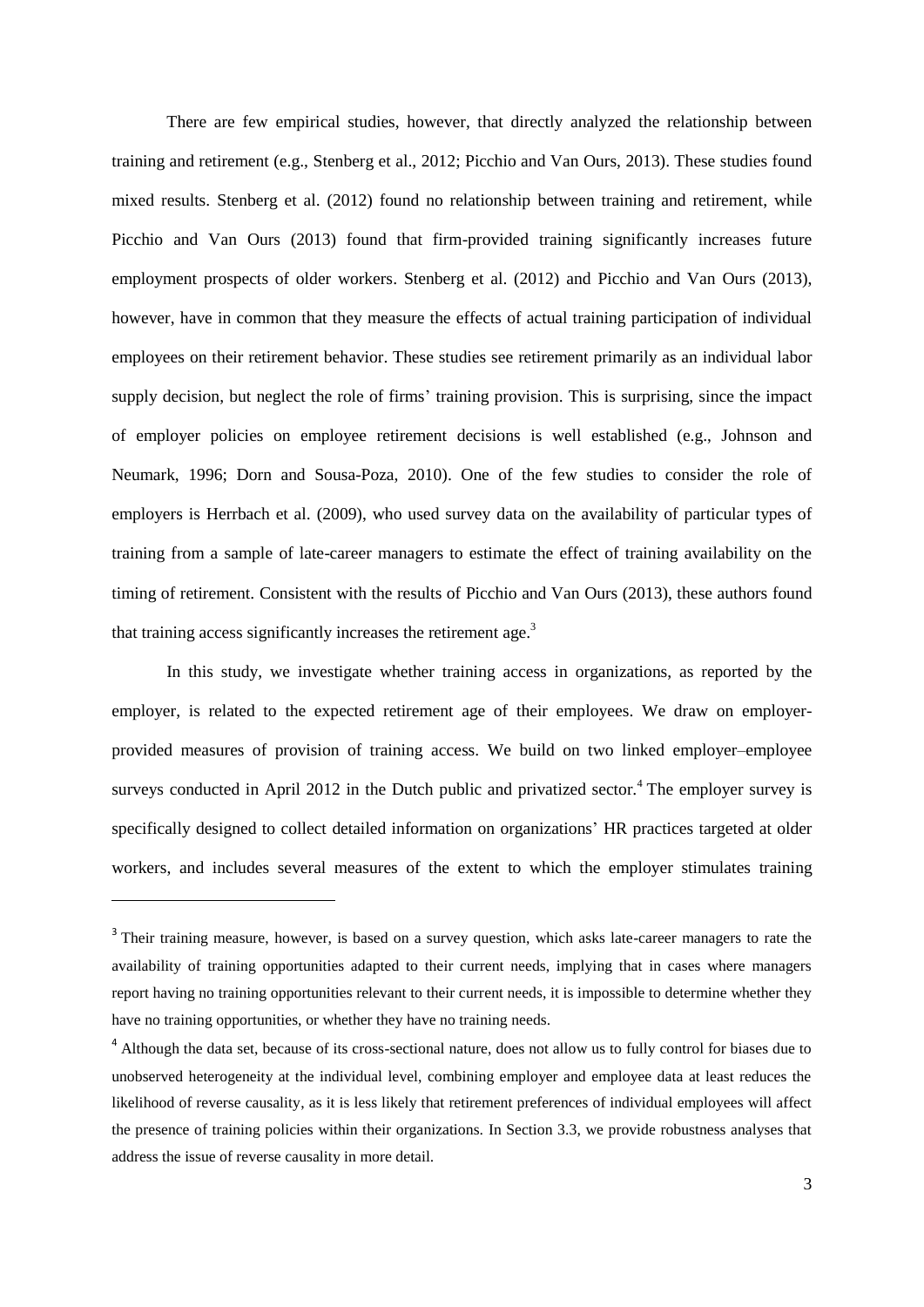participation.<sup>5</sup> The employee survey elicits respondents' expected retirement age, in addition to detailed questions on employees' job tasks, actual training participation, and personality traits.

We show that employees in organizations that provide more training access to older workers expect to retire at a significantly later age than those who are employed in organizations that provide little or no access to training. A one–standard deviation increase in the provision of training access is associated with approximately 1.1 to 3.0 months later retirement. When we compare the size of this correlation to the impact of major pension reforms on expected retirement age, it becomes clear that training access is of great economic importance. For example, De Grip et al. (2013) find that an announced increase in the Dutch statutory retirement age by one year increased the expected retirement age by only 3.9 months. Interestingly, for other HR practices targeted at older workers but that are unrelated to training, we find no significant relationship with employee retirement age expectations. Robustness analyses further indicate that the relationship between training access and expected retirement age is unlikely to be driven by reverse causality, self-selection, or organizational characteristics.

This study builds on the existing literature in two ways. First, rather than analyzing the effects of actual training participation on retirement behavior, we complement previous retirement studies by integrating matched employee and employer data on employer-provided training access and employee retirement expectations into one framework. Since we measure training access in an employer survey, it is less likely to be confounded by employee characteristics and skill needs than in studies that measure training access in employee surveys. The richness of our data further allows us to test the robustness of our findings to alternative model specifications (such as the inclusion of firm-specific random effects), as well as to the inclusion of additional control variables that, among others, capture differences in the financial situation of firms, the role of other HR practices in firms that offer training, and self-selection of highly motivated workers into organizations with ample training facilities.

<sup>&</sup>lt;sup>5</sup> Note that these measures capture firm characteristics, and do not necessarily mean that the respondents employed in the firms that offer training access actually participate in training.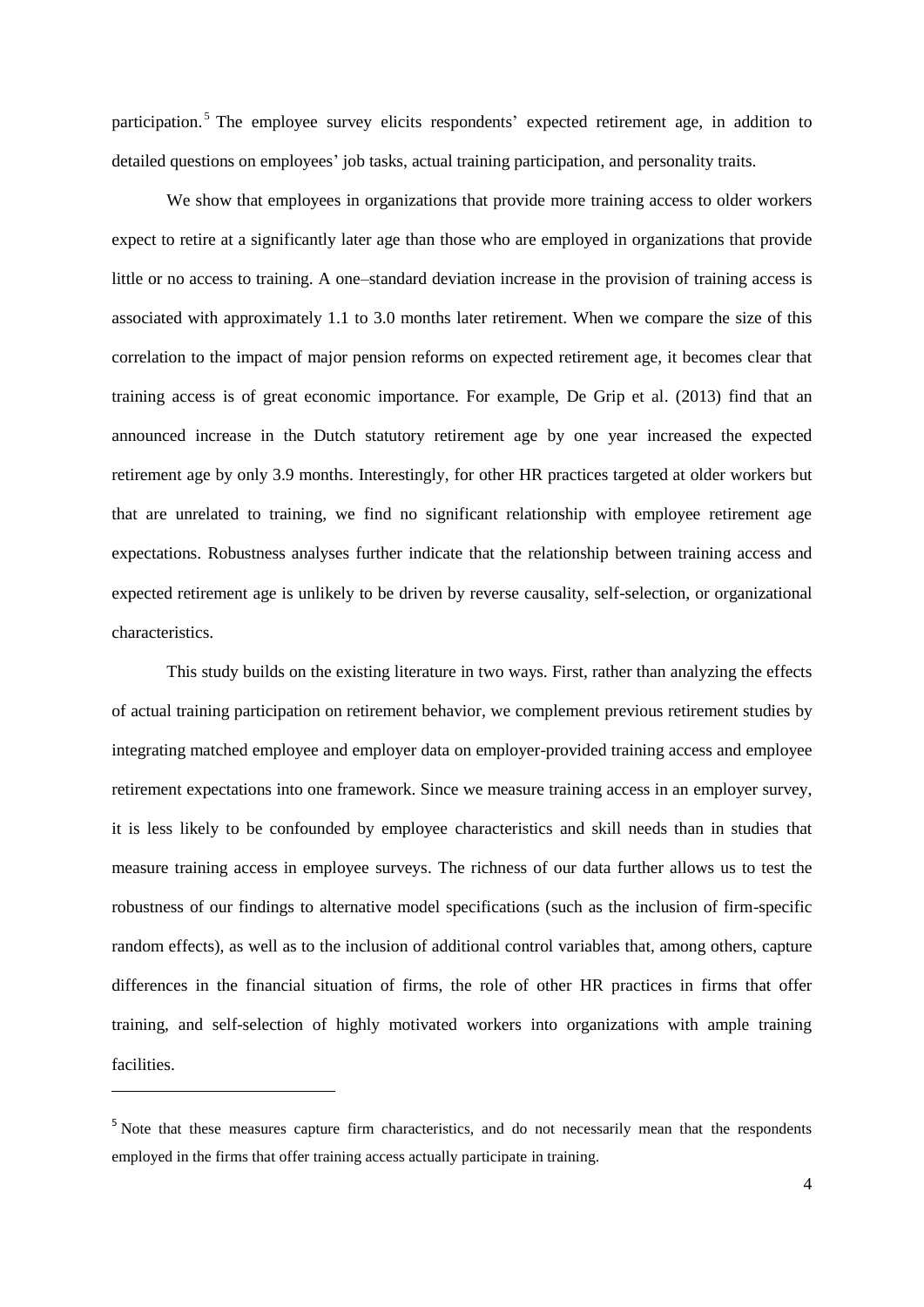Second, we provide insight into potential mechanisms that drive the positive relation between having training access and expected retirement age. We consider whether the relationship between training access and retirement expectations is driven by employees' actual training participation but find no evidence for this. Employees in organizations that offer training access to all their older workers indeed participate in training more often and expect to retire later. However, the positive relationship between training access and expected retirement age remains when we control for workers' training participation. This indicates that access to training may have positive effects on the timing of retirement, even if employees do not actually participate in training.

We show that the relationship between training access and the expected retirement age is driven by employees' positively reciprocal inclinations. Accordingly, we contribute to the growing literature that predicts that reciprocity is a key driver of human motivation and labor market outcomes (Akerlof, 1982; Pereira et al., 2006; Bowles, 2008). Numerous empirical studies have used a giftexchange framework to stress the importance of reciprocity, and find that positively reciprocal employees increase their efforts above the required level when treated generously by their employers (e.g., Fehr et al., 1993; Fehr et al., 1998; Charness, 2000 Brown et al., 2004; Bellemare and Shearer, 2009; Cohn et al., 2009; Kube et al., 2012). The role of reciprocal behavior by employees in relation to the human capital investments by their employer, however, is a relatively unexplored topic. A notable exception is Leuven et al. (2005), who applied a gift-exchange framework to explain why employers are willing to provide both firm-specific and general training to their employees. Their argument is similar to that of the efficiency-wage literature, which predicts that higher effort levels can be achieved when employers pay wages above the market-clearing wage (Akerlof, 1982). Training improves employees' individual knowledge, skills, and productivity. When employers are willing to offer opportunities for general and firm-specific training, employees may perceive this offer as good treatment that signals attention and recognition by the employer, to which they positively reciprocate by providing greater effort and higher commitment (Barrett and O'Connell, 2001). Employees may alternatively show their appreciation by signaling that they are willing to postpone their retirement. Delaying retirement can be beneficial to employers, as this allows them to reap the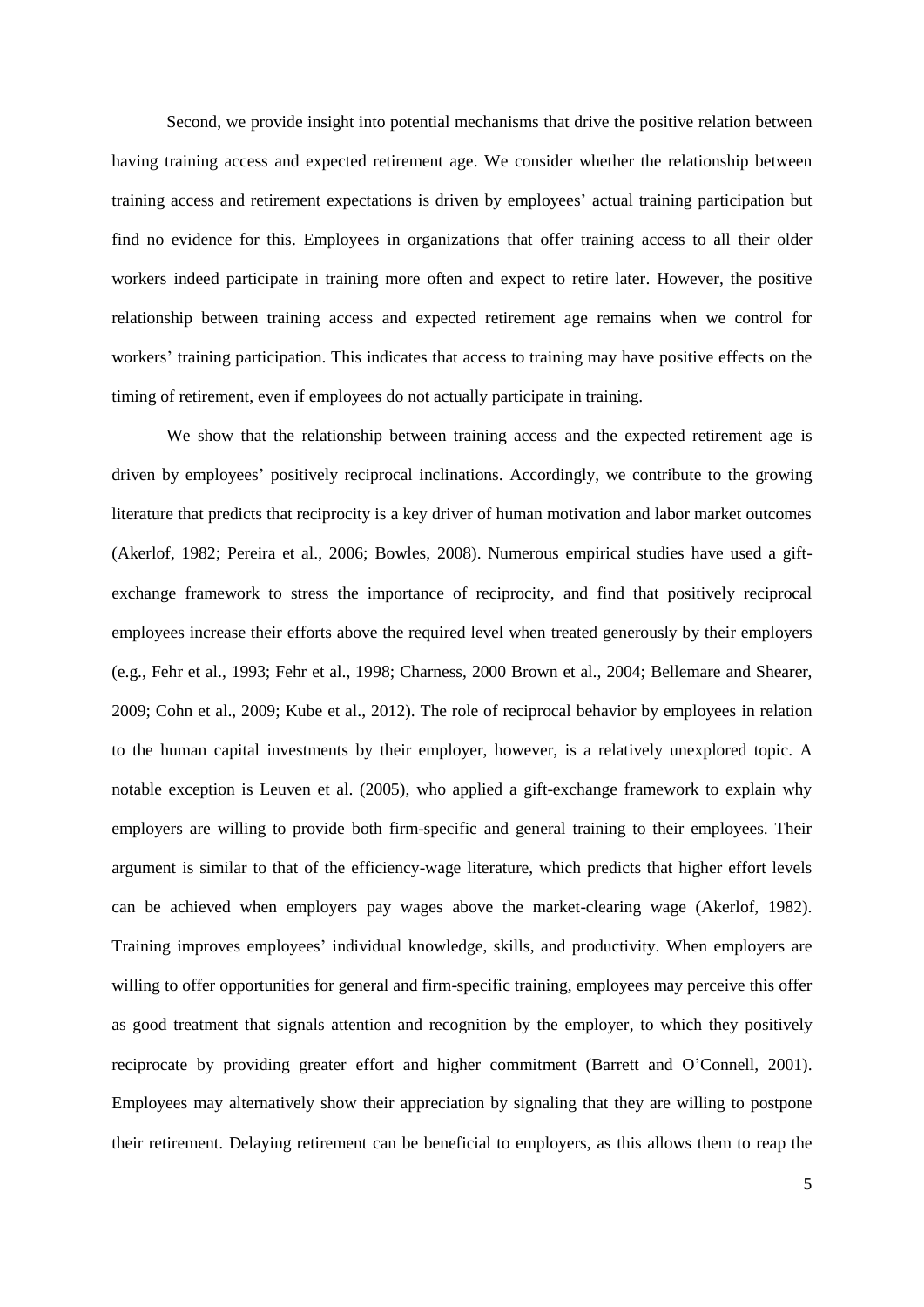benefits of investments in the human capital of their current employees for a longer period. Our findings thus show that the provision of training access not only improves the skills and productivity of employees, but it also has major positive behavioral consequences on the willingness to delay retirement. Providing training access could therefore be a useful alternative policy instrument to increase labor-force participation by older workers, and may even help to partially counter the negative effects that pension reforms have on employee motivation.

The remainder of this paper proceeds as follows. Section 2 describes the data, provides descriptive statistics, and sets forth information on the representativeness of the estimation sample. Section 3 presents the results, and Section 4 concludes.

### **2. Data**

#### **2.1 Data description**

We use matched employer–employee survey data on the Dutch public and privatized sectors, collected in April 2012 (the *ROA Public Sector Survey 2012*), to examine the relationship between provision of organizational training access reported by employers and the expected retirement age of their employees. The survey data are matched to administrative data from the Dutch pension fund for public sector employees (ABP), which contains information on the number of contribution years to the pension fund, the number of working hours, and the specific industry sector in which the respondents are employed: public administration, education, or privatized organizations (such as public transport companies and oil and gas exploration companies).

The employee survey data were collected in two stages. In the first stage, a representative, randomly selected sample of 57,350 public sector employees born between 1946 and 1975 was contacted in the spring of 2012 by ABP via regular post. They were asked to provide their e-mail addresses for an online survey on retirement-related issues. In the second stage, in the first week of April 2012, we sent an e-mail containing the link to our web-based survey to the 12,600 employees who had provided their e-mail addresses. This employee survey contained detailed questions on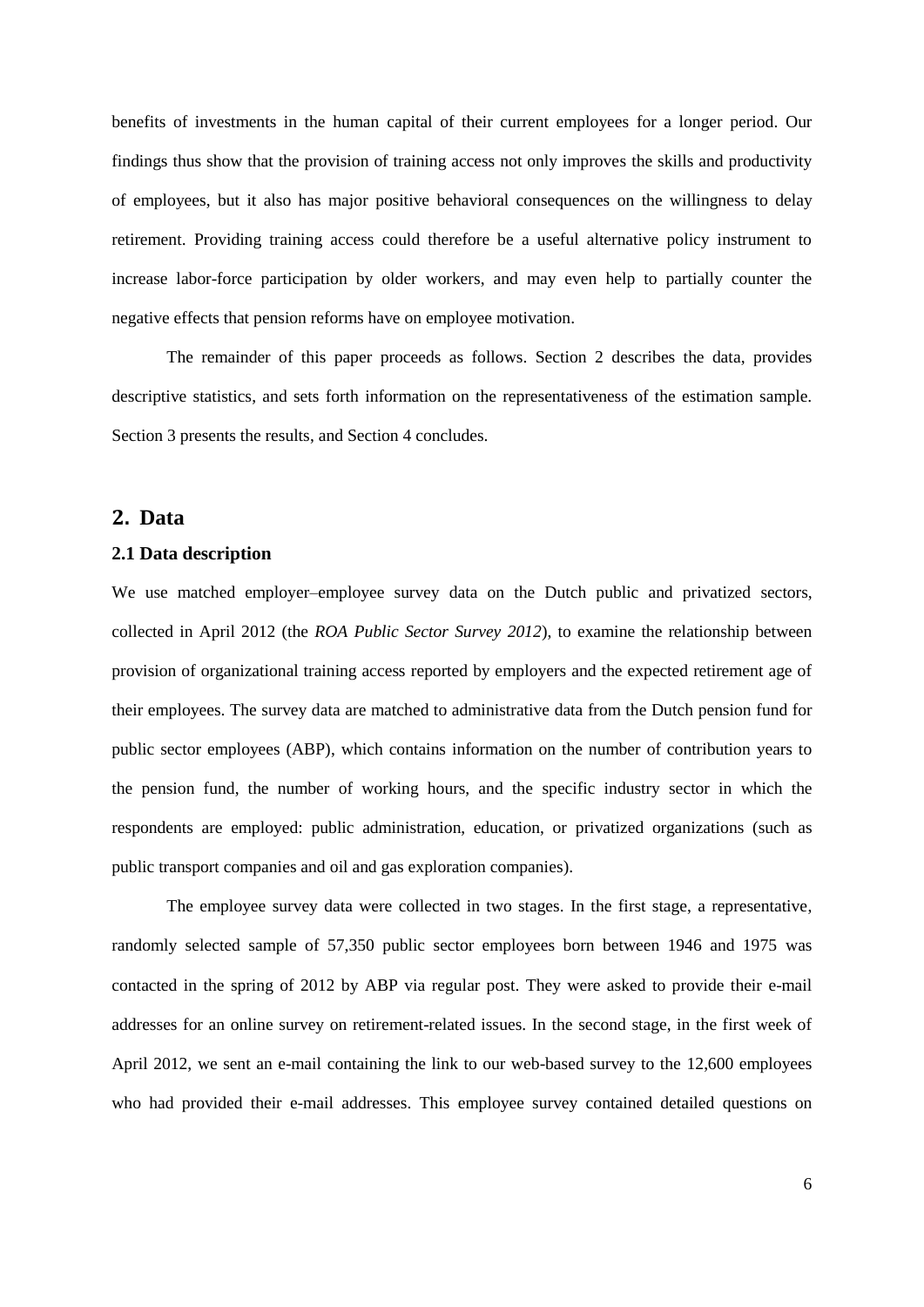retirement expectations, sources of income after retirement, job characteristics, and a battery of questions to measure employee personality. Some 6,200 individuals completed the questionnaire.<sup>6</sup>

For the employer survey, we sent an e-mail in April 2012 to all 2,500 employers in the public and privatized sectors with a link to the web-based survey.<sup>7</sup> This employer survey included detailed questions on training and HR practices. The e-mail was sent to HR-advisors, HR-managers and managing directors who are responsible for HR practices and all retirement related issues within their organizations. The survey was answered by 783 employers.

In total, we were able to match the survey data of 1,337 employees to the answers of 363 employers. Because of non-response to questions that are relevant to our analyses, we base our estimation sample on 845 employees matched to 284 employers. Although the largest industry sectors tend to be over-represented and the smaller sectors tend to be under-represented, the overall distribution in our estimation sample of workers across sectors looks rather similar to that in the representative sample of workers (see Appendix A). Moreover, the employees matched to their employers are similar to those for whom no match is available.<sup>8</sup>

<sup>&</sup>lt;sup>6</sup> Our data set does not include information on actual retirement behavior. To our knowledge, however, there exists no data set that provides matched information on training access as reported by employers, actual training behavior, as well as actual retirement behavior of employees.

The e-mail addresses were provided by ABP, which has detailed contact information for each employer, due to its role as the public sector's pension fund.

 $8$  T-statistics for the differences in organizational characteristics between employers with and without a match to their employees are presented in Table B3, in Appendix B. The table shows that most differences in the variable means between both groups are statistically insignificant. Employers whose answers can be matched to the answers of their employee, however, have a higher percentage of highly educated workers than those without a match. Further, they report more often that their organization is financially sound, but also report a higher likelihood that their organization must cut expenses in the coming five years.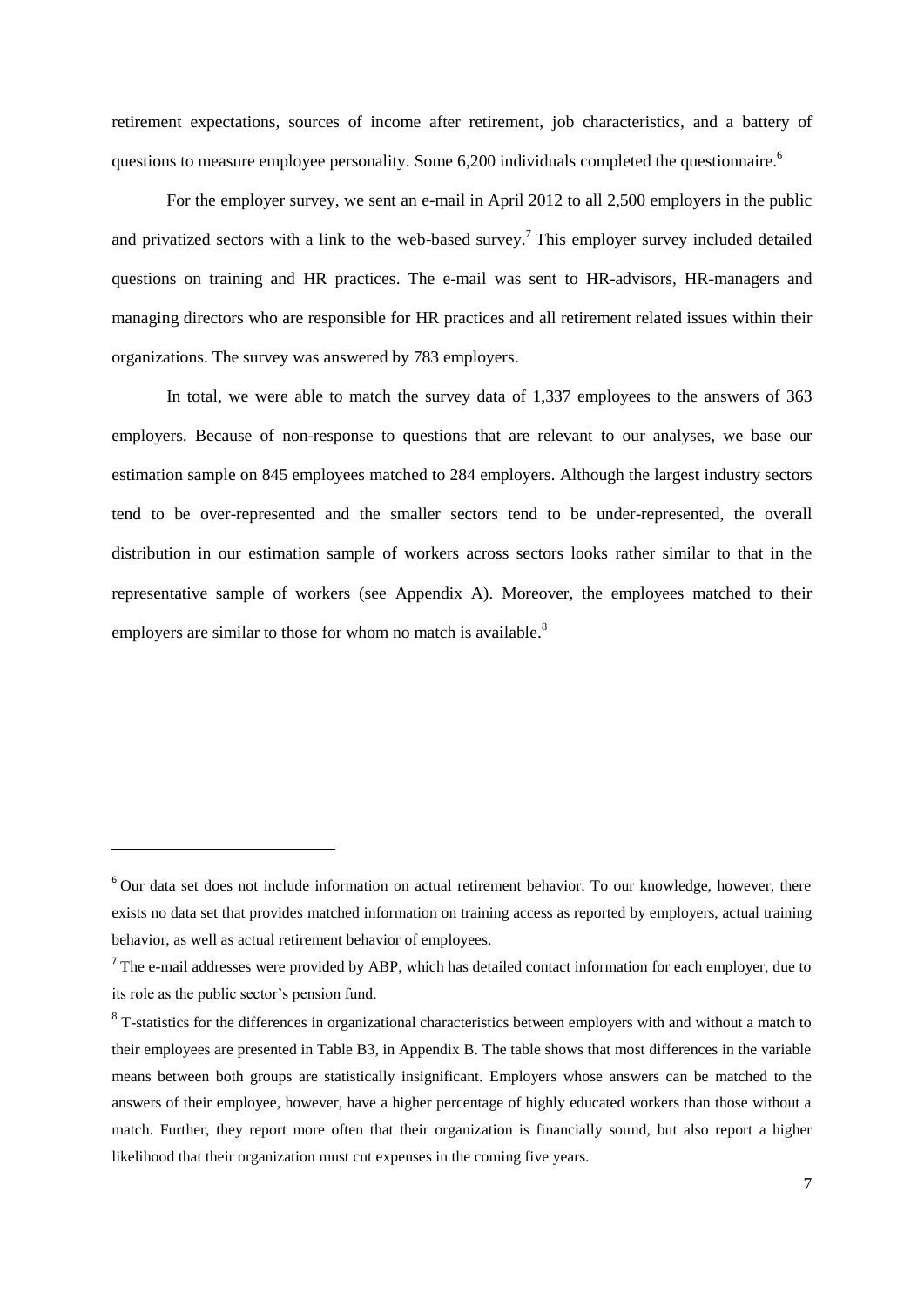#### **2.2 Measurement and descriptive statistics**

#### **2.2.1 Main variables**

**.** 

Our main interest lies in investigating how employees' retirement expectations are related to the training access provided by their employer. Earlier studies that used survey questions to directly measure expectations show that this measure may be a good predictor for actual retirement behavior (Keane and Runkle, 1990; Das et al., 1999; Dominitz, 2001; Stephens Jr., 2004; Hurd, 2009).<sup>9</sup> Retirement expectations are measured by the question *At what age do you expect to retire?*, to which respondents could reply in full years using pre-coded answers ranging from 55 to 70 years-old.

Our measure of training access is derived from employers' answers to a set of questions on 17 HR practices focused on older workers. Employers were asked the following question: *To what extent does your organization apply the following HR-instruments that are specifically targeted towards older employees?* For the 17 specific HR practices displayed in Appendix A, employers could answer on a five-point Likert scale ranging from 1 *Not applied to any older employee* to 5 *Applied to all older*  employees.<sup>10</sup> A factor analysis revealed that these 17 specific HR practices can be grouped into five main factors: 1) *Training access* (e.g., extra courses or training for older workers); 2) *Task adaptation* (e.g., allocate older workers to tasks they are good at); 3) *Financial incentives* (e.g., demotion); 4) *Working hours policies* (e.g., reduction of working hours for older workers); and 5) *Retirement policies* (e.g., phased retirement). We then standardized these measures of HR practices to mean 0 and standard deviation 1. Training access is the key variable of interest in our analysis, and other HR

<sup>&</sup>lt;sup>9</sup> Few studies have focused on retirement and pension expectations. These studies show that expectations are strongly related to retirement decisions, but also provide mixed evidence on the ability of workers to assess financial decisions (Duflo and Saez, 2003; Benitez-Silva and Dwyer, 2005; Chan and Stevens, 2008; Alessie et al., 2011; Liebman and Luttmer, 2011; Van Rooij et al., 2011, 2012). Montizaan et al. (2010), however, provide evidence that Dutch public sector employees are well informed about their pension rights and the implications of the changes in the pension system in the past decades for their pension benefits and timing of retirement.

<sup>&</sup>lt;sup>10</sup> The 17 items belonging to this survey question are presented in Table A1 in Appendix A.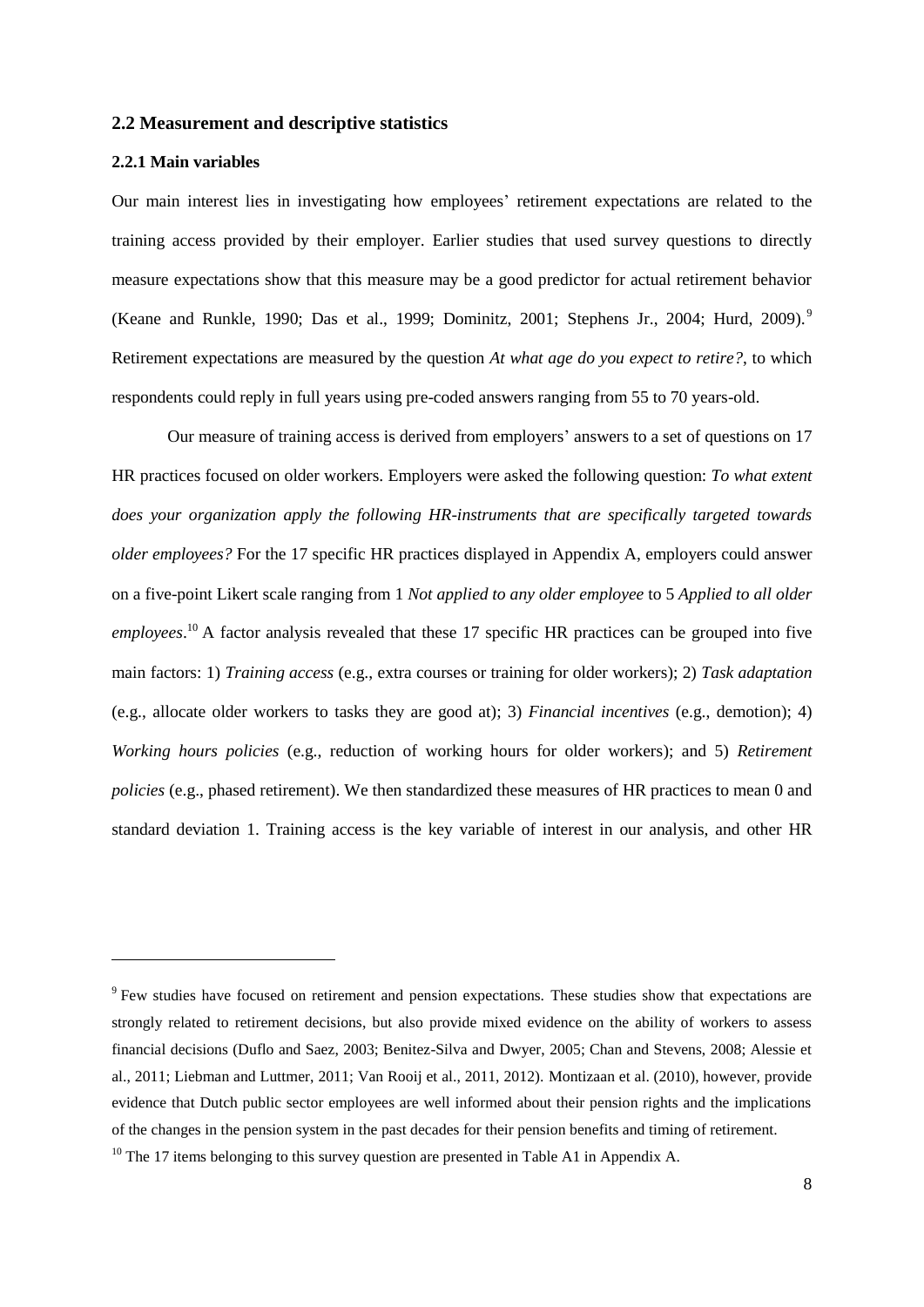practices serve as control variables measuring the impact of additional HR policies targeted toward older employees.<sup>11</sup>

#### **2.2.2 Basic control variables**

**.** 

We gathered detailed information in the employee survey on workers' actual training participation, willingness to train, personal characteristics and personality traits, job engagement, and main job tasks, which we use as control variables in our analysis.<sup>12</sup> Actual training participation is measured by a dummy variable indicating whether the respondents participated in any training course in the preceding year, and by the number of training courses in which an employee participated.<sup>13</sup> For the last training course completed, it is known whether it was aimed at general or firm-specific skills, and whether the employer initiated this training. This is based on two survey questions: *To what extent do you agree with the following proposition about the last training course you concluded: The knowledge received during this training is transferable to organizations outside the branch in which you are currently occupied*, where employees answered on a five-point Likert scale ranging from 1 *strongly disagree* to 5 *strongly agree*, and *Who took the initiative for the last training course you concluded*, where employees answered 1) *I took the initiative myself*; 2) *My employer took the initiative;* 3) *We both took the initiative;* and 4) *Other*. Employees' willingness to train is measured by the extent to which they agree with three propositions about their willingness to participate in 1) a course aimed at improving their skills for their current job, even when they have to sacrifice leisure time for this training; 2) a course aimed at improving skills needed to climb up in position in their organization; and 3) a training course aimed at learning skills needed for a new job. Employees

<sup>&</sup>lt;sup>11</sup>We also performed control analyses in which we used the underlying items of our training indicator and find that our main results hold for both items.

<sup>&</sup>lt;sup>12</sup>Research shows that personality traits (Fouarge et al., 2013) and job tasks (Görlitz and Tamm, 2012) are important determinants of willingness to train and actual training participation.

<sup>&</sup>lt;sup>13</sup> The exact wordings of these questions were: "Did you participate in the past year or are you currently participating in a training course? Please disregard hobby training courses." and "In how many training courses did you participate in the past year (including those in which you currently participate)?"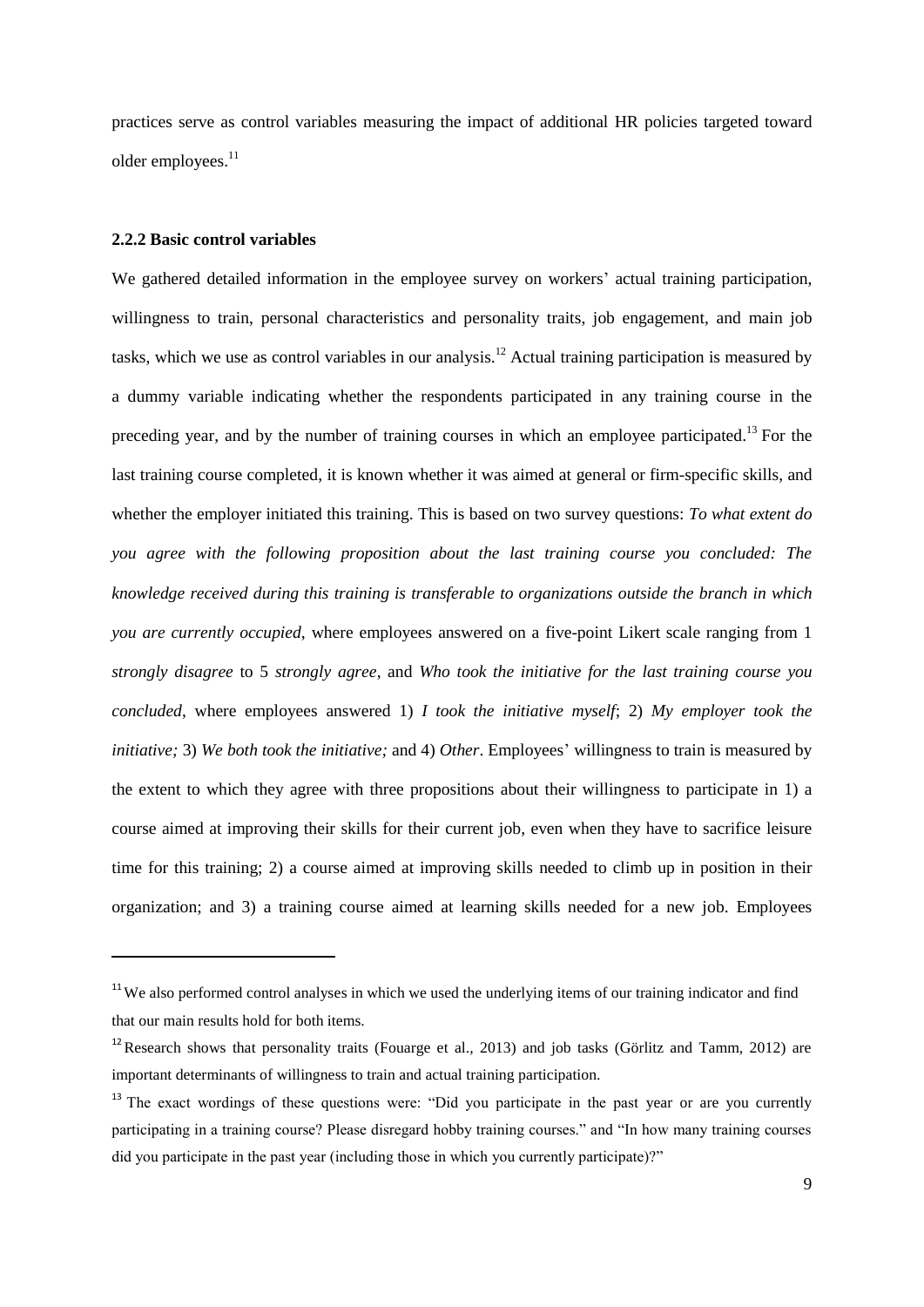answered these questions on a five-point Likert scale ranging from 1 *strongly disagree* to 5 *strongly agree*.

The survey questions on personal characteristics and personality include, among others, education level, marital status, job engagement and the "Big Five" personality traits: *openness to experience*, *[conscientiousness](http://en.wikipedia.org/wiki/Conscientiousness)*, *[extraversion](http://en.wikipedia.org/wiki/Extraversion_and_introversion)*, *agreeableness*, and *neuroticism.* <sup>14</sup> The traits are derived from the abbreviated 15-item Big Five validated by Furnham et al. (2003) and McManus and Furnham (2006), which includes three items for each personality trait. We constructed the Big Five personality traits by taking the average score of the items belonging to each personality trait. Job engagement measures the extent to which employees are fully involved in, and enthusiastic about, their job, and is based on the short form of the Utrecht Work Engagement Scale (UWES), which has been used and validated extensively (see, e.g., Schaufeli et al., 2002).

Finally, we identify the various job tasks performed by employees by means of 18 questions from the Princeton Data Improvement Initiative (PDII), also used in Autor and Handel (2013).

#### **2.3 Descriptive statistics**

**.** 

Table B2 of Appendix B presents the observable characteristics of employees in our sample. Employees in our estimation sample expect, on average, to retire at the age of 65 and two months. Figure 1, however, shows that there are strong peaks in retirement expectations that concentrate around the eligibility ages for the state old age pension.<sup>15</sup> Approximately 28% expect to retire at age

<sup>&</sup>lt;sup>14</sup> The Big Five [personality](http://en.wikipedia.org/wiki/Personality_psychology) traits are five broad domains or dimensions of personality used in psychology to provide a comprehensive description of human personality; they are based on the Five Factor model (Goldberg, 1992). These Big Five personality traits are assumed to account for the basic traits in personality without overlap between traits.

<sup>&</sup>lt;sup>15</sup> The Dutch pension system consists of three pillars. The first consists of a flat-rate public scheme (AOW) to which all residents are entitled as of attainment of age 65 or 67 years, depending on year of birth, regardless of whether they are employee, self-employed or never participated in the labor market. This statutory old-age pension provides Dutch residents with a pension benefit that in principle guarantees 70% of the net minimum wage for a single household and 50% for each partner in a couple (either married or officially living together). The eligibility age will be stepwise increased from age 65 to 66 in 2018, and further up to 67 years in 2021. The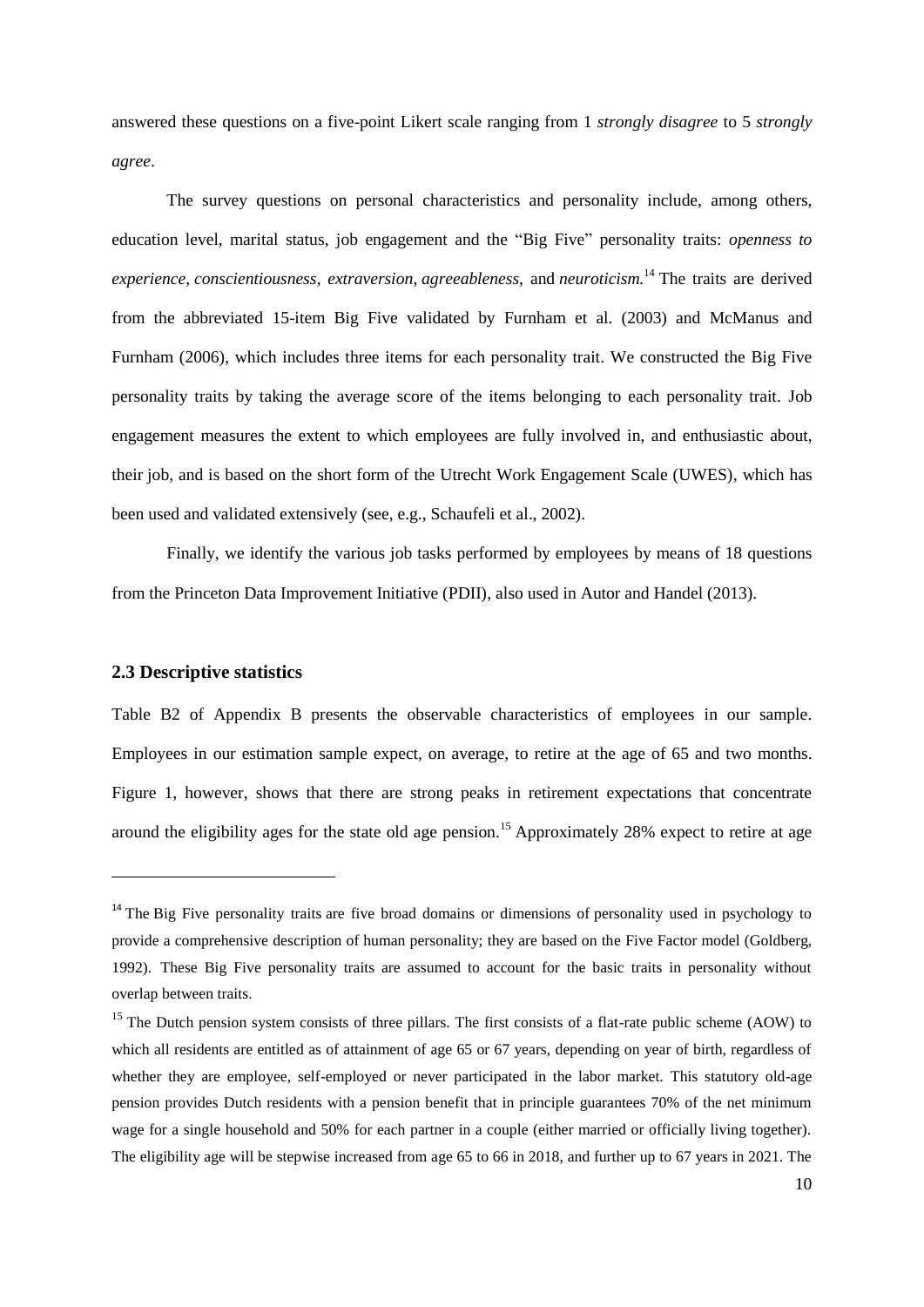65, 13% at age 66 and 26% at age 67. There is also a sizable group (28%) of employees who expect to retire well before age 65. Conversely, the group of workers who expect to continue working after the eligibly age for the state old age pension is relatively small (5%).

Table B2 further shows that 61% of the employees in our sample participated in a training course in the past year. They, on average, participated in 1.41 training courses. Employees are most willing to train to improve their skills for their current job, while they are relatively unwilling to participate in a course aimed at improving their skills to climb to a higher position in their organization. Finally the table shows that 62% of our estimation sample is male, 84% is married, 23% is aged between 45 and 54 years, 69% is between 55 and 64 years old, and 72% of the employees are highly educated (higher vocational education or university degree), which reflects the fact that these workers are over-represented in the public sector.<sup>16</sup>

#### **2.4 Empirical strategy**

**.** 

To identify and quantify the relationship between training access and expected retirement age, we use ordered probit regressions that take the following form:

$$
Pr(Y_{ij} = k) = PR(v_{k-1} < (\alpha + \beta TA_j + \delta' \mathbf{X}_{ij} + \lambda V_j + e_{ij}) \leq v_k)
$$
\n<sup>(1)</sup>

where  $Y_{ij}$  stands for the expected retirement age of individual *i* in firm *j*,  $TA_j$  represents the training access in firm *j*,  $X_{ij}$  is a vector of individual control variables,  $V_j$  is a vector of firm-specific control variables, and  $e_i$  is the error term.  $V_j$  includes four indicators that measure the extent to which other HR practices focusing on older workers are applied by the employer.  $\mathbf{X}_{ij}$  includes employee age,

second pillar refers to the supplementary earnings-related pension. This is a defined-benefit type of pension for employees organized at the sector or firm level. This pension can also be used to retire early, before the eligibility age for the state pension. The third pillar includes all voluntarily built-up savings that are in addition to the first two pillars. Due to the well-established first two pillars of the Dutch pension system, the third pillar is less developed in the Netherlands than in other countries.

 $16$  Reassuringly, the proportion of highly educated workers in our sample is consistent with that in other datasets, such as the Dutch Labor Supply Panel.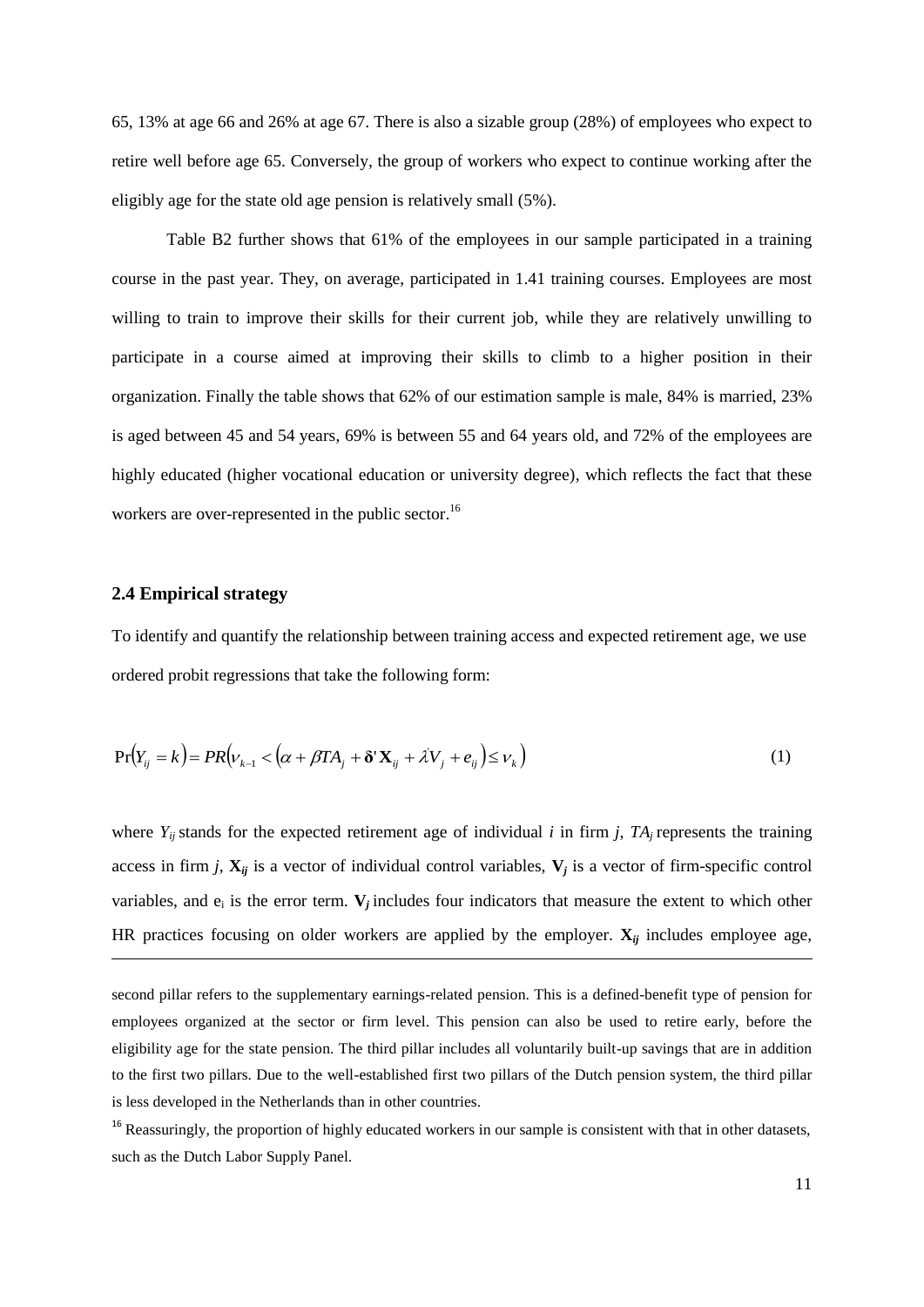education level,<sup>17</sup> sector dummies, contractual working hours, wage, tenure, gender, marital status, personality characteristics, and job tasks of the individual employees. The coefficients  $\alpha$ ,  $\beta$ ,  $\delta$  and  $\lambda$ , are to be estimated together with the cut-points  $v_1, \ldots, v_K$ , where K represents the number of potential answers to the expected age of retirement question.

We use ordered probit regressions to address the fact that employee retirement expectations are concentrated at specific ages. Since there are multiple employee observations for a large number of organizations, we use a clustered sandwich estimator to allow for intragroup correlation on the organizational level (Rogers, 1993: Wooldridge, 2002). In a robustness analysis, we also estimate a hierarchical linear model with an additional random effect to account for unobserved heterogeneity on the organizational level.

#### **3. Results**

**.** 

#### **3.1 Main results**

Table 1 presents the ordered probit estimation results of a base specification in which we relate the extent of training access in an organization to employee retirement expectations. We control for personal characteristics and the four other HR practices targeted toward older workers (Column 1). The estimation results show that employee expected age of retirement is positively related to the organization's training access provision: A one standard deviation increase in the extent of training access is associated with a 1.1-month higher expected retirement age.<sup>18, 19, 20</sup> This relationship may

<sup>&</sup>lt;sup>17</sup> One education dummy that measures whether employees completed education at a lower level, and one education dummy that measures whether employees completed higher vocational education or achieved a university degree.

<sup>&</sup>lt;sup>18</sup> This effect is especially large among high-educated employees. The marginal effect for the interaction between the firm's training policy and the dummy for high education equals 0.203 (not shown in table).

 $19$  Figure 2 shows the Kernel distribution of expected retirement ages for employees who work in organizations that provide above- and below-median training access. The figure suggests that the provision of training access shifts the whole distribution of the expected retirement age to the right.

<sup>&</sup>lt;sup>20</sup> We also performed the same analysis using the underlying items of our training access indicator. We find a significant coefficient of the item "extra education or training participation" of 0.103 with s.e. 0.046, while the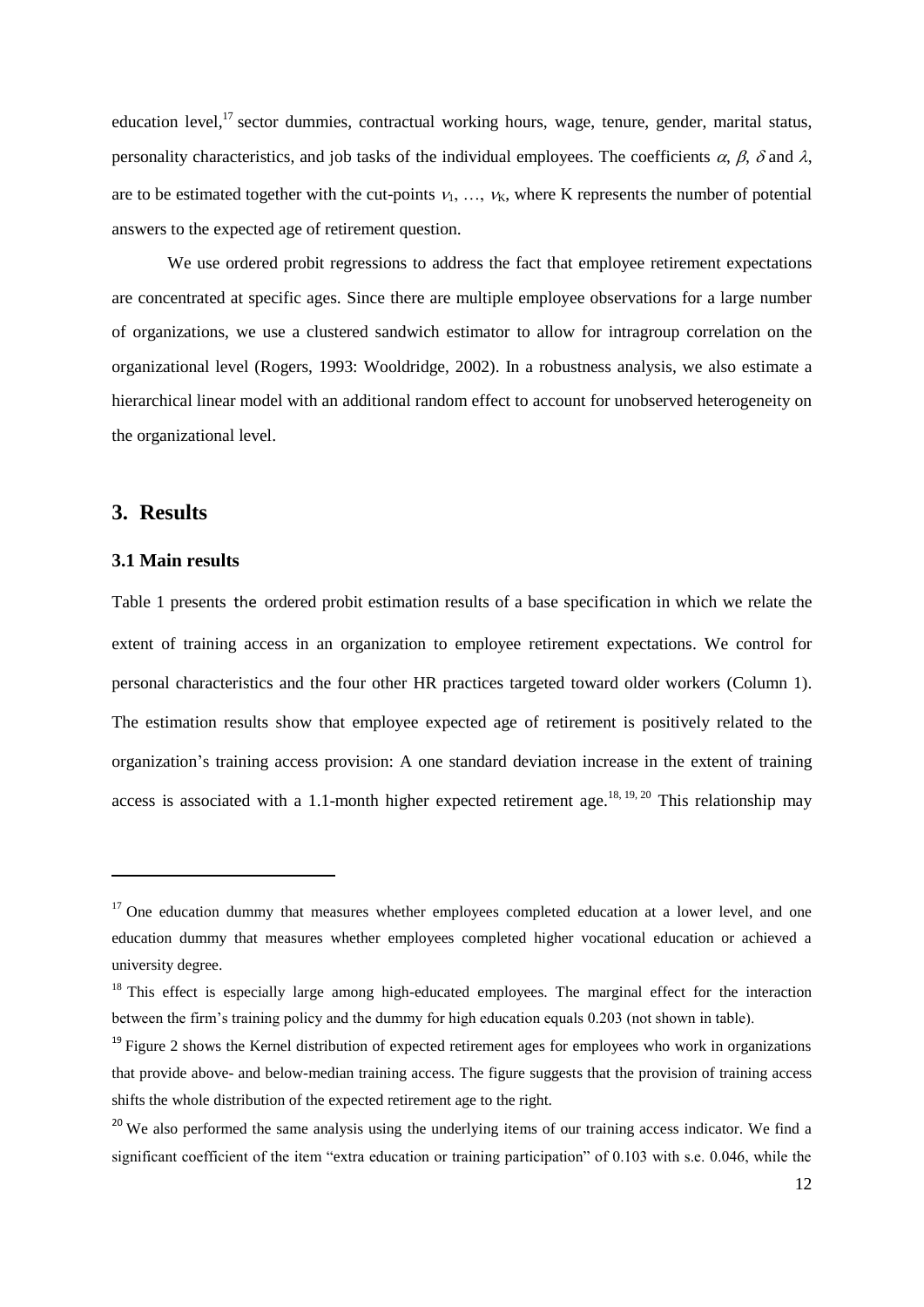appear to be small at first instance, but when we compare the size of this correlation to the impact of a major Dutch pension reform on expected retirement age, it becomes clear that training access is of great economic importance. De Grip et al. (2013) found that an announced increase in the Dutch statutory retirement age of one year increases expected retirement age by only 3.9 months.<sup>21</sup>

With respect to the four other HR practices targeted at older workers, we find no significant relationship with employee retirement age expectations. Table 1 further presents the results of analyses in which we subsequently add the Big Five personality traits (Column 2), along with 18 job task indicators (Column 3). These variables are added because employees' personalities and the tasks they perform on the job could confound the relationship between having training access and employee retirement expectations.<sup>22</sup> The marginal effect of our training access indicator on expected retirement age hardly changes and remains statistically significant. We find that both conscientiousness and neuroticism are negatively related to expected retirement age.<sup>23</sup>

1

coefficient of the item "training aimed at rethinking retirement and the professional career" is 0.035 with s.e. 0.025.

<sup>&</sup>lt;sup>21</sup> Other studies, which focused on the effects of actual pension reforms, or used simulation studies, found similar results. Mastrobuoni (2009) found that a rise in the eligibility age for retirement in the U.S. by two months in 2003 postponed the actual retirement age only 1 month. Fields and Mitchell (1984) and Gustman and Steinmeier (1985, 2005) simulate that a rise in the eligibility age in the U.S. with two years leads to a two-month increase in the retirement age. Van Erp and De Hek (2009) simulated that a one-year increase in the eligibility age of the state old-age pension in the Netherlands leads to a one-month increase in the retirement age.

<sup>&</sup>lt;sup>22</sup> Previous studies have found a strong, direct relationship between job characteristics, such as high physical demands, repetitive working conditions, and early retirement (Filer and Petri, 1988). By controlling for the main job tasks, we reduce the likelihood that job characteristics, such as the time that employees perform tasks from which they can learn, which is likely to be positively correlated to training access and the expected retirement age, are driving our results.

<sup>&</sup>lt;sup>23</sup>Hurd et al. (2012) showed that conscientious people are better financially prepared for retirement, while Robinson et al. (2010) found that neurotic individuals more often report 'negative circumstantial motives' for retirement.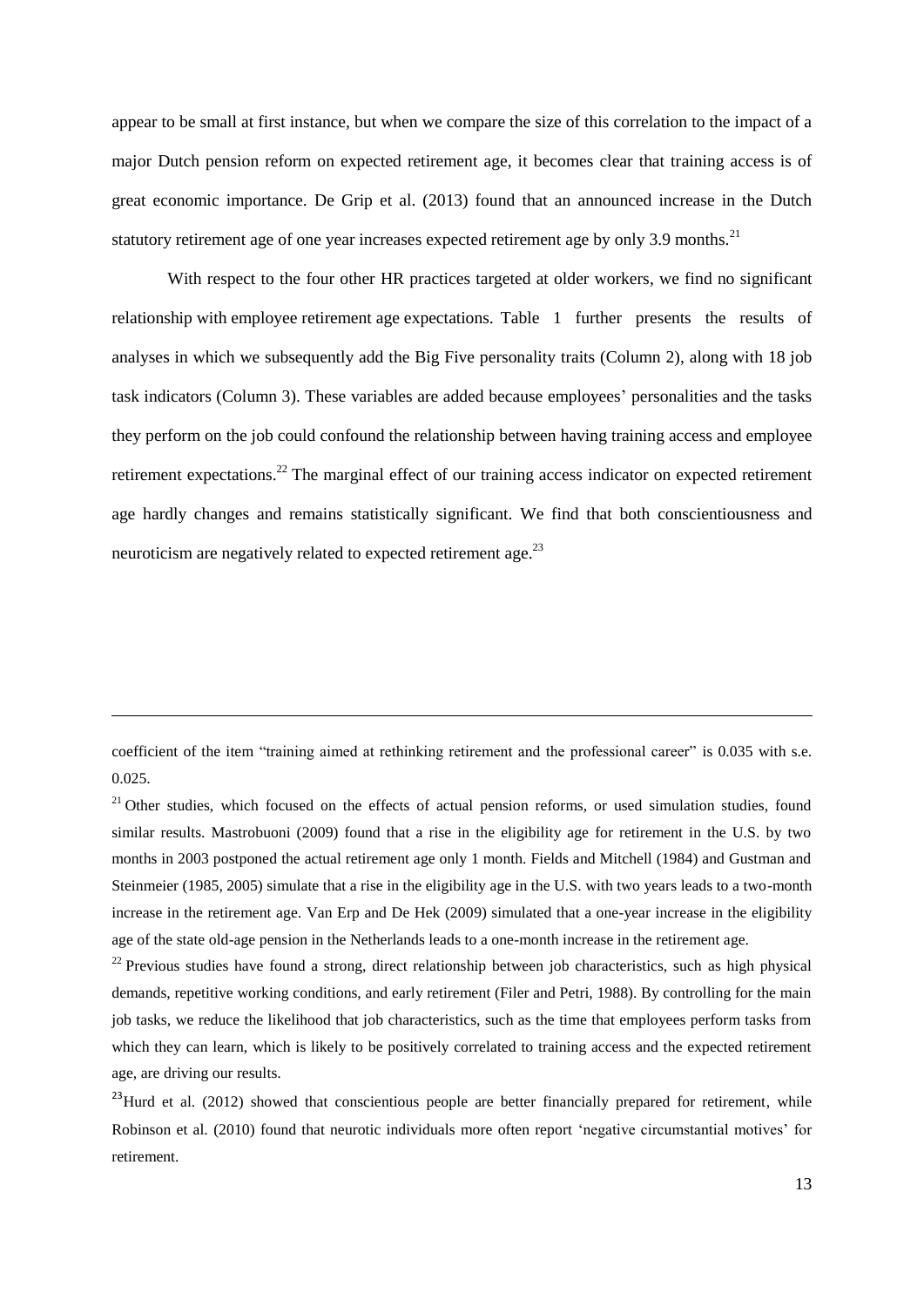#### **3.2 Why is there a positive impact from training policies on expected retirement age?**

The above-described results show that employees of organizations that provide more training access expect to retire later than those who work in organizations that do not provide training access to their employees. The question is what are the mechanisms behind this relationship? We will here test the relevance of two possible mechanisms. One explanation for the positive impact of training policies on expected retirement age may be that training access directly affects a worker's participation in training, while these human capital investments in turn influence employee labor productivity and wages, thereby increasing the opportunity costs of early retirement. However, employees may also perceive the provision of training access as an investment by their employer in the work relationship. It is therefore important to: 1) disentangle the role of training access from the influence of actual employee training participation, and 2) establish to what extent an employee's appreciation of their employer's training access policy induces them to positively respond by increasing their effort and/or retiring later (Barrett and O'Connell, 2001).

#### **3.2.1 Actual training participation**

Table 2 shows the results of a multinomial logistic regression where we relate training access for older workers offered by the firm to employees' actual participation in training. The dependent variable is based on the survey questions on whether the employee participated in a training course last year, who took the initiative for the training and the extent to which the skills learned were transferable to other employers. It is coded 0 when employees participated in no training course, 1 when employees received a firm-specific training course (employees replied with a score of 3 or below to the question on whether the knowledge is transferable) without any initiative from their employer, 2 when they participated in a firm-specific training course with support of their employer (either they report that their employer took the initiative or that both took the initiative), 3 when they received a general training course without the support of their employer (employees replied with a score of 4 or 5 to the question on whether the knowledge is transferable), and 4 when they received a general training course with support from the employer.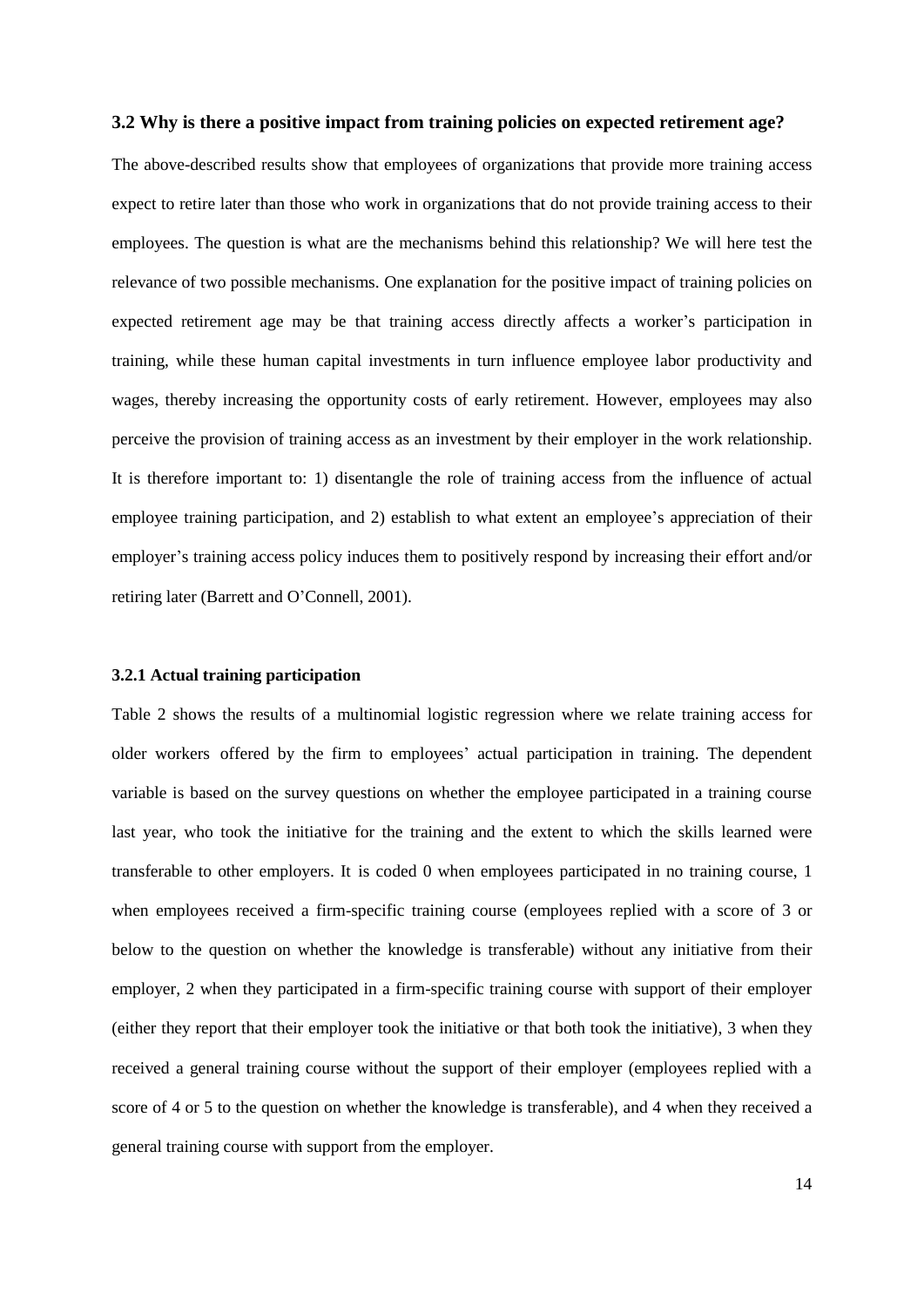The table shows that employees in organizations with strongly developed training policies indeed more often participate in general training courses with support from their employer, while access to training for older workers is not significantly related to worker participation in firm-specific training. A one–standard deviation increase in the training access indicator is associated with a 3.6% higher likelihood of participating in general training with support of the employer. Hence, it is possible that the positive relationship between training access and expected retirement age runs through the actual participation in general training.

We therefore re-estimate the specification in Column 3 of Table 1, in which we control for actual training participation and the number of training courses. From Table 2, we observe that the correlation between the training access indicator and expected retirement age is robust to the inclusion of individual training participation.<sup>24</sup> Actual individual training incidence is not significantly related to the timing of retirement, which can be explained by the fact that the training decision is highly endogenous with respect to both the motivation and the job tasks of individual employees, which are already controlled for in the model. The correlation between number of training courses and expected retirement age is statistically significant, but small. One additional training course leads to a 0.7 month higher expected retirement age.

#### **3.2.2 Positive reciprocity**

**.** 

The above results thus suggest that providing training access to older workers within organizations may induce later retirement, beyond workers' actual training participation. A possible explanation for this finding is that the positive correlation between the organization's training policies and the individual expected retirement age is driven by employees' positive reciprocal inclinations. This conjecture is based on abundant evidence provided by experimentalists and psychologists, who showed that reciprocity is a key driver of human motivation and labor market outcomes (see, e.g.,

<sup>&</sup>lt;sup>24</sup> We also estimate the model including dummy variables, indicating the specific type of individual training participation (general or firm-specific with or without support of the employer). The results are robust to using these alternative measures.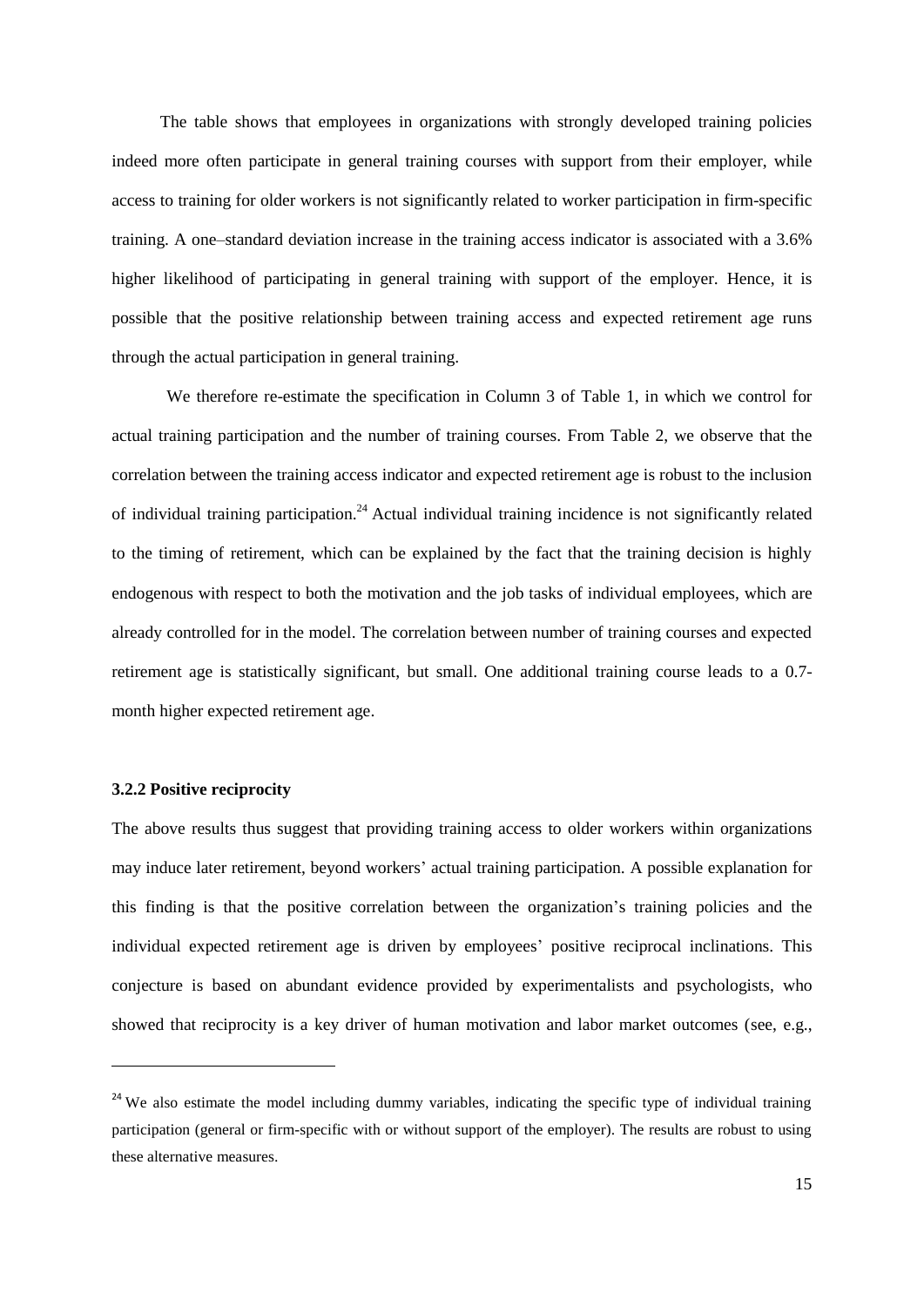Akerlof, 1982; Bowles, 2008). In particular, Leuven et al. (2005) showed that positive reciprocal inclinations of employees are critical to explaining why employers are willing to provide firm-specific as well as general training to their employees.<sup>25</sup> Their argument is that training positively affects the knowledge, skills and productivity of individual employees, who may therefore perceive the willingness of their employer to offer training opportunities and to pay for both firm-specific and general training as a gift, or as a signal of attention and recognition by the employer, for which they would like to positively reciprocate. Positive behavior by employers may thus increase the job motivation and engagement of positively reciprocal employees, who then may reciprocate the favorable action by their employer, by increasing their effort at work and postponing retirement. The postponement of retirement can be beneficial to employers, in particular when they experience labor shortages, as it allows them to reap the benefits of their investments in the human capital of their current employees for a longer period.

We test whether the positive correlation between organizations' training policies and employee expected retirement age is driven by employees' positive reciprocal inclinations. For this purpose, we use a measure of reciprocity based on the scale developed by Perugini et al. (2003), who performed comprehensive validation tests and assessed the predictive power of their reciprocity scale for the behavior of participants in ultimatum games in laboratory experiments conducted in the United Kingdom and Italy. The three items with the highest loadings in their principal components analysis for positive reciprocity are included in our data set.<sup>26</sup> Respondents had to indicate how well they identified themselves with each of the following three statements: 1) *If someone does me a favor, I am prepared to return it*; 2) *I go out of my way to help somebody who has been kind to me before*; 3) *I am ready to undergo personal costs to help somebody who helped me before*. Participants responded on a five-point Likert scale ranging from 1 (*does not apply to me at all*) to 5 (*applies perfectly to me*). We

<sup>&</sup>lt;sup>25</sup> Among others, Pischke (2001) showed that, as opposed to what can be expected based on the standard human capital theory, workplace training is often of a general nature and is provided by employers at no direct cost for the employer.

<sup>&</sup>lt;sup>26</sup> These items were also included in the 2005 German Socio Economic Panel wave. The behavioral validity of these items is further investigated and confirmed by Dohmen et al. (2009) and Montizaan et al. (2012).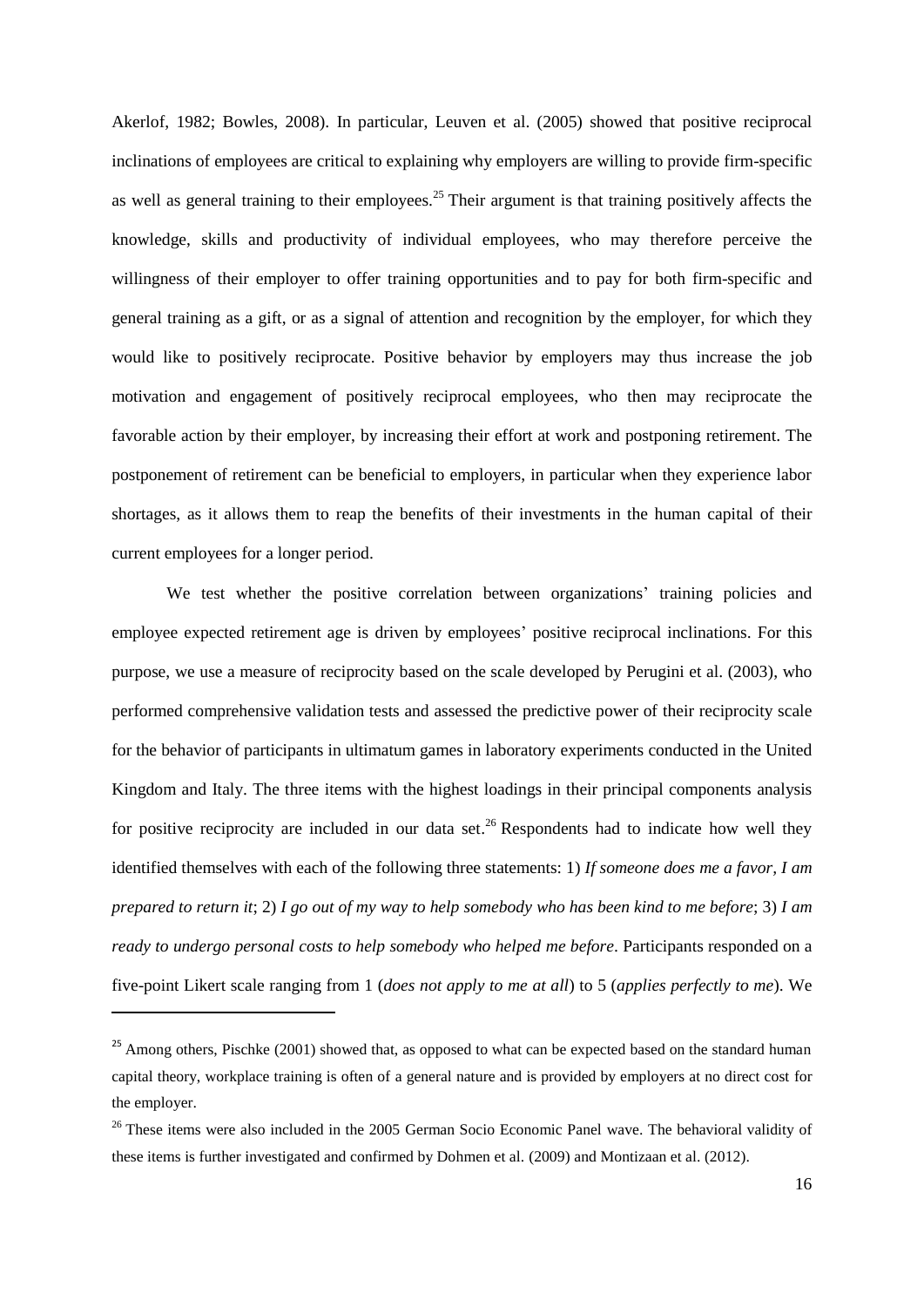first take the arithmetic average of a respondent's answers to these three questions, and compute the sample median value. Our measure of positive reciprocity equals 1 for respondents whose score is above the median, 0 otherwise. $27$ 

Table 4 shows the estimation results of an ordered probit regression with the interaction term between the positive reciprocity indicator and training access; this shows a statistically significant positive interaction effect between positive reciprocity and training access.<sup>28</sup> Positive reciprocal employees within organizations with unlimited training access expect to retire 3 months later than positively reciprocal employees who work in organizations which do not offer any training opportunities to their older employees, and 1.5 months later than non-positive reciprocal employees who work in organizations with training access. This suggests that the positive relationship between training access and expected retirement age is indeed stronger for employees with strongly positively reciprocal inclinations.<sup>29</sup>

#### **3.3 Robustness**

**.** 

While the results in Tables 1–4 highlight the importance of giving training access to older workers as a potential motivating stimulus for later retirement, the relevance of the finding may be limited

<sup>&</sup>lt;sup>27</sup> We also perform interaction analyses with the arithmetic average of a respondent's answers to the three reciprocity questions, and find similar results.

<sup>&</sup>lt;sup>28</sup> We find similar results when we use the underlying items of our training access indicator. We find a significant coefficient of the interaction term positive reciprocity and a dummy indicator which indicates whether employers provided "extra education or training participation" (coefficient 0.431 with s.e. 149), as well as a significant coefficient of the interaction with "training aimed at rethinking retirement and the professional career" (coefficient 0.450 with s.e. 0.161).

<sup>&</sup>lt;sup>29</sup> We also perform an ordered probit regression with the interaction term between the positive reciprocity indicator and training access on the quit intentions of the younger employees in our sample (employees below the median age in the sample). Quit intentions are measured by the survey question *Are you presently searching for a new job, or did you search for a new job in the past year?* Consistent with our estimations on expected retirement age, we find that positively reciprocal employees who work in organizations that provide training access are less likely to quit (coefficient of the interaction effect is -0.404 with s.e. 0.213). We do not find this result for older employees, which can be explained by the fact that the quit rate of this group is much lower.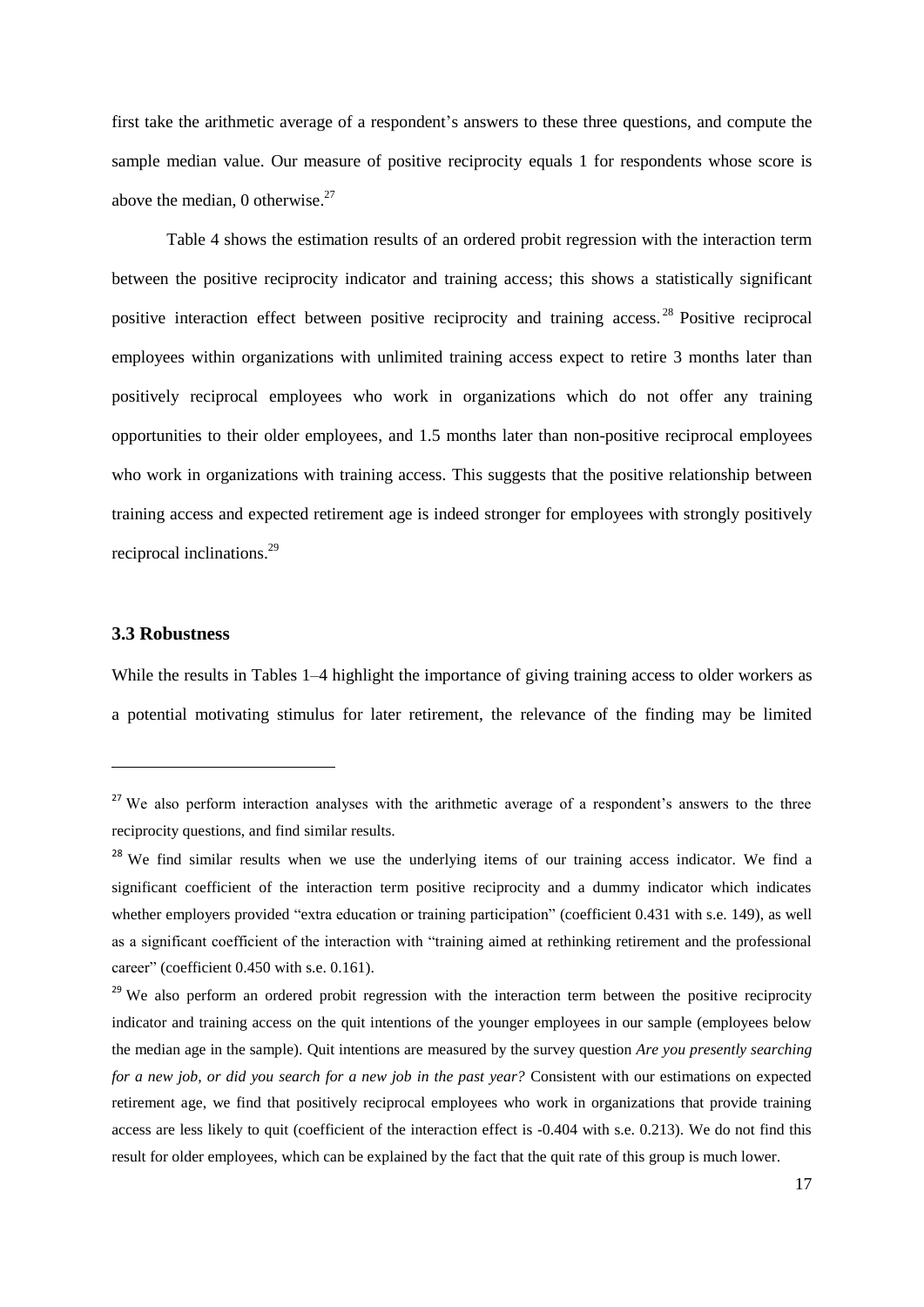because of self-selection of highly educated and motivated employees into organizations with attractive training policy-practices, or by the fact that organizations' training policies are endogenous.

First, the estimation results could reflect self-selection of highly educated and motivated employees into organizations with attractive training policy-practices, leading to both a higher average retirement age and prevalence of training policies within these organizations. Column 1 of Table 5 shows ordered probit estimation results of the specification used in Column 3 of Table 1, in which several variables are added to control for the education level within firms and motivation of the employees.<sup>30</sup> We here include the percentage of highly educated employees in the organization as reported by the employer, individual willingness to train, and job engagement. The latter two variables measure the extent to which employees are involved in and motivated for their work (Schaufeli et al., 2002). The inclusion of these control variables slightly reduces the marginal effect of the firm's training access indicator, but it remains statistically significant. As expected, we find that both employee willingness to train for their current job and their willingness to train for a new job are positively related to expected retirement age. The percentage of highly educated employees and the willingness to train to advance in the organization are, however, not statistically significantly correlated with the timing of retirement.

Second, one could conjecture that giving training access to the workforce and individual retirement expectations are simultaneously influenced by the productivity of the workforce within an organization. Bartel and Sicherman (1993) showed that retirement age and on-the-job training are positively correlated with exposure to gradual technical change and productivity growth. In the estimation in Column 2 of Table 5, we control for self-assessed individual productivity growth. This variable is based on the following question in the employee survey: *Suppose your productivity equaled 100 one year ago. How would you then assess your productivity at this moment? Smaller* 

<sup>&</sup>lt;sup>30</sup> All additional control analyses were also performed on the model with the interaction term between positive reciprocity and training access as reported in Table 4. The significant interaction effect of training access and positive reciprocity on expected retirement age remains, even when we include all the control variables reported in Table 5.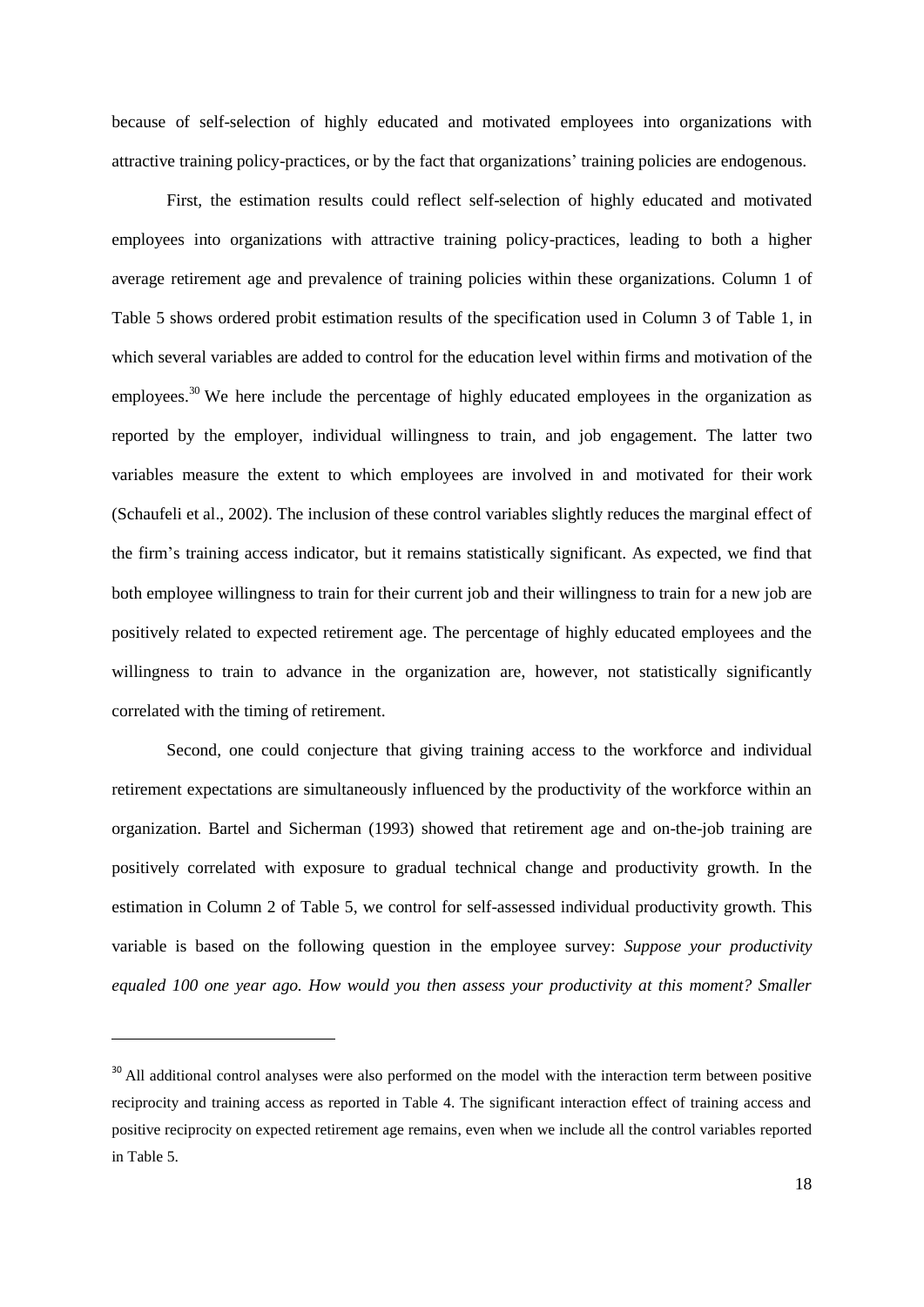*than 100 means less productive and larger than 100 means more productive*. Further, since bad health often increases the likelihood of early retirement, we also include a self-assessed measure of employee health and the number of sick days in the past year. However, the negative correlation between training access offered by the firm and the expected retirement age of its employees remains unaffected when we include these individual productivity growth and health indicators.

Third, it could be that organizations that offer training access for older workers are able do so because of better financial conditions, the presence of a more active personnel department, or other unobserved organizational characteristics. To address these issues, we added several variables that measure the financial condition of the organization and that provide information on the overall HR management of the organization. Financial condition is measured by two questions in the employer survey: *How would you describe the financial condition of your organization*, with answer categories ranging from 1 *Very bad* to 5 *Very good*; and *Has there been any reduction in the organizational workforce in the past year.* The characteristics of general HR management of the organization are extensively measured by 11 indicators derived from a factor analysis on employers' answers to a list of 48 questions on the extent to which various HR practices are applied within the organization.<sup>31</sup> Further, we estimate a hierarchical linear model with a random effect that accounts for unobserved heterogeneity at the organizational level. Columns 3–5 of Table 5 show that our results are robust to inclusion of these controls for financial conditions, overall HR management as well as time invariant unobserved characteristics of the organizations.<sup>32</sup> The size of the marginal effect of offering training

<sup>&</sup>lt;sup>31</sup> Table B3 in Appendix B describes and shows descriptive statistics for these 11 HR indicators.

<sup>&</sup>lt;sup>32</sup> Postponing retirement can be considered as a positive reciprocal action by the employee only when their employers are also willing to keep them to a higher age. We therefore separately estimate the ordered probit regression with the interaction terms between the positive reciprocity indicator and training access for employees who work in organizations that are financially sound or did not experience a reduction in their workforce in the past year, and those who are employed by organizations with financial difficulties or which had to reduce their workforce. Reassuringly, we find that the interaction effect between training access and positive reciprocity is large and statistically significant in the regressions for employees of organizations that are in good financial condition (coefficient 0.254 with s.e. 0.103) or did not experience a reduction in the workforce (coefficient 0.390 with s.e. 0.189), while there is no significant interaction effect for employees of organizations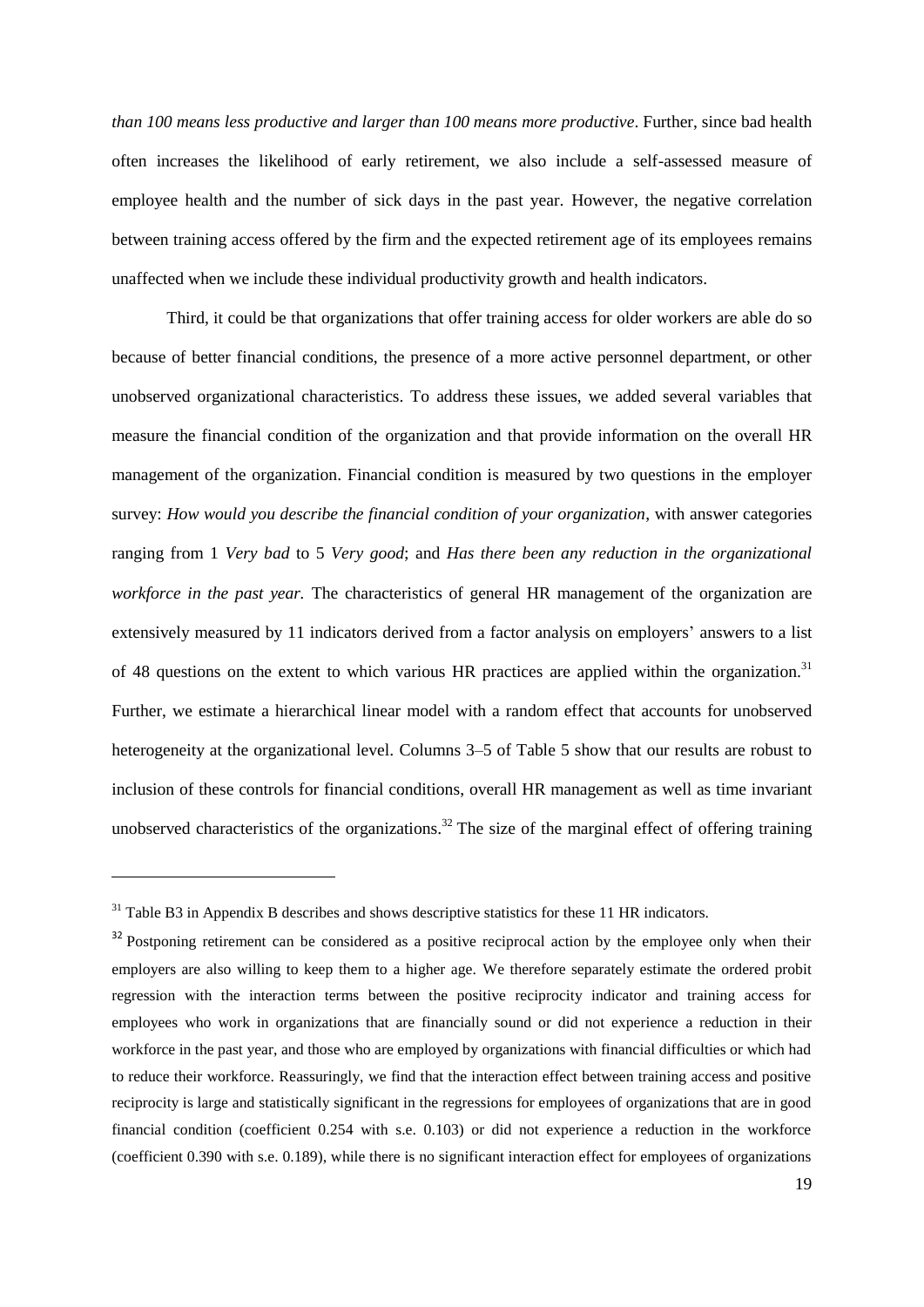access to older workers on expected retirement age increases slightly to 0.127 when we control for overall HR management of the organization and to 0.236 when the organization random effect is included. This suggests that organizations that offer training access to their older workforce have unobserved characteristics that induce early retirement, which leads to underestimation of the relationship between offering training access and expected retirement age.

Finally, we test whether our results are due to reverse causality. It is unlikely that reverse causality would play an important role in our previous estimations, due to the fact that we link training access reported by employers to the individual retirement expectations of the employees in our estimation sample. Nevertheless, it could be the case that the individual expected retirement age is higher due to the fact that employees in certain organizations retire, on average, later than in other organizations. In turn, we could then expect that organizations with a late average retirement age are more willing to design training policies for their older employees. We therefore conducted two tests to establish whether reverse causality biases our estimation results. For the first test, we use administrative data on actual retirement behavior of male public sector workers born in 1949 or 1950.<sup>33</sup> The data were collected from the Dutch pension fund in 2013 for all male public sector employees in these two respective birth cohorts, with the advantage that the great majority of the men in this data set is already retired or currently retiring. For each organization, we calculate the percentage of employees who were born in 1950, the percentage of employees born in 1949 or 1950 who are currently retired, and their average retirement age. We subsequently match these organizational indicators on actual retirement behavior to our data set and add them as additional control variables in our estimations. In case of reverse causality, we would expect that the inclusion of

with financial difficulties (coefficient 0.044 with s.e. 0.324) or which experienced a reduction of the workforce (coefficient 0.130 with s.e. 0.134). These results therefore suggest that positively reciprocal employees expect to retire later only when their employer is also more likely to be willing to keep them to a later age.

<sup>&</sup>lt;sup>33</sup> These data are part of a panel database used in other studies to measure the effects of a major pension reform in the Dutch public sector that occurred in 2006 (e.g., Montizaan et al., 2010; De Grip et al., 2012; Montizaan et al., 2012; and Montizaan and Vendrik, 2014). We do not have administrative information on actual retirement behavior for other birth cohorts.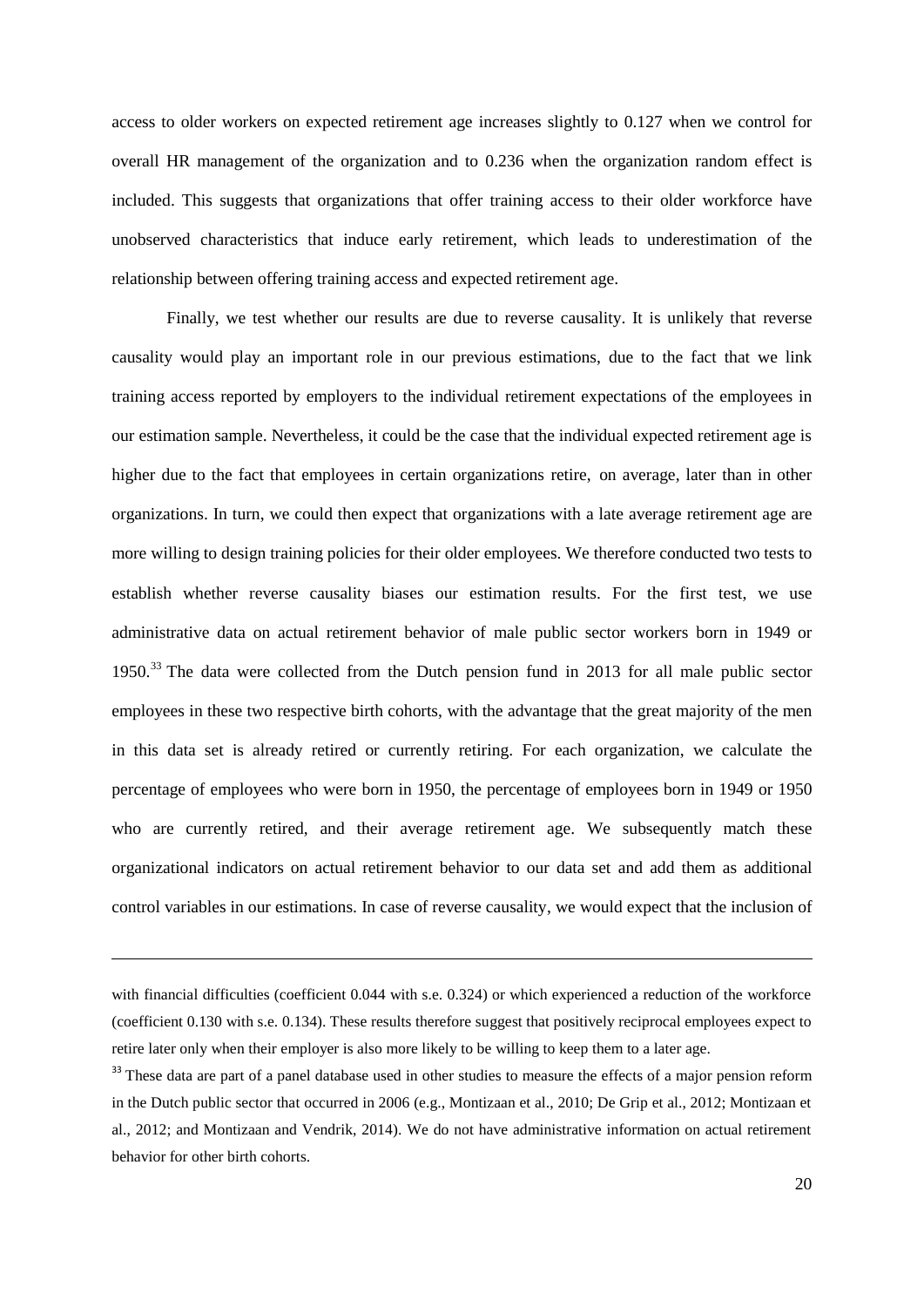the organizational average retirement age of these cohorts should diminish the marginal effect of the training access indicator. The estimation results in Column 1 of Table 6 show that the coefficients of the percentage of a firm's employees born in 1949 and 1950 who are currently retired and the firm's average retirement age of these two cohorts have the right sign, but are statistically insignificant. More importantly, however, inclusion of these variables does not affect our conclusion on the relation between training access and expected retirement.

In the second test, we include the average expected retirement age of colleagues within the same organization as an additional control variable in our model. In our survey, 738 employees work in an organization in which more than one employee responded to the employee survey. These employees have a median number of four colleagues for whom we observe an expected retirement age. Again, in case of reverse causality, we would expect that the inclusion of the average expected retirement age of colleagues should diminish the marginal effect of the training access indicator. The estimation results in Column 2 of Table 6 show that the expected retirement age of workers is also not affected by the retirement expectations of their colleagues, and that inclusion of this variable does not affect the relationship between training access and expected retirement age. These two robustness checks suggest that the relationship between training access and expected age of retirement may be causal. 34

1

<sup>&</sup>lt;sup>34</sup> We also estimated an instrumental variables (IV) model in which the existence of bonus payment schemes is used to instrument for the firm's training policy (results available on request). Bonus payment schemes provide monetary gift incentives, and may be a substitute for non-monetary gift incentives such as the provision of training access. This makes bonus payment a potentially suitable instrument for training provision by the firm. The first stage of the IV-estimation subsequently showed that the extent to which bonus payments are applied in organizations is indeed significantly negatively related to the degree that training policies are applied. In the second stage, we observe that training policies still have a significant positive effect on expected retirement age. These results further suggest that training policies may have a causal impact on retirement expectations.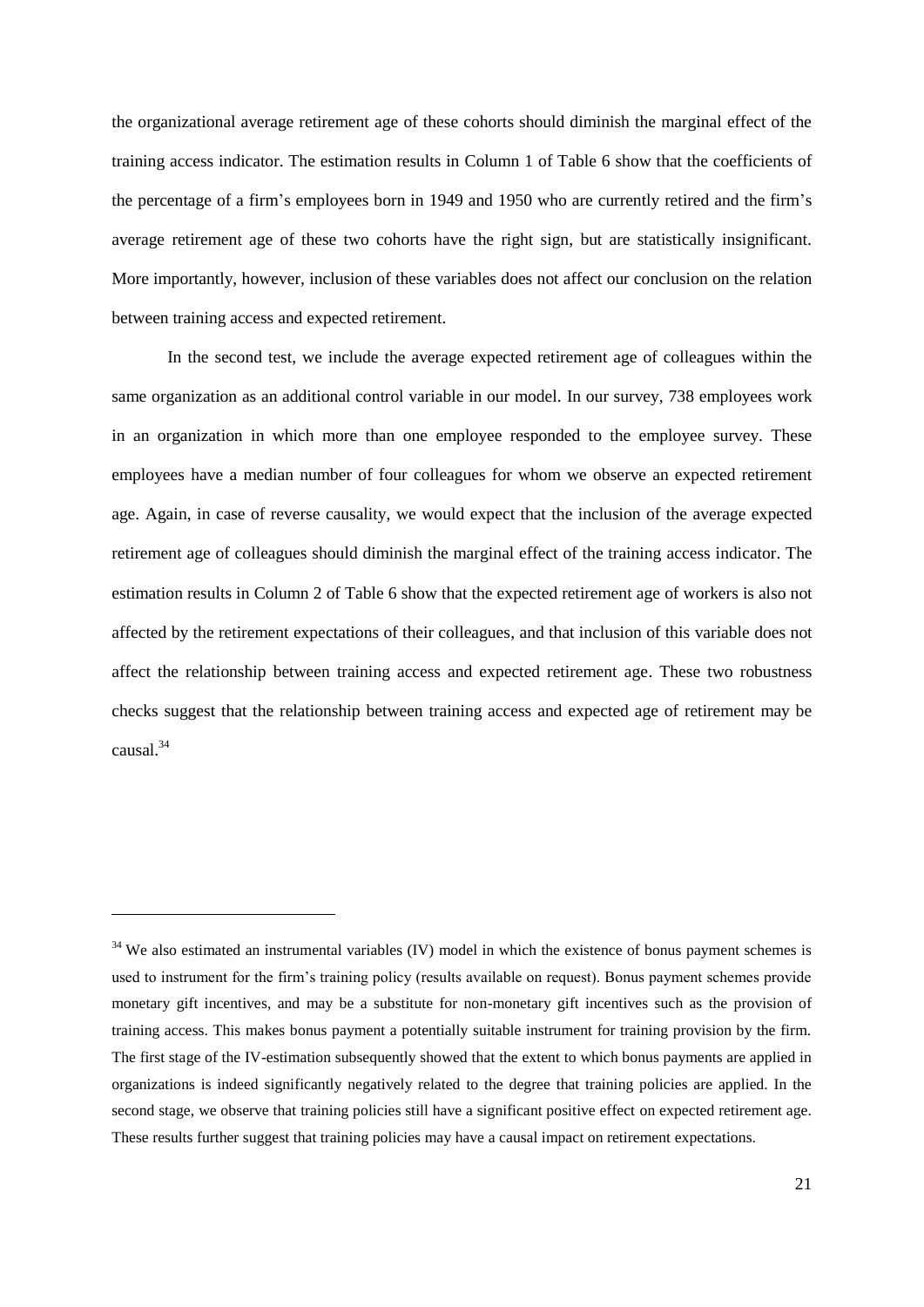### **4. Conclusion**

This paper investigates whether a firm's training access policy targeted at the older workforce can be successful in stimulating the employability and labor market attachment of older workers. For this purpose, we employ a unique, matched employer–employee data set that allows us to investigate whether policies providing organizational training targeted at older workers, as reported by employers, is related to the expected retirement age of their employees. The data set builds on two linked employer–employee surveys conducted in April 2012 in the Dutch public and privatized sector: an employer survey specifically designed to collect detailed information on organizations' HR practices, and that includes several measures of the extent to which training investments of older workers are stimulated by their employers, and an employee survey that elicits expected retirement age.

We find that offering training access to older employees is significantly positively related to the expected retirement age of a firm's workforce. A one–standard deviation increase in the degree to which employers offer training access is associated with an approximately 1.1-to-3.0-month higher expected retirement age. We show that this relationship is not likely to be driven by self-selection of highly educated and motivated employees in organizations with extensive training policies, higher labor productivity, better financial situation of the organization, overall HR management or reverse causality.

Moreover, the positive correlation between offering training access to older workers and expected retirement age is robust to controlling for employees' actual training participation. This suggests that access to training has positive effects on the timing of retirement over and beyond workers' actual training participation. We show that this positive correlation between generous training access and the expected retirement age of individual employees is strongly driven by employees' positive reciprocal inclinations, especially of employees who work in organizations that are financially sound and that did not reduce their workforces in the preceding year. Positively reciprocal employees employed in organizations that offer training access to older workers on average expect to retire 3 months later than positively reciprocal employees who work in organizations with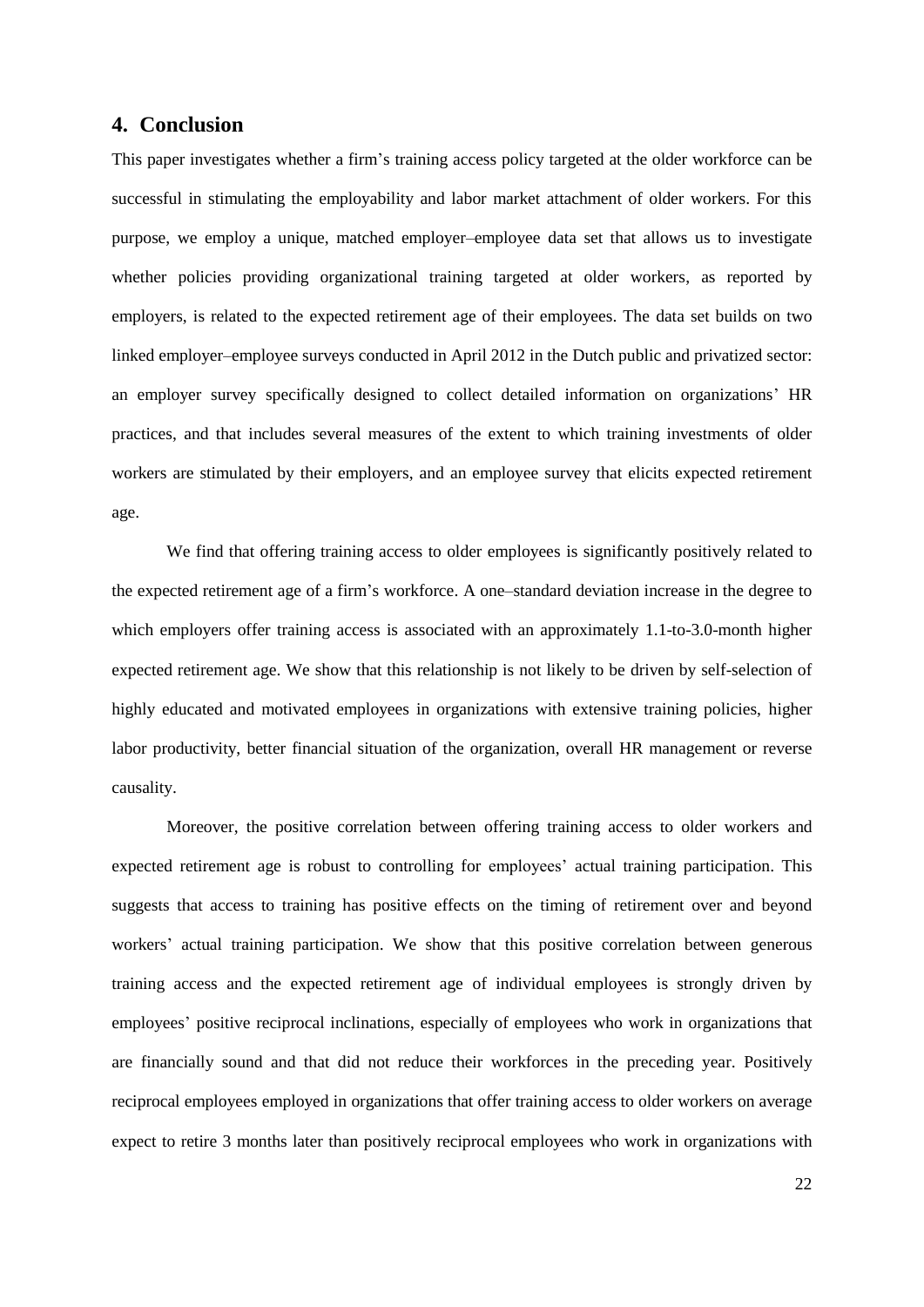no training access, and 1.5 months later than non-positively reciprocal employees of organizations that offer training access. This shows that provision of training access to older workers may not only improve the skills and productivity of employees, but also have major positive behavioral consequences that enable firms to reap the benefits of investments in the human capital of their workforce for a longer period.

By confirming that advanced organizational training policies can contribute to later retirement of specific groups of employees, these findings have great relevancy for public policies that aim to retain older workers in the labor market for a longer period. Our results strongly suggest that behavioral factors play a critical role in this relationship. The provision of training access may be a useful instrument that can complement pension system reforms that aim to increase the labor force participation rate of older workers as currently applied in many industrialized countries. Training access may further help to reduce the substantial negative effects of pension reforms on worker motivation and mental health documented by De Grip et al. (2012), Montizaan et al. (2012), and Montizaan and Vendrik (2014). The results underscore the need for further research on the complex relationship between organizational training policies and employee retirement behavior.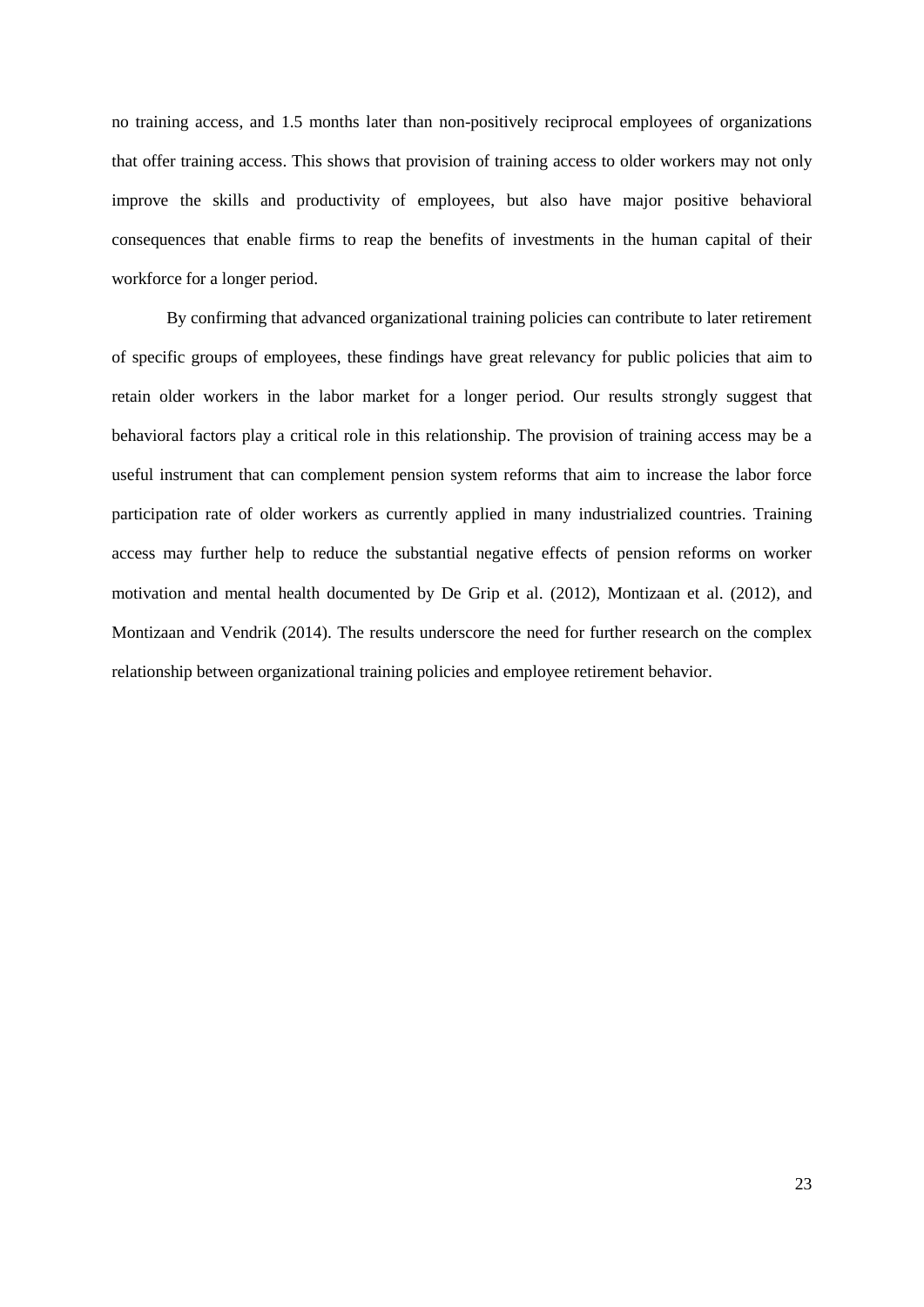## **References**

- Akerlof, G.A. (1982). "Labor contracts as partial gift exchange," Quarterly Journal of Economics, Vol. 97, 543-569.
- Alessie, R.J.M., Van Rooij, M.C.J., and A. Lusardi (2011). ["Financial literacy, retirement preparation](http://ideas.repec.org/p/nbr/nberwo/17109.html)  [and pension expectations in the Netherlands,](http://ideas.repec.org/p/nbr/nberwo/17109.html)" NBER working paper 17109.
- Autor, D., and M.J. Handel (2013). "Putting tasks to the test: Human capital, job tasks, and wages," Journal of Labor Economics, Vol. 31, S59-S96.
- Barrett, A., and P.J. O'Connell (2001). "Does training generally work? The returns to in-company training," Industrial and Labor Relations Review, Vol. 54, 647-662.
- Bartel, A.P. (1994). "Productivity gains from the implementation of employee training programs," Industrial Relations, Vol. 33, 411-425.
- Bartel, A.P. (1995). "Training, wage growth, and job performance: Evidence from a company database," Journal of Labor Economics, Vol. 13, 401-425.
- Bartel, A.P., and N. Sicherman (1993). "Technological change and retirement decisions of older workers," Journal of Labor Economics, Vol. 11, 162-83.
- Bassanini A., Booth, A., Brunello, G., De Paola, M., and E. Leuven (2005). "Workplace training in Europe," IZA working paper 1640.
- Becker, G. (1962). "Investment in human capital: A theoretical analysis," Journal of Political Economy, Vol. 70: 9-49.
- Bellemare, C., and B. Shearer (2009). "Gift giving and worker productivity: Evidence from a firmlevel experiment," Games and Economic Behavior, Vol. 67, 233-244.
- Benitez-Silva, H., and D.S. Dwyer (2005). "The rationality of retirement expectations and the role of new information," The Review of Economics and Statistics, Vol. 87, 587-592.
- Ben Porath, Y. 1967"The production of human capital and the life cycle of earnings," Journal of Political Economy, Vol. 75, 352-365.
- Bishop, J. (1996). "What we know about employer-provided training: A review of the literature," Research in Labor Economics, Vol. 16, 19-87.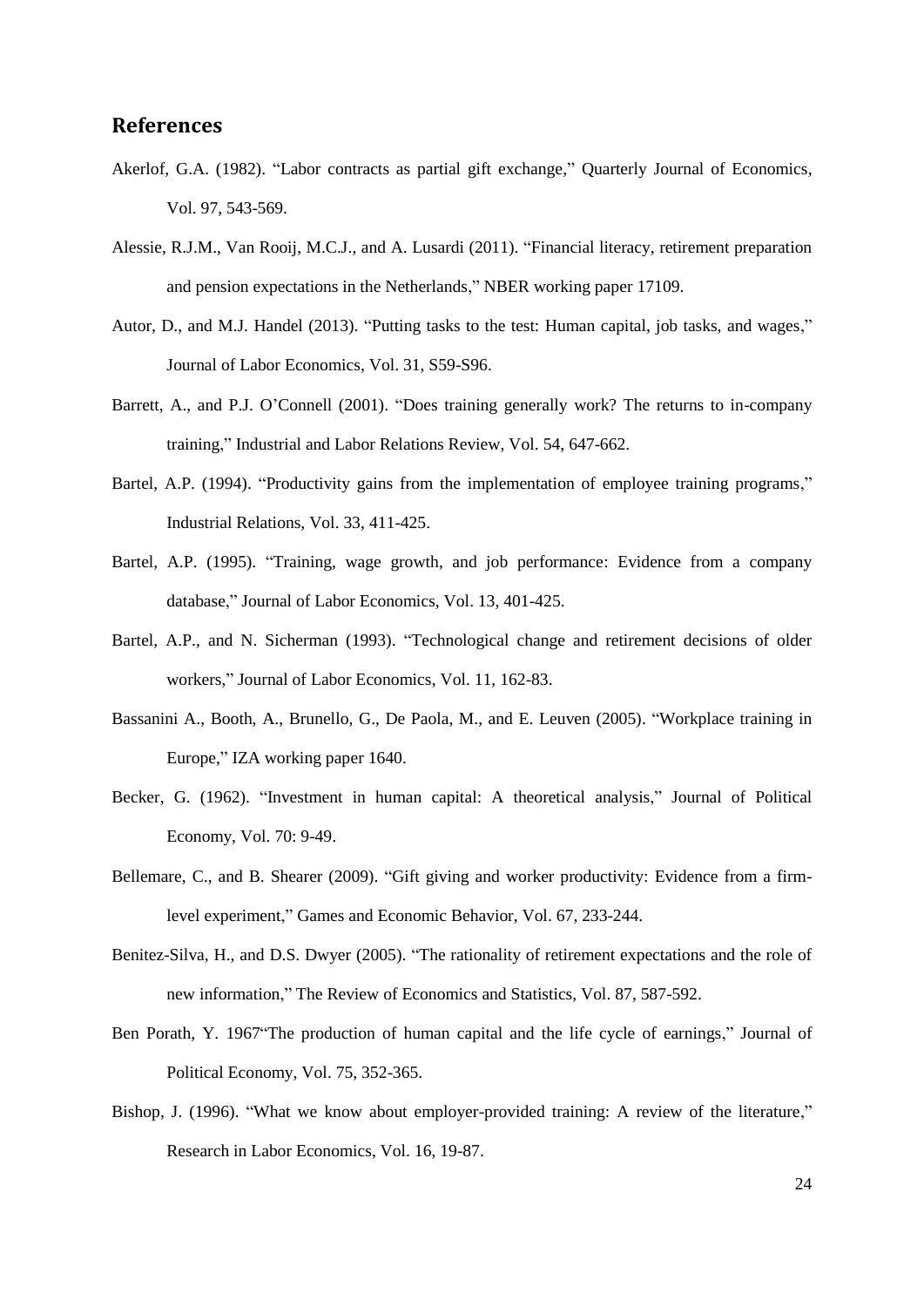- Bowles, S. (2008). "Policies designed for self-interested citizens may undermine the moral sentiments," Science, Vol. 320, 1605-1609.
- Brown, M., Falk, A., and E. Fehr (2004). "Relational contracts and the nature of market interactions," Econometrica, Vol. 72, 747-780.
- Brunello, G., and S. Comi (2013). ["The side effect of pension reforms on training: Evidence from](https://ideas.repec.org/p/iza/izadps/dp7755.html)  [Italy,](https://ideas.repec.org/p/iza/izadps/dp7755.html)" IZA discussion paper 7755.
- Chan, C., and A.H. Stevens (2008). "What can't help you: Pension knowledge and retirement decision-making," The Review of Economics and Statistics, Vol. 90, 253-266.
- Cohn, A., Fehr, E., and L. Goette (2009). "Fair Wages and Effort Provision: Combining Evidence from the Lab and the Field: Evidence from a field experiment," University of Zurich Working Paper No. 107.
- Charness G. (2000). Responsibility and effort in an experimental labor market, Journal of Economic Behavior and Organization, Vol. 42, 375-384.
- Conti, G. (2005). "Training, productivity, and wages in Italy," Labour Economics, Vol. 12, 557-576.
- Das, M., Dominitz, J., and A. van Soest (1999). "Comparing predictions and outcomes: Theory and application to income changes. Journal of the American Statistical Association," Vol. 94, 75- 85.
- Daveri, F., and M. Maliranta (2006). "Age, seniority and labour costs: Lessons from the Finnish IT revolution," Economic Policy, Vol. 22, 117-175.
- Dearden, L., Reed, H., and J. van Reenen (2006). "The impact of training on productivity and wages: Evidence from British panel data," Oxford Bulletin of Economics and Statistics, Vol. 68, 397- 421.
- De Grip, A., Fouarge, D., and R. Montizaan (2013). "How sensitive are individual retirement expectations to raising the retirement age?" De Economist, Vol. 161, 225-251.
- De Grip, A., Lindeboom, M., and R. Montizaan (2012). ["Shattered dreams: The effects of changing](http://ideas.repec.org/a/ecj/econjl/v122y2012i559p1-25.html)  [the pension system late in the game,](http://ideas.repec.org/a/ecj/econjl/v122y2012i559p1-25.html)" The [Economic Journal,](http://ideas.repec.org/s/ecj/econjl.html) Vol. 122, 1-25.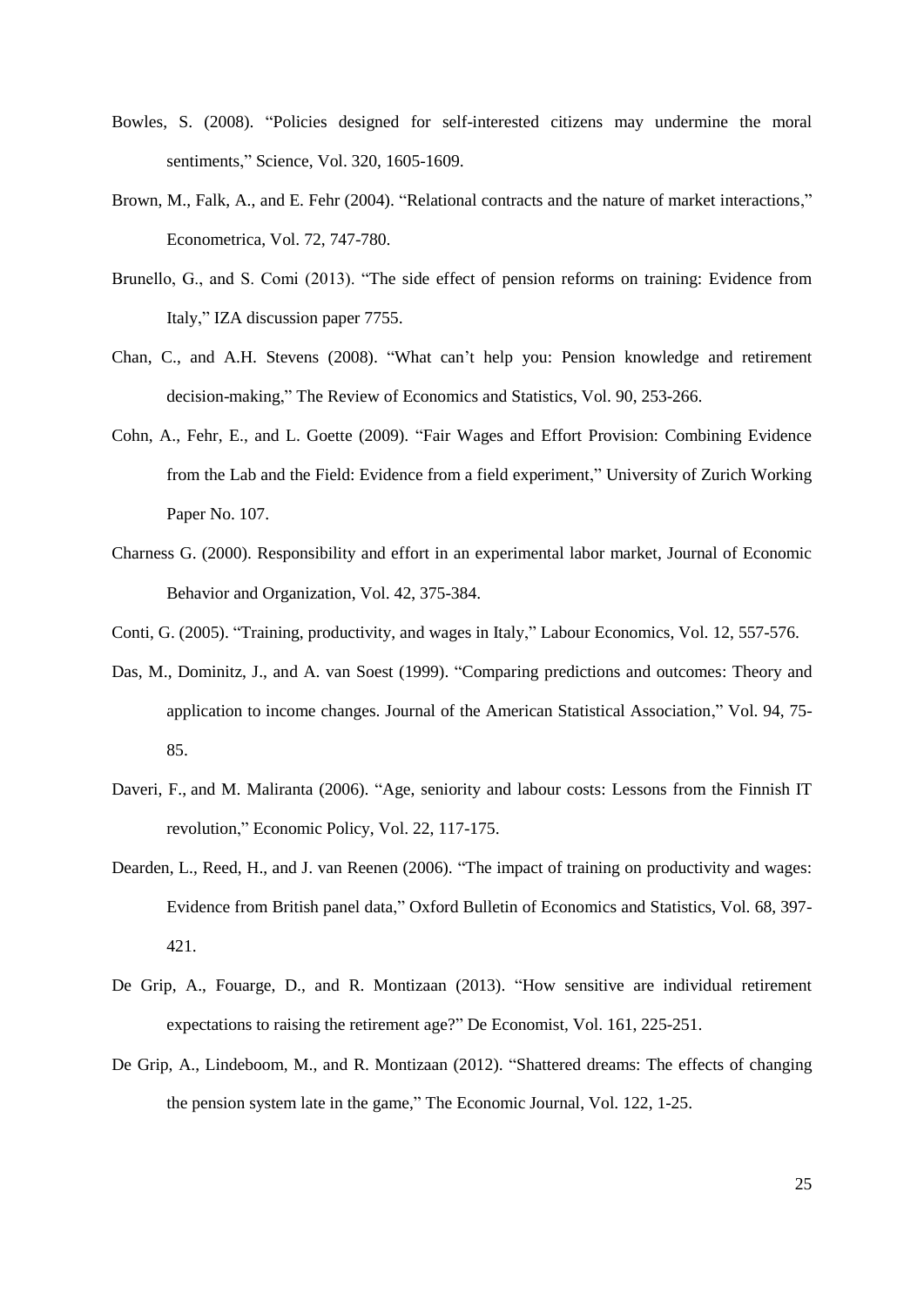- De Grip, A., and J. van Loo (2002). "The economics of skills obsolescence: A review," in: A. de Grip, J. van Loo, and K. Mayhew (eds.), The economics of skills obsolescence: Theoretical innovations and empirical applications, vol. 21, Amsterdam: Elsevier-North Holland, 1-26.
- De Grip, A., and J. Sauermann (2012). "The effects of training on own and co-worker productivity: evidence from a field experiment," The Economic Journal, Vol. 122, 376-399.
- Dohmen, T., Falk, A., Huffman, D., and U. Sunde (2009). "Homo reciprocans: Survey evidence on behavioral outcomes," The Economic Journal, Vol. 119, 592-612.
- Dominitz J. (2001). "Estimation of income expectations models using expectations and realizations data," Journal of Econometrics, Vol. 102, 165-195.
- Dorn, D., and Sousa-Poza, A. (2010). "'voluntary' and 'involuntary' early retirement: An international analysis," Applied Economics, Vol. 42 (4), 427438.
- Duflo, E., and E. Saez (2003). "The role of information and social interactions in retirement plan decisions: Evidence from a randomized experiment," Quarterly Journal of Economics, Vol. 118, 815-842.
- Fehr, E., Kirchsteiger, G., and A. Riedl (1993). "Does fairness prevent market clearing? An experimental investigation," Quarterly Journal of Economics, Vol. 108, 437-460.
- Fehr, E., Kirchsteiger, G., and A. Riedl (1998). "Gift exchange and reciprocity in competitive experimental markets," European Economic Review, Vol. 42, 1-34.
- Fersterer, J., Pischke, J., and R. Winter-Ebmer (2008). "Returns to apprenticeship training in Austria: Evidence from failed firms," Scandinavian Journal of Economics, Vol. 110, 733-753.
- Fields, G., and Mitchell, O. (1984). "Economic determinants of the optimal retirement age: An empirical investigation," Journal of Human Resources, Vol. 19, 245-262.
- Filer, R.K., and P.A. Petri (1988). "A job-characteristics theory of retirement," The Review of Economics and Statistics, Vol. 70, 123-128.
- Fouarge, D. and Schils, T. (2009). "The effect of early retirement incentives on the training participation of older workers". Labour, Vol. 23, 85-109.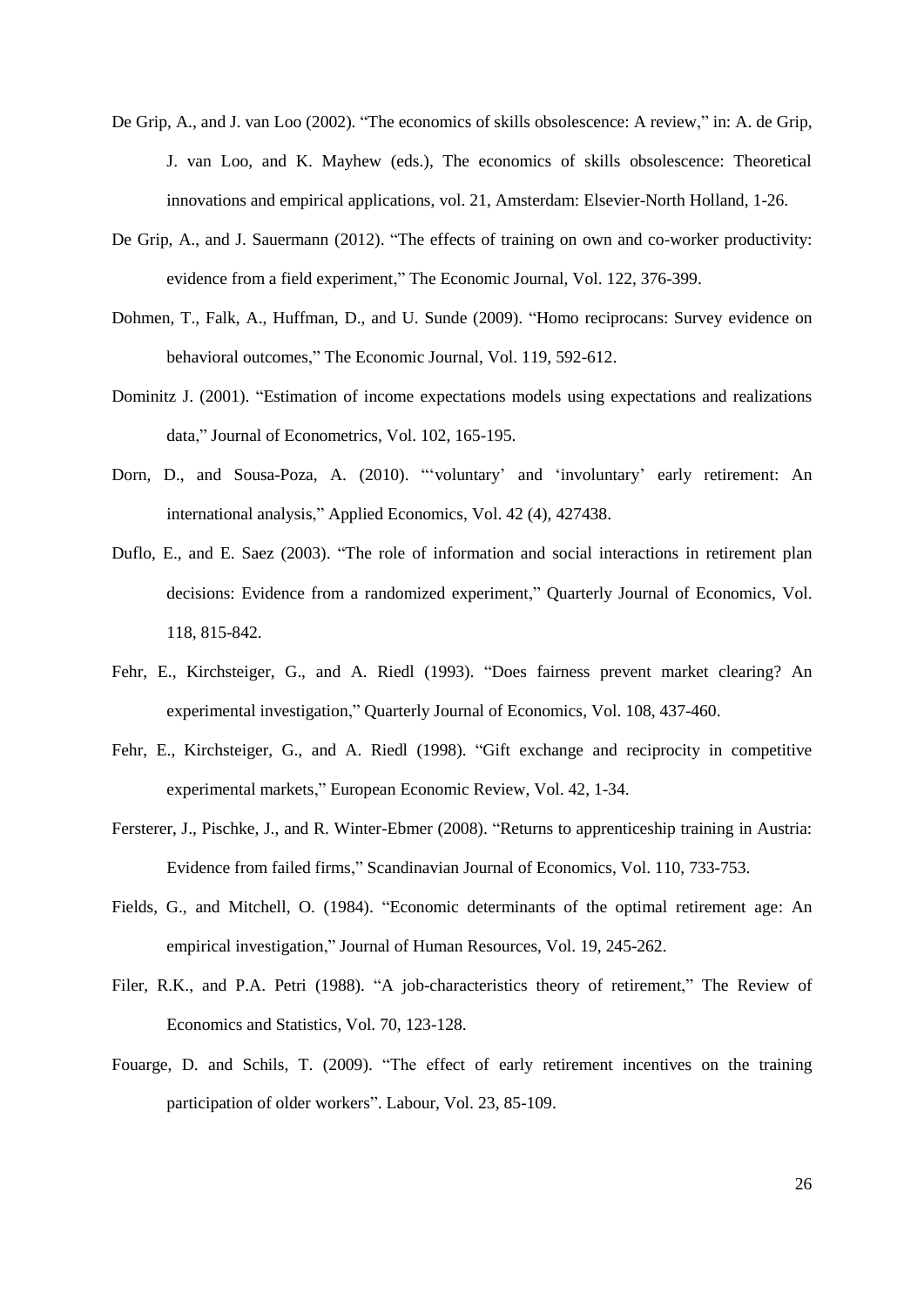- Fouarge, D., Schils, T., and De Grip, A. (2013). "Why do low-educated workers invest less in further training?" Applied Economics, Vol. 45, 2587-2601.
- Furnham, A., McManus, I.C., and D. Scott (2003). "Personality, empathy and attitudes to animal welfare," Anthrozoös, Vol. 16, 135-146.
- Galasso, V., and Profeta, P. (2004). "Lessons for an ageing society: the political sustainability of social security systems," Economic Policy, Vol. 19, 63-115.
- Gibbs, M., Merchant, K., Van der Stede, W., and M. Vargus (2009). "Performance measure properties and incentive system design," Industrial Relations, Vol. 48, 237-264.
- Goldberg, L. (1992) "The development of markers for the Big-Five factor structure," Psychological Assessment, Vol. 4, 26-42.
- Görlitz, K., and Tamm, M., 2012. "Revisiting the complementarity between education and training: The role of personality, working tasks and firm effects," IZA discussion paper 6278.
- Green, F. (1993). "The determinants of training of male and female employees in Britain," Oxford Bulletin of Economics and Statistics, Vol. 55, 103-122.
- Groot, W., and H. Maassen van den Brink (2000). "Education, training and employability," Applied Economics, Vol. 32, 573-581.
- Gustman, A., and T. Steinmeier (1985). "The 1983 social security reforms and labor supply adjustments of older individuals in the long run," Journal of Labor Economics, Vol. 3, 237- 253.
- Gustman, A., and T. Steinmeier (2005). "The social security early retirement age in a structural model of retirement and wealth," Journal of Public Economics, Vol. 89, 441-463.
- Hanushek, E., and L. Woessmann (2011). "How much do educational outcomes matter in OECD countries?" , [Economic Policy,](https://ideas.repec.org/s/bla/ecpoli.html) Vol. 26, 427-491, 07.
- Herrbach, O., Mignonac, K., Vandenberghe, C., and A. Negrini (2009). "Perceived HRM practices, organizational commitment and voluntary early retirement among late-career managers," Human Resource Management, Vol. 48, 895-915.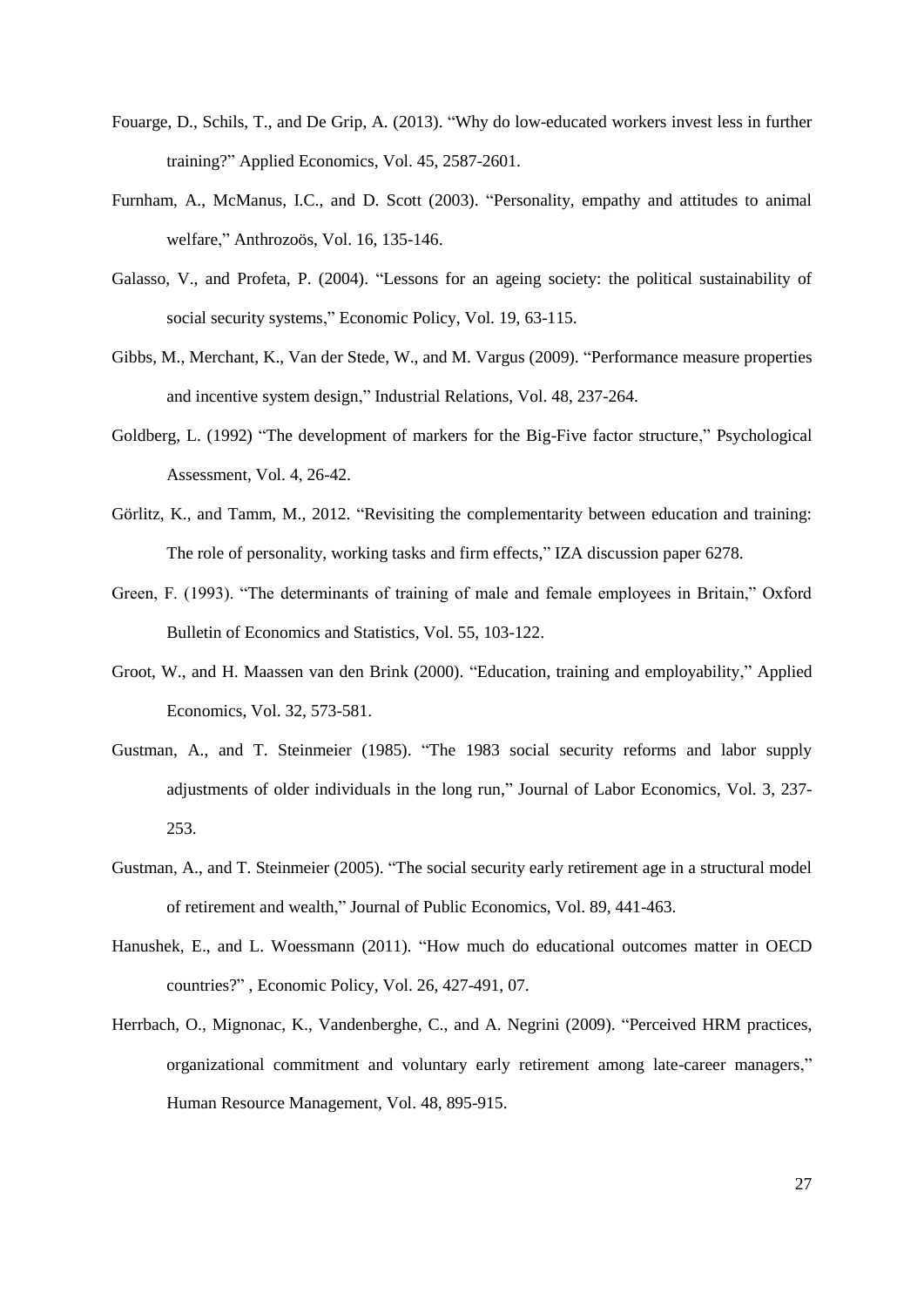- Hurd, M.D. (2009). "Subjective probabilities in household surveys, Annual Review of Economics," Vol. 1, 543-564.
- Hurd, M.D., Duckworth, A., Rohwedder, S., and D. Weir (2012) "Personality traits and economic preparation for retirement," Michigan Retirement Research Center, WP 2012-279.
- Johnson, R. W., and Neumark, D. (1996). "Age discrimination, job separation, and employment status of older workers: Evidence from self-reports," Tech. Rep., NBER.
- Katz, L.F., and D.H. Autor (1999). "Changes in the wage structure and wage inequality," in: O. Ashenfelter and D. Card (eds.), Handbook of labor economics, vol. 3A, Amsterdam: Elsevier-North Holland, 1463-1555.
- Keane, M., and D. Runkle (1990). "Testing the rationality of price forecasters: New evidence from panel data," American Economic Review, Vol. 80, 714-734.
- Konings, J., and S. Vanormelingen (2009). "The impact of training on productivity and wages: Firm level evidence," CEPR discussion paper 7473.
- Kube, S., Marchal, M., and C. Puppe (2012). "The currency of reciprocity-gift-exchange in the workplace," American Economic Review, Vol. 102, 1644-1662.
- Leuven, E., Oosterbeek, H., Sloof, R., and C. Van Klaveren (2005). "Worker reciprocity and employer investment in training" Economica, Vol. 72, 137-149.
- Liebman, J.B., and E.F.P. Luttmer (2011). "Would people behave differently if they better understood social security? Evidence from a field experiment," NBER working paper 17287.
- Mastrobuoni, G. (2009). "Labor supply effects of the recent social security benefit cuts: Empirical estimates using cohort discontinuities," Journal of Public Economics, Vol. 93, 1224-1233.
- McManus, I.C., and A. Furnham (2006) "Aesthetic activities and aesthetic attitudes: Influences of education, background and personality on interest and involvement in the arts," British Journal of Psychology, Vol. 97, 555-587.
- Montizaan, R., Cörvers, F., and A. de Grip (2010). "The effects of pension rights and retirement age on training participation: Evidence from a natural experiment," Labour Economics, Vol. 17, 240-247.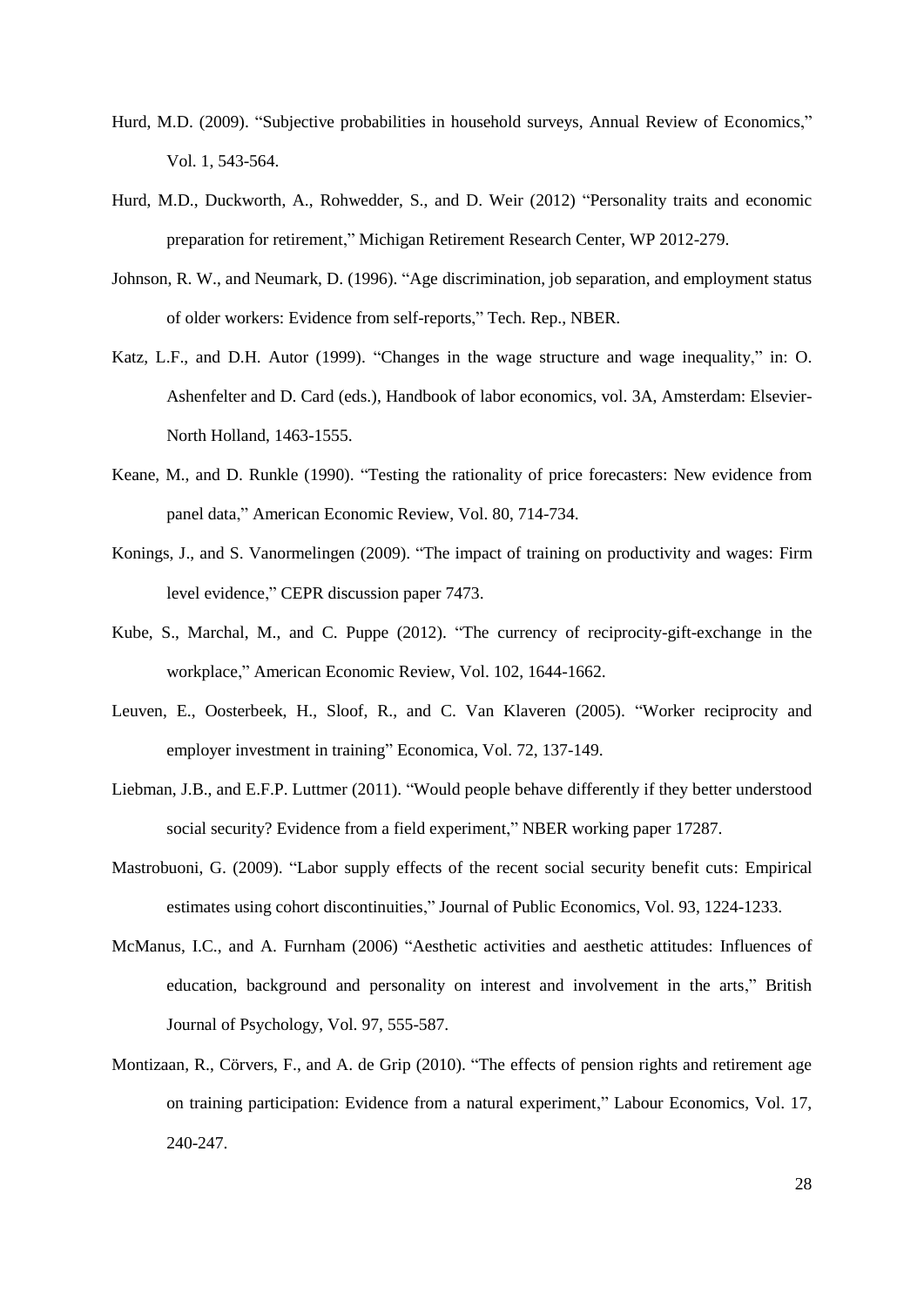- Montizaan, R., Cörvers, F., De Grip, A., and T. Dohmen, Thomas (2012). ["Negative reciprocity and](http://ideas.repec.org/p/iza/izadps/dp6955.html)  [retrenched pension rights,](http://ideas.repec.org/p/iza/izadps/dp6955.html)" IZA discussion paper 6955.
- Montizaan, R., and M. Vendrik (2014). ["Misery loves company: Exogenous shocks in retirement](http://ideas.repec.org/a/eee/jeborg/v97y2014icp1-26.html)  [expectations and social comparison effects on subjective well-being,](http://ideas.repec.org/a/eee/jeborg/v97y2014icp1-26.html)" [Journal of Economic](http://ideas.repec.org/s/eee/jeborg.html)  Behavior [& Organization](http://ideas.repec.org/s/eee/jeborg.html), Vol. 97, 1-26.
- Neumann, S., and A. Weiss (1995). "On the effects of schooling vintage on experience-earnings profiles: Theory and evidence," European Economic Review, Vol. 39, 943-955.
- Pereira, P., Silva N., and J. Silva (2006). Positive and negative reciprocity in the labor market, Journal of Economic Behavior and Organization, Vol. 59, 406-422.
- Perugini, M., Gallucci, M., Presaghi, F., and A.P. Ercolani (2003). "The personal norm of reciprocity," European Journal of Personality, Vol. 17, 251–283.
- Picchio, M., and J. Van Ours (2013). "Retaining through training, even for older workers", Economics of Education Review, Vol. 32, 29-48.
- Piscke, J. (2001). "Continuous Training in Germany", Journal of Population Economics, Vol. 14, 523- 548.
- Robinson, O. C., Demetre, J. D., & Corney, R. (2010). "Personality and retirement: Exploring the links between the Big Five personality traits, reasons for retirement and the experience of being retired". Personality and Individual Differences, Vol. 48, 792-797.
- Rogers, W.H. (1993). "Regression standard errors in clustered samples," Stata Technical Bulletin, Vol. 13, 19-23.
- Schaufeli, W.B., Salanova, M., Gonzalez-Roma, V., and A.B. Bakker (2002). "The measurement of engagement and burnout: A confirmative approach," Journal of Happiness Studies, Vol. 3, 71-92.
- Stenberg, A., De Luna, X., and O. Westerlund (2012). "Can adult education delay retirement from the labour market?" Journal of Population Economics, Vol. 25, 677-696.
- Stephens Jr., M. (2004). "Job loss expectations, realizations and household consumption behaviour," The Review of Economics and Statistics, Vol. 86, 253-269.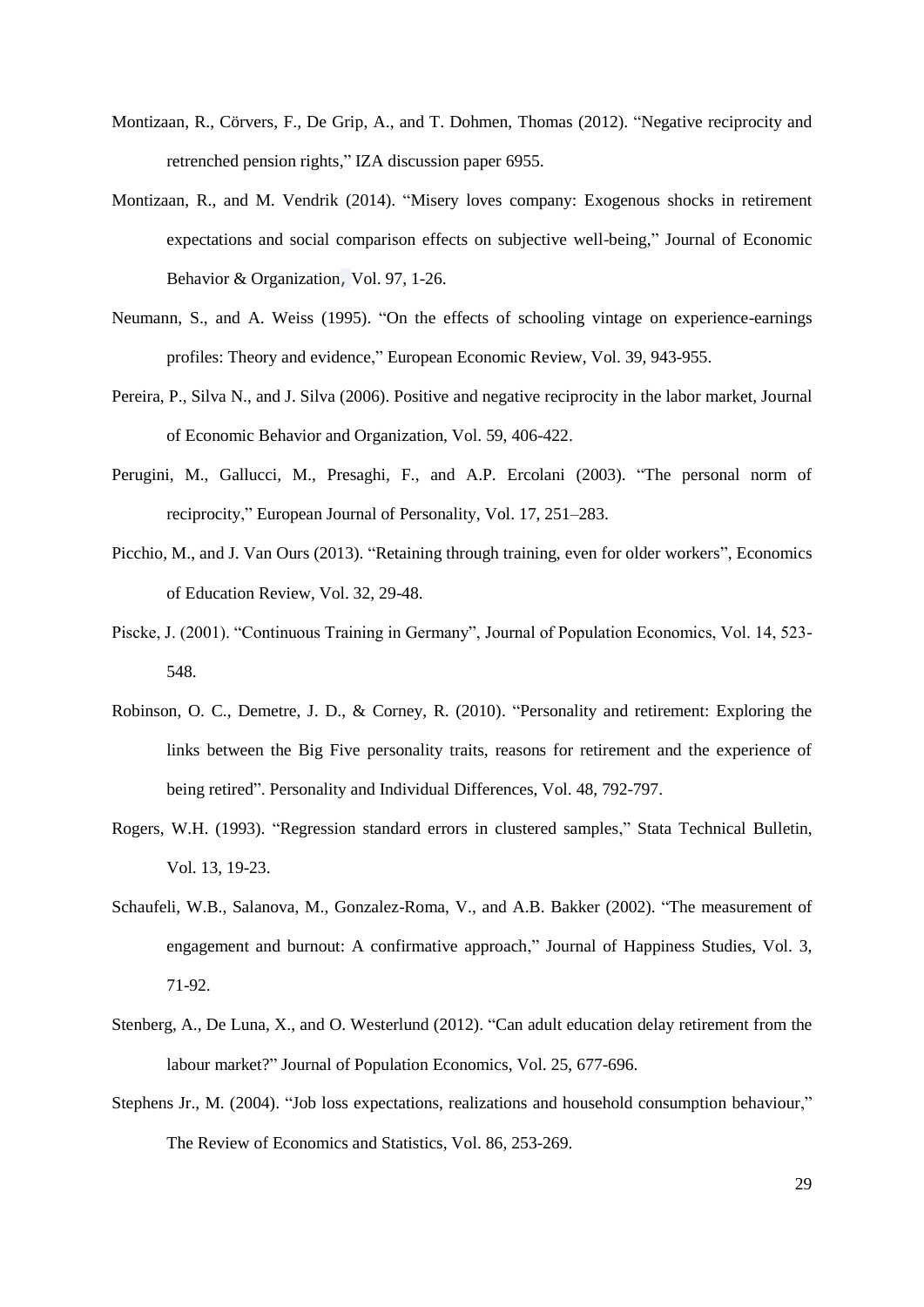- Van Erp, F., and P. de Hek (2009). "Analyzing labour supply of elderly people: A life-cycle approach," CPB memorandum 179.
- Van Rooij, M.C.J., Lusardi, A., and R.J.M. Alessie (2011). ["Financial literacy and retirement](http://ideas.repec.org/a/eee/joepsy/v32y2011i4p593-608.html)  [planning in the Netherlands,](http://ideas.repec.org/a/eee/joepsy/v32y2011i4p593-608.html)" [Journal of Economic Psychology,](http://ideas.repec.org/s/eee/joepsy.html) Vol. 32, 593-608.
- Van Rooij, M.C.J., Lusardi, A., and R.J.M. Alessie (2012). [Financial literacy, retirement planning and](http://ideas.repec.org/a/ecj/econjl/v122y2012i560p449-478.html)  [household wealth,](http://ideas.repec.org/a/ecj/econjl/v122y2012i560p449-478.html)" The [Economic Journal,](http://ideas.repec.org/s/ecj/econjl.html) Vol. 122, 449-478.
- Wooldridge, J.M. (2002). Econometric analysis of cross section and panel data, Cambridge, MA: MIT Press.
- Zwick, T. (2006). "The impact of training intensity on establishment productivity," Industrial Relations, Vol. 45, 26-46.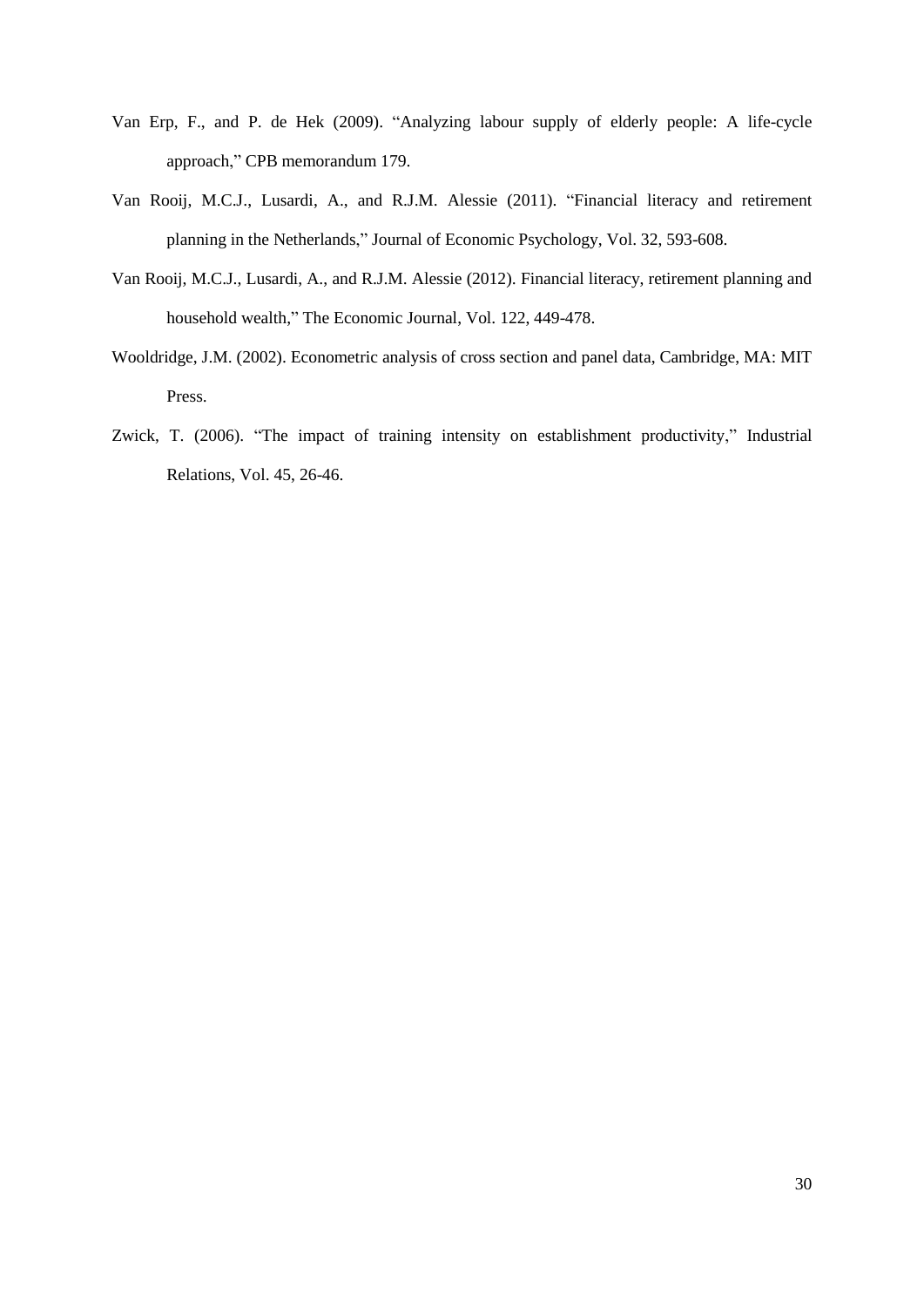# **Figure 1**

# **Retirement expectations**

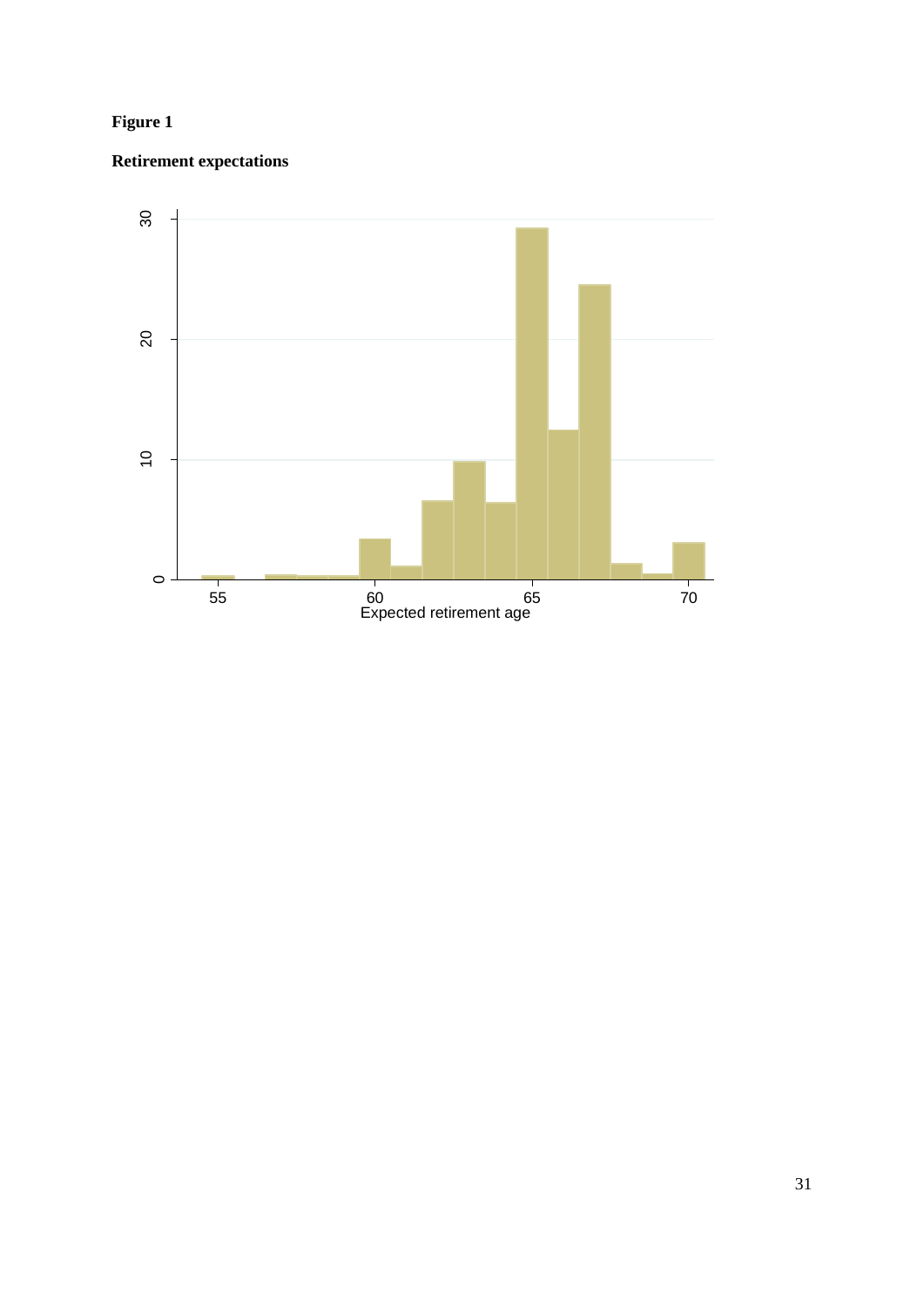# **Figure 2**

**Retirement expectations of employees with and without training access (above / below median)\***



\* Kernel density estimate (epanechnikov).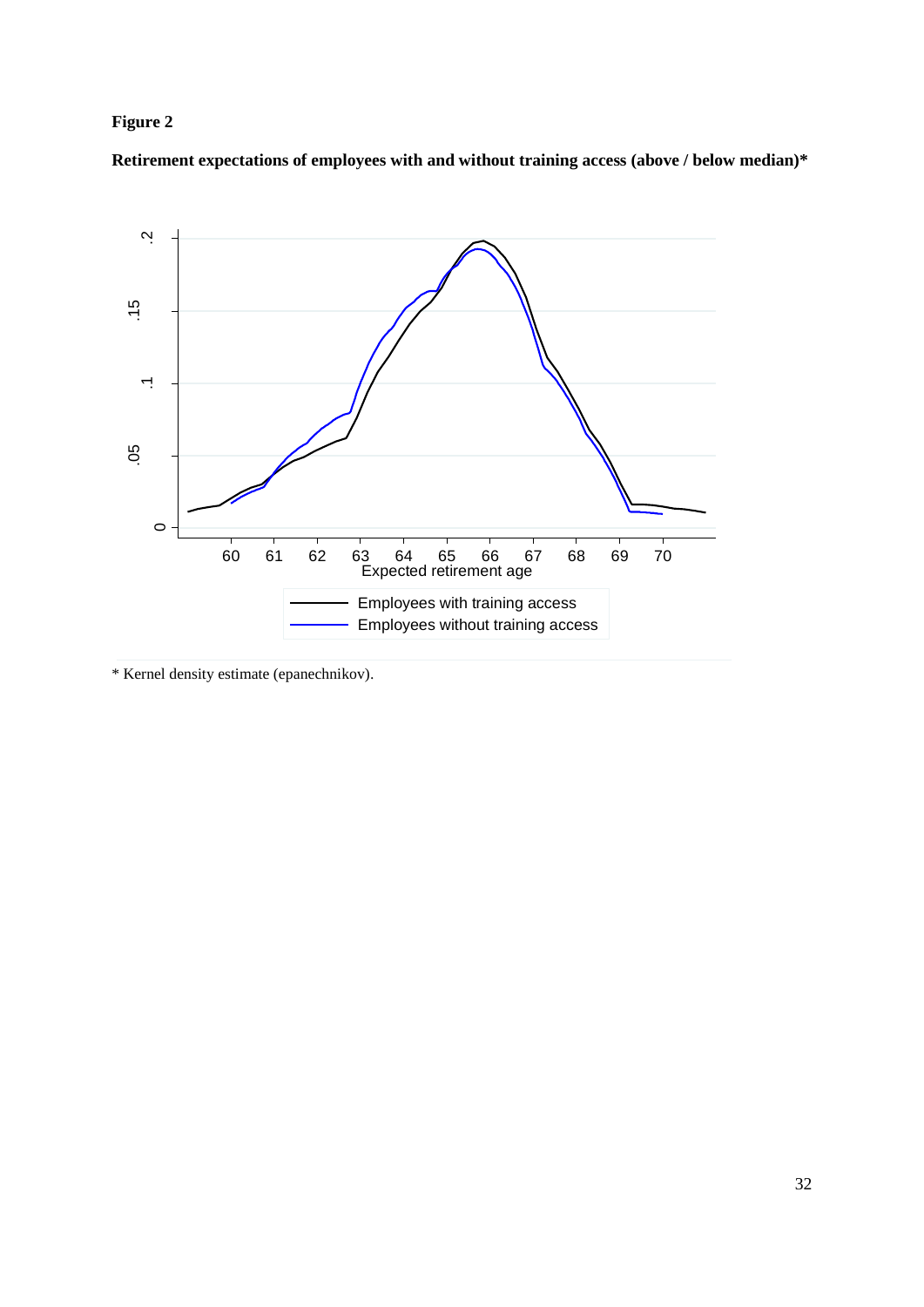| Employer-provided training access and expected retirement age |             |             |             |
|---------------------------------------------------------------|-------------|-------------|-------------|
| Dependent variable: expected retirement age                   | (1)         | (2)         | (3)         |
| <b>HR</b> practices focused on older workers                  |             |             |             |
| Training access                                               | $0.091**$   | $0.090**$   | $0.092**$   |
|                                                               | (0.043)     | (0.041)     | (0.042)     |
| Task adaptation                                               | $-0.062$    | $-0.072$    | $-0.072$    |
|                                                               | (0.045)     | (0.044)     | (0.046)     |
| Financial incentives                                          | $-0.021$    | $-0.018$    | $-0.014$    |
|                                                               | (0.028)     | (0.028)     | (0.029)     |
| Working hours policies                                        | 0.009       | 0.008       | $-0.010$    |
|                                                               | (0.056)     | (0.055)     | (0.055)     |
| Retirement policies                                           | 0.004       | 0.008       | $-0.003$    |
|                                                               | (0.049)     | (0.049)     | (0.049)     |
| <b>Personal characteristics</b>                               |             |             |             |
| Age 45-54 (age 35-44 is ref)                                  | $-0.142$    | $-0.155$    | $-0.128$    |
|                                                               | (0.163)     | (0.160)     | (0.163)     |
| Age 55-64                                                     | $-0.492***$ | $-0.494***$ | $-0.464***$ |
|                                                               | (0.147)     | (0.145)     | (0.141)     |
| Low education                                                 | $-0.120$    | $-0.156$    | $-0.038$    |
| (intermediate level of education is ref)                      |             |             |             |
|                                                               | (0.162)     | (0.161)     | (0.180)     |
| High education                                                | 0.092       | 0.085       | 0.039       |
|                                                               | (0.102)     | (0.106)     | (0.113)     |
| Government sector                                             | 0.079       | 0.052       | 0.069       |
|                                                               | (0.112)     | (0.108)     | (0.118)     |
| <b>Education</b> sector                                       | $0.248*$    | $0.224*$    | 0.197       |
|                                                               | (0.130)     | (0.123)     | (0.131)     |
| Wage (ln)                                                     | $-0.143$    | $-0.232*$   | $-0.359**$  |
|                                                               | (0.138)     | (0.131)     | (0.147)     |
| Contractual working hours                                     | $0.648**$   | $0.685**$   | $0.767***$  |
|                                                               | (0.273)     | (0.273)     | (0.289)     |
| Tenure                                                        | $-0.009***$ | $-0.010***$ | $-0.009***$ |
|                                                               | (0.003)     | (0.003)     |             |
| Male                                                          |             |             | (0.003)     |
|                                                               | 0.014       | 0.010       | $-0.007$    |
|                                                               | (0.091)     | (0.092)     | (0.094)     |
| Married                                                       | $-0.290***$ | $-0.276***$ | $-0.260***$ |
|                                                               | (0.085)     | (0.087)     | (0.091)     |
| <b>Personality traits</b>                                     |             |             |             |
| Neuroticism                                                   |             | $-0.103***$ | $-0.112***$ |
|                                                               |             | (0.038)     | (0.040)     |
| Extraversion                                                  |             | 0.039       | 0.032       |
|                                                               |             | (0.057)     | (0.054)     |
| <b>Openness</b>                                               |             | 0.084       | 0.072       |
|                                                               |             | (0.059)     | (0.059)     |
| Agreeableness                                                 |             | $-0.059$    | $-0.043$    |
|                                                               |             | (0.039)     | (0.038)     |
| Conscientiousness                                             |             | $-0.068*$   | $-0.078**$  |
|                                                               |             | (0.039)     | (0.038)     |
| <b>Job</b> tasks                                              | No          | No          | Yes         |
| <b>Observations</b>                                           | 845         | 845         | 845         |

| Table 1                                                       |
|---------------------------------------------------------------|
| Employer-provided training access and expected retirement age |

 $p < 0.10$ , \*\*  $p < 0.05$ , \*\*  $p < 0.01$ . Standard errors (in parentheses) corrected for clustering on organization level. The table shows ordered probit estimates. The HR practices measures are derived from a factor analysis on employers' answers to 17 questions on HR practices focused on older workers. The Big Five personality traits are derived from the abbreviated 15-item Big Five validated by Furnham et al. (2003) and McManus and Furnham (2006). We use 18 variables to identify the job tasks performed by employees. These are based on 18 questions from the Princeton Data Improvement Initiative (PDII) Survey. The relevancy of these job task measures is validated by Autor and Handel (2013).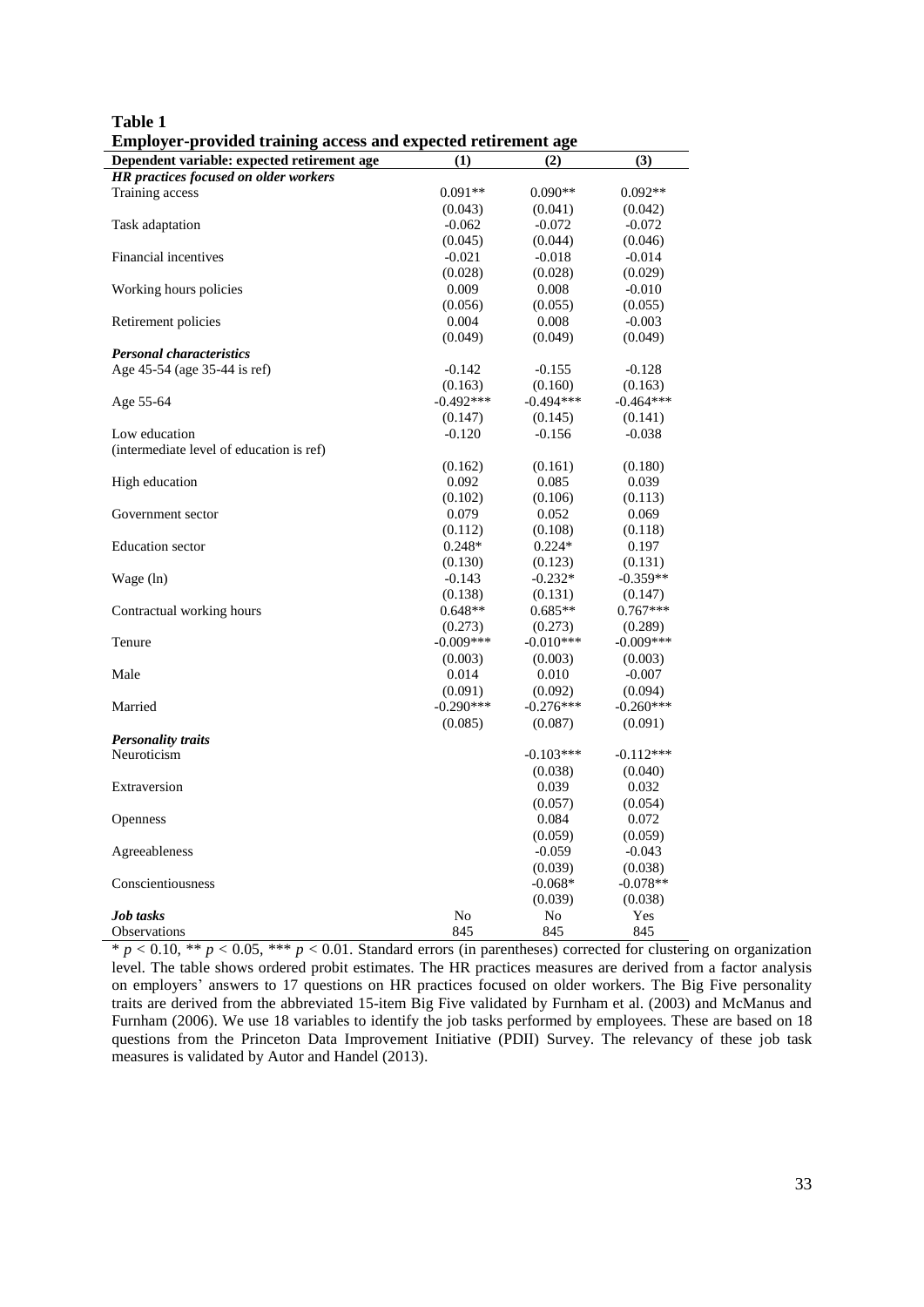| Table 2                                                                      |
|------------------------------------------------------------------------------|
| <b>Employer-provided training access and employee training participation</b> |

|                                 | No training | <b>Specific</b><br>training<br>without | <b>Specific</b><br>training<br>with support | <b>General</b><br>training<br>without | <b>General</b><br>training<br>with support |
|---------------------------------|-------------|----------------------------------------|---------------------------------------------|---------------------------------------|--------------------------------------------|
|                                 | (1)         | support<br>(2)                         | (3)                                         | support<br>(4)                        | (5)                                        |
| <b>Training access</b>          | $-0.010$    | 0.000                                  | $-0.016$                                    | $-0.001$                              | $0.026**$                                  |
|                                 | (0.022)     | (0.006)                                | (0.019)                                     | (0.012)                               | (0.012)                                    |
| <b>Personal characteristics</b> | Yes         | Yes                                    | Yes                                         | Yes                                   | Yes                                        |
| <b>Personality traits</b>       | Yes         | Yes                                    | Yes                                         | Yes                                   | Yes                                        |
| <b>Job</b> tasks                | Yes         | Yes                                    | Yes                                         | Yes                                   | Yes                                        |
| <b>Observations</b>             | 861         | 861                                    | 861                                         | 861                                   | 861                                        |

\* *p* < 0.10, \*\* *p* < 0.05, \*\*\* *p* < 0.01. Standard errors (in parentheses) corrected for clustering on organization level. The table shows marginal effects of a multinomial logit on different types of training participation of individual employees with and without support by the employer, including all control variables of the specification presented in Column 3 of Table 1.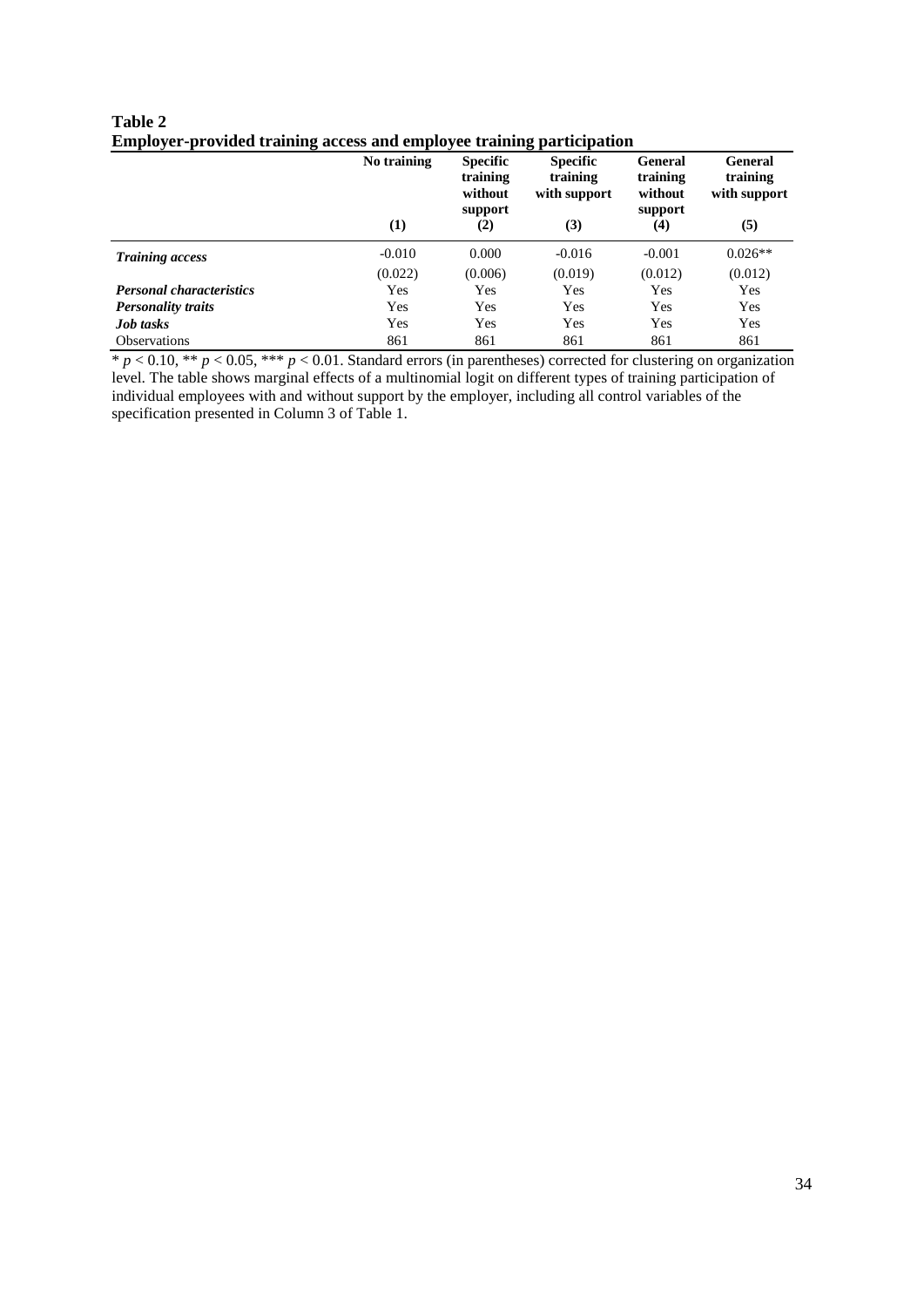# **Table 3 Employer-provided training access, actual training participation, and expected retirement age**

| Dependent variable: Expected retirement age  |            |
|----------------------------------------------|------------|
| <b>Training access</b>                       | $0.085***$ |
|                                              | (0.043)    |
| Human capital investments                    |            |
| Training participation                       | $-0.063$   |
|                                              | (0.081)    |
| Number of training courses                   | $0.057***$ |
|                                              | (0.027)    |
| <b>HR</b> practices focused on older workers | Yes        |
| <b>Personal characteristics</b>              | Yes        |
| <b>Personality traits</b>                    | Yes        |
| <b>Job</b> tasks                             | Yes        |
| <b>Observations</b>                          | 844        |

\* *p* < 0.10, \*\* *p* < 0.05, \*\*\* *p* < 0.01. Standard errors (in parentheses) corrected for clustering on organization level. The table shows ordered probit estimates, including all control variables of the specification presented in Column 3 of Table 1.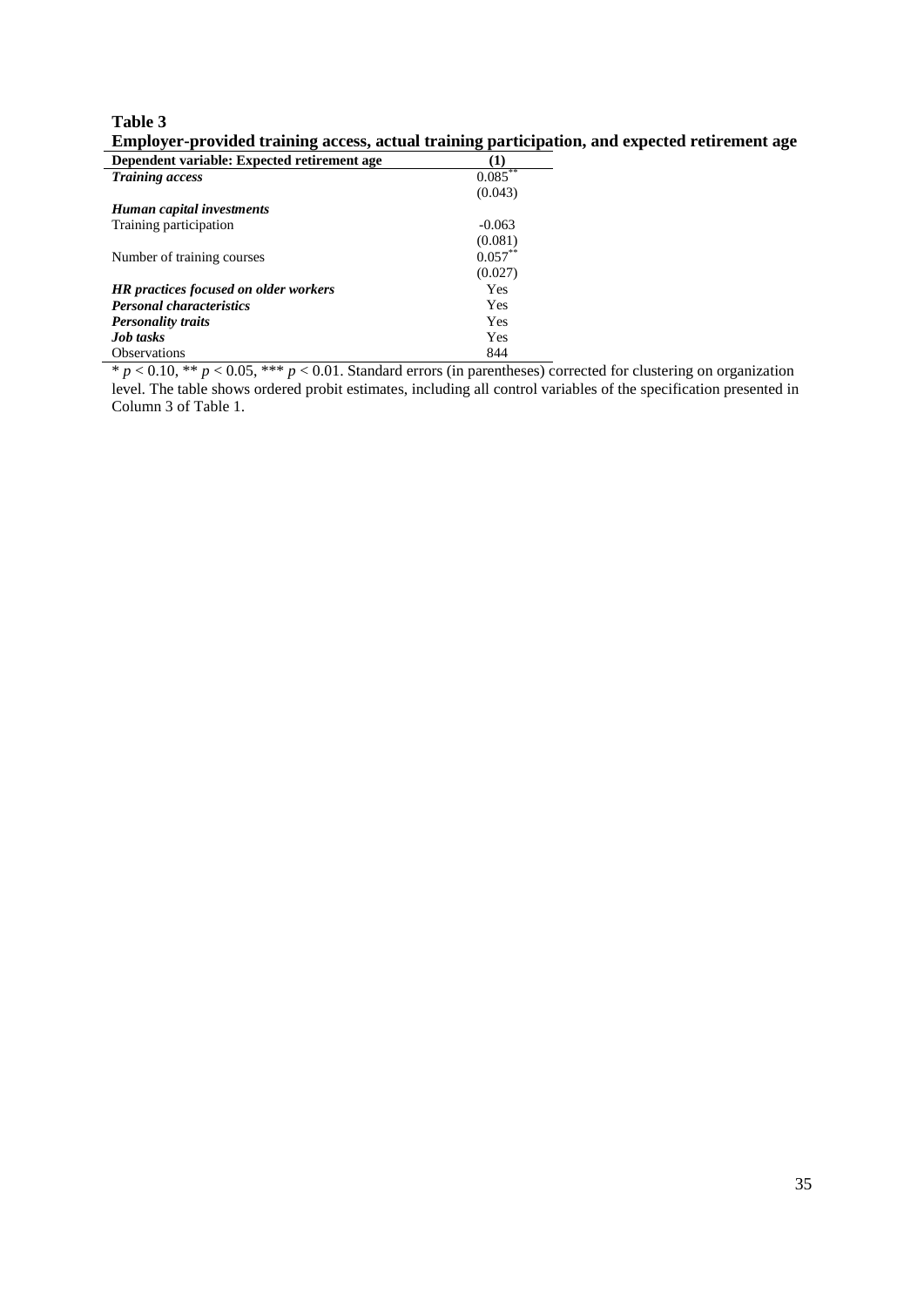| Table 4                                                           |  |
|-------------------------------------------------------------------|--|
| Training access and expected retirement age: positive reciprocity |  |

| ິ<br>Dependent variable: Expected retirement age | л.         | (2)       |
|--------------------------------------------------|------------|-----------|
| <b>Training access</b>                           | $0.090**$  | 0.021     |
|                                                  | (0.043)    | (0.053)   |
| Positive reciprocity                             | 0.051      | $-0.120$  |
|                                                  | (0.094)    | (0.100)   |
| Training access x positive reciprocity           |            | $0.243**$ |
|                                                  |            | (0.100)   |
| <b>HR</b> practices focused on older workers     | Yes        | Yes       |
| <b>Personal characteristics</b>                  | Yes        | Yes       |
| <b>Personality traits</b>                        | <b>Yes</b> | Yes       |
| <b>Job</b> tasks                                 | Yes        | Yes       |
| Human capital investments                        | Yes        | Yes       |
| <b>Observations</b>                              | 834        | 834       |

\* *p* < 0.10, \*\* *p* < 0.05, \*\*\* *p* < 0.01. Standard errors (in parentheses) corrected for clustering on organization level. Column 1 of the table shows ordered probit estimates which include the same control variables as in Column 3 of Table 1.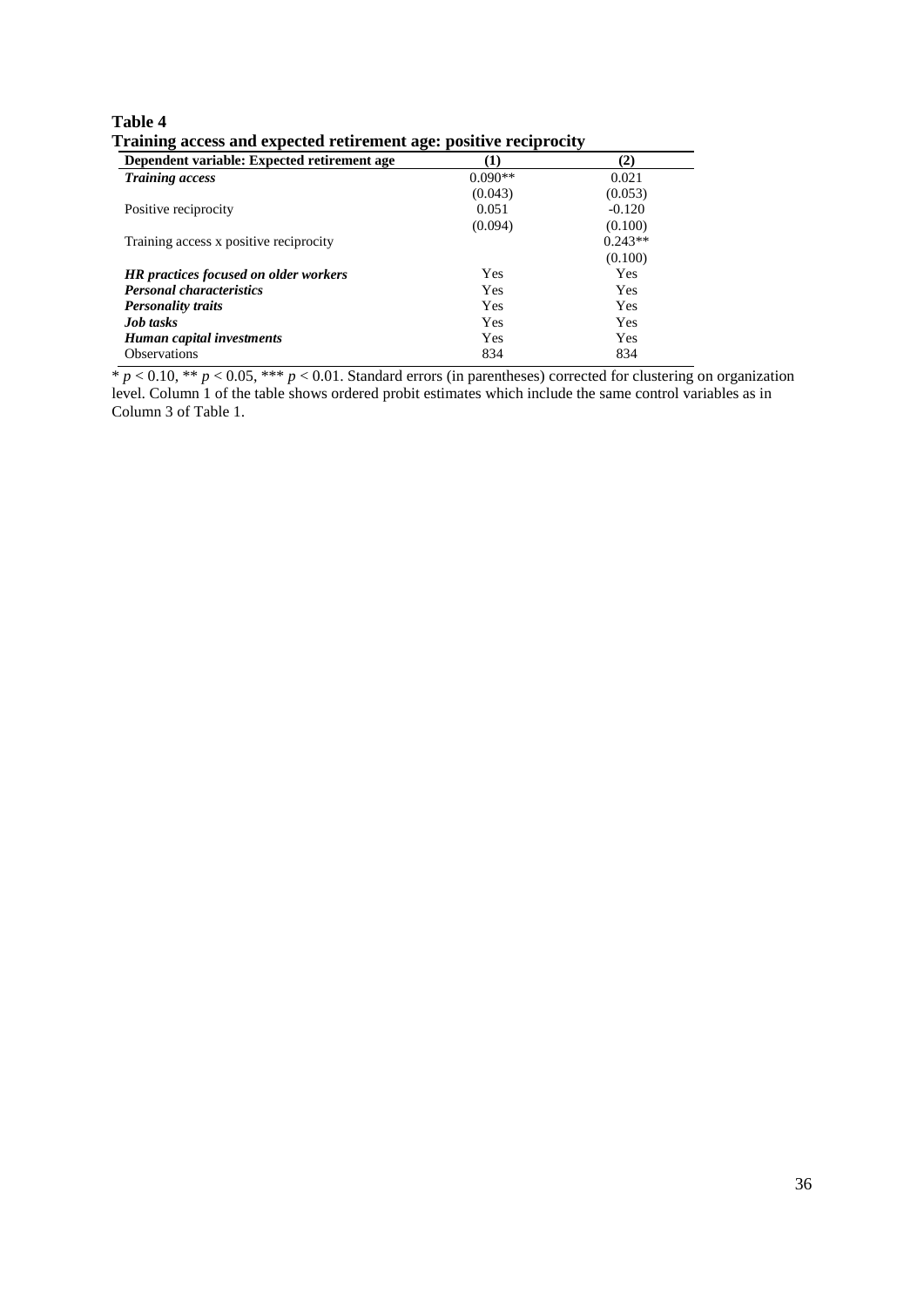**Table 5**

#### **Alternative explanations: selection, productivity, financial condition of the organization and overall HR-management**

| Dependent variable: Expected retirement age            | (1)            | (2)            | (3)            | (4)                   | (5)       |
|--------------------------------------------------------|----------------|----------------|----------------|-----------------------|-----------|
| <b>Training access</b>                                 | 0.083          | $0.095***$     | $0.090^{*}$    | 0.127                 | $0.236^*$ |
|                                                        | (0.040)        | (0.040)        | (0.041)        | (0.053)               | (0.105)   |
| <b>Characteristics of workforce</b>                    |                |                |                |                       |           |
| Percentage of highly educated workers                  | $-0.002$       | $-0.002$       | $-0.002$       | $-0.003$              | $-0.006$  |
|                                                        | (0.002)        | (0.002)        | (0.002)        | (0.002)               | (0.005)   |
| Prepared to participate in a course aimed at improving | $0.095***$     | $0.105***$     | $0.107***$     | $0.079*$              | 0.151     |
| skills for current job                                 |                |                |                |                       |           |
|                                                        | (0.044)        | (0.044)        | (0.044)        | (0.046)               | (0.097)   |
| Prepared to participate in a course aimed at improving | 0.057          | 0.040          | 0.042          | 0.061                 | 0.106     |
| skills needed to advance in the organization           |                |                |                |                       |           |
|                                                        | (0.043)        | (0.046)        | (0.046)        | (0.048)               | (0.102)   |
| Prepared to participate in a course aimed at learning  | $0.100***$     | $0.105***$     | $0.104*$       | 0.051                 | 0.057     |
| skills needed for a new job                            |                |                |                |                       |           |
|                                                        | (0.050)        | (0.053)        | (0.053)        | (0.058)               | (0.118)   |
| Job engagement                                         | 0.040          | 0.034          | 0.033          | 0.016                 | 0.013     |
|                                                        | (0.031)        | (0.033)        | (0.033)        | (0.038)               | (0.079)   |
| <b>Productivity indicators</b>                         |                |                |                |                       |           |
| Increase of productivity (self-assessed)               |                | $-0.000$       | $-0.000$       | $-0.000$              | $-0.000$  |
|                                                        |                | (0.000)        | (0.000)        | (0.000)               | (0.000)   |
| Bad health (self-assessed)                             |                | $-0.073$       | $-0.077$       | $-0.121$ <sup>*</sup> | $-0.219$  |
|                                                        |                | (0.066)        | (0.066)        | (0.071)               | (0.149)   |
| Number of sick days (self-assessed)                    |                | $-0.001$       | $-0.001$       | 0.000                 | $-0.001$  |
|                                                        |                | (0.002)        | (0.002)        | (0.002)               | (0.005)   |
| Financial condition of organization                    |                |                |                |                       |           |
| Financial condition                                    |                |                | 0.040          | 0.084                 | 0.187     |
|                                                        |                |                | (0.050)        | (0.064)               | (0.128)   |
| Likelihood that organization has to cut expenses in    |                |                | 0.046          | 0.047                 | 0.127     |
| coming five years                                      |                |                |                |                       |           |
|                                                        |                |                | (0.054)        | (0.066)               | (0.133)   |
| <b>Personal characteristics</b>                        | Yes            | Yes            | Yes            | Yes                   | Yes       |
| <b>Personality traits</b>                              | Yes            | Yes            | Yes            | Yes                   | Yes       |
| Job tasks                                              | Yes            | Yes            | Yes            | Yes                   | Yes       |
| <b>Human capital investments</b>                       | Yes            | Yes            | Yes            | Yes                   | Yes       |
| <b>Overall HR</b> management                           | N <sub>0</sub> | N <sub>0</sub> | N <sub>o</sub> | Yes                   | Yes       |
| Organization random effects                            | No             | N <sub>o</sub> | No             | N <sub>0</sub>        | Yes       |
| Observations                                           | 838            | 807            | 807            | 677                   | 677       |

 $* p < 0.10, ** p < 0.05, *** p < 0.01$ . Standard errors (in parentheses) corrected for clustering on organization level. Columns 1–4 show ordered probit estimates with the same control variables as in Column 3 of Table 1. Column 5 shows the results of a hierarchical linear model with random effects. The HR practices measures are derived from a factor analysis on employers' answers to 17 questions on the use of HR practices that are focused on older workers. The Big Five personality traits are derived from the abbreviated 15-item Big Five validated by Furnham et al. (2003) and McManus and Furnham (2006). Job tasks are measured using 18 questions from the Princeton Data Improvement Initiative (PDII) Survey. The relevancy of these job task measures are validated by Autor and Handel (2013). Overall personnel management is measured by 11 indicators derived from a factor analysis on employers' answers to 48 questions on the extent to which HR-instruments are applied within the firm.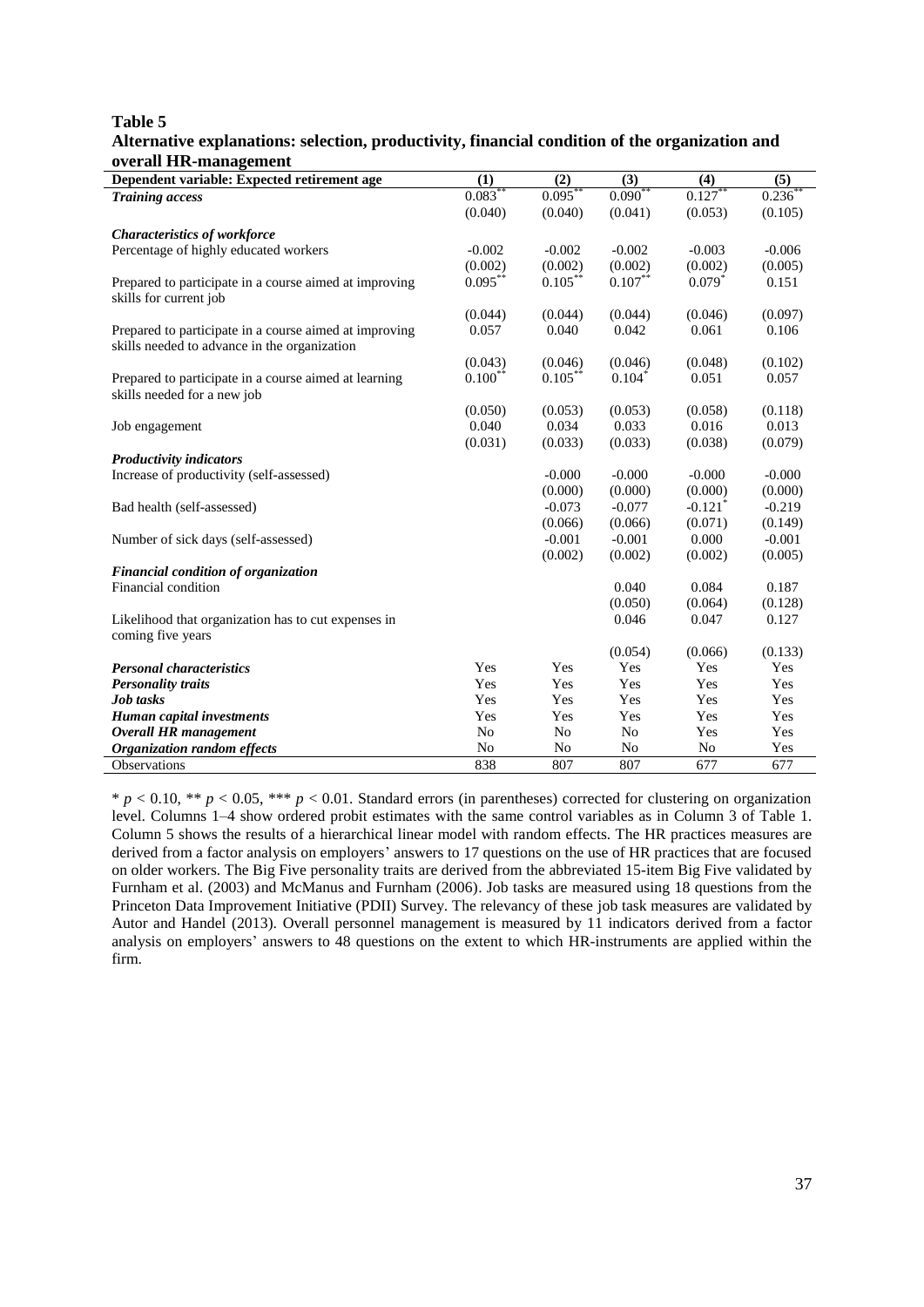**Table 6**

| Dependent variable: Expected retirement age                                       | (1)        | $\rm(2)$     |  |
|-----------------------------------------------------------------------------------|------------|--------------|--|
| <b>Training access</b>                                                            | $0.126***$ | $0.096^{**}$ |  |
|                                                                                   | (0.043)    | (0.046)      |  |
| Mean retirement age of 1949/1950 cohorts who were<br>employed in the organization | 0.038      |              |  |
|                                                                                   | (0.048)    |              |  |
| Percentage of retirees of 1949/1950 cohorts in the<br>organization                | $-0.094$   |              |  |
|                                                                                   | (0.226)    |              |  |
| Percentage of employees born in 1950 in the<br>organization's workforce           | 0.022      |              |  |
|                                                                                   | (0.239)    |              |  |
| Mean expected retirement age of colleagues                                        |            | $-0.016$     |  |
|                                                                                   |            | (0.042)      |  |
| <b>HR</b> practices focused on older workers                                      | <b>Yes</b> | <b>Yes</b>   |  |
| <b>Personal characteristics</b>                                                   | Yes        | Yes          |  |
| <b>Personality traits</b>                                                         | <b>Yes</b> | Yes          |  |
| <b>Job</b> tasks                                                                  | Yes        | Yes          |  |
| Human capital investments                                                         | Yes        | Yes          |  |
| <b>Observations</b>                                                               | 759        | 738          |  |

**Training access and expected retirement age: controlled for organizational retirement patterns** 

 $* p < 0.10$ ,  $** p < 0.05$ ,  $*** p < 0.01$ . Standard errors (in parentheses) corrected for clustering on organization level. Columns 1 and 2 show ordered probit estimates, which include the same control variables as Column 3 of Table 1.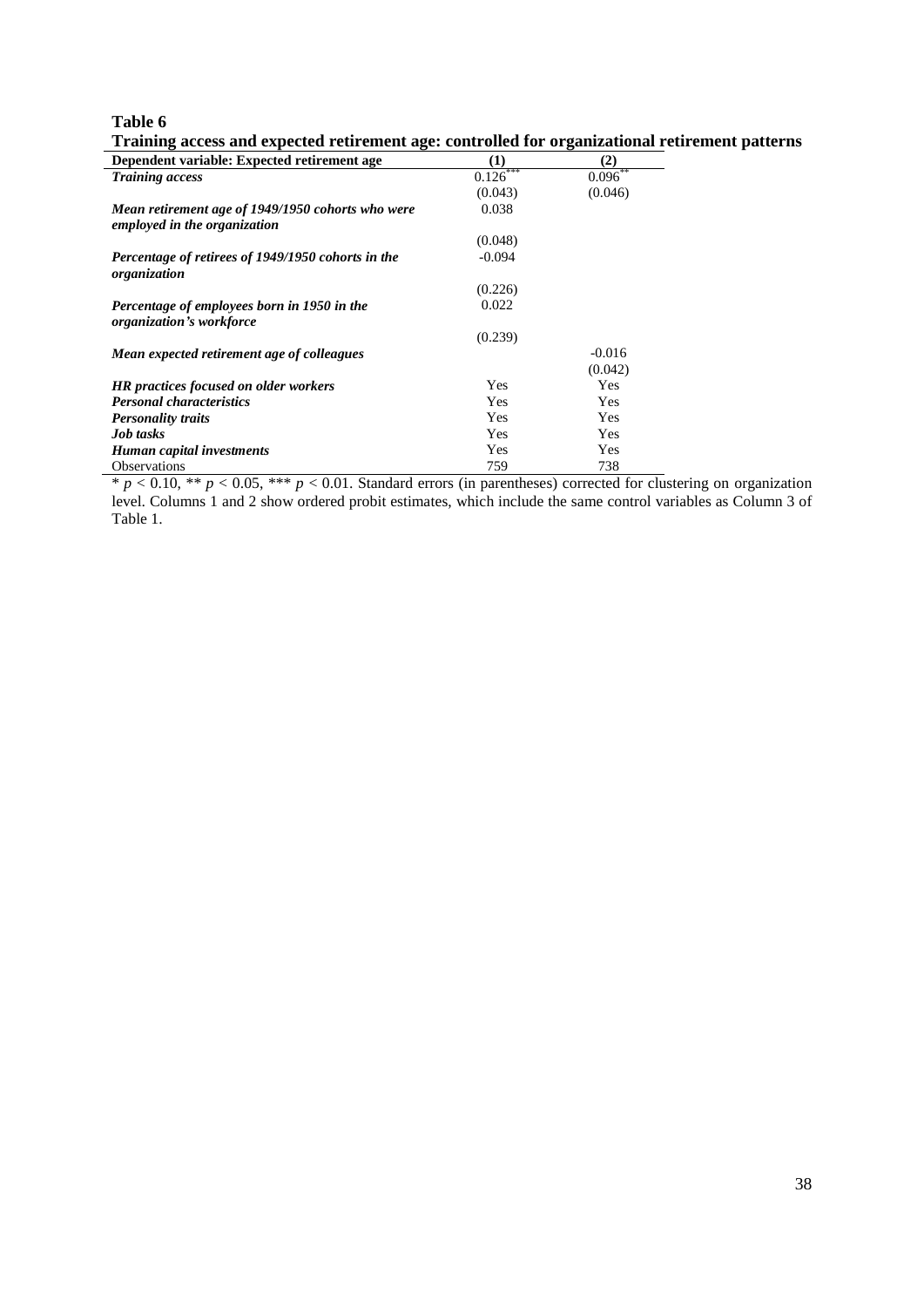# **Appendix A**

# **Table A1**

# **Employer survey questions on HR practices focused on older workers**

|     | <b>Employer survey questions on HR practices focused on older workers</b>             | <b>Scale</b>                    |
|-----|---------------------------------------------------------------------------------------|---------------------------------|
|     | To what extent does your organization apply the following HR instruments specifically | Five-point Likert scale ranging |
|     | targeted toward older employees?                                                      | from 1 "Applied to no older     |
|     |                                                                                       | employee" to 5 "Applied to all  |
| I)  | Adaptation of the workplace                                                           | older employees."               |
| 2)  | Giving tasks in which they perform relatively well                                    |                                 |
| 3)  | Task relief                                                                           |                                 |
| 4)  | Extra education or training participation                                             |                                 |
| 5)  | Training aimed at rethinking retirement and the professional career                   |                                 |
| 6)  | Mentor function for older employees                                                   |                                 |
| 7)  | Old age holiday days                                                                  |                                 |
| 8)  | Senior leave                                                                          |                                 |
| 9)  | Demotion                                                                              |                                 |
| 10) | Wage decrease                                                                         |                                 |
| II  | Promotion                                                                             |                                 |
| 12) | Shortening of labor hours                                                             |                                 |
| 13) | Part-time retirement                                                                  |                                 |
| 14) | Extra investment in life course savings plans                                         |                                 |
| 15) | Allowing employees to continue working after age 65                                   |                                 |
| 16) | Wage guarantee                                                                        |                                 |
| 17. | Departure schemes                                                                     |                                 |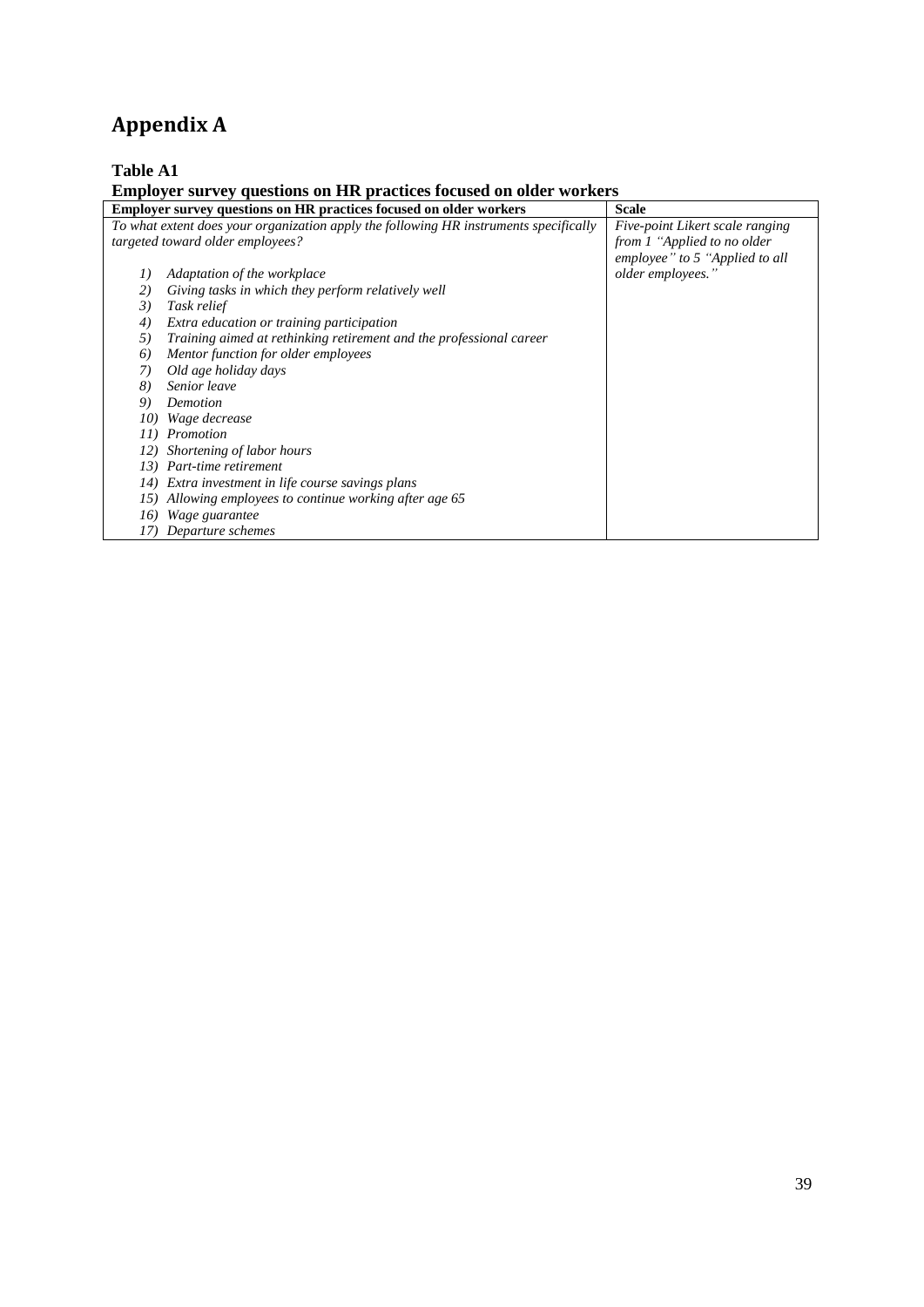### **Appendix B**

Table B1 in Appendix B displays information on the distribution of employees over the various subsectors in the representative sample (Columns 1 and 2), the response rates to the employee survey (Column 3), the distribution of workers over subsectors in the employee survey (Columns 4 and 5) and the distribution of employees over sectors in the matched employer-employee data (Columns 6 and 7). The largest subsectors in the representative sample of public sector employees are Primary and Secondary Education (25.8%), Municipalities (19.8%) and the National Government (13.4%). Column 3 shows that the response rates to the employee survey are very similar across sectors, at approximately 11%. The lowest response rate is found for academic hospitals (8.2%), while the highest response rate is found for workers in intermediate vocational education (12.8%).

The representativeness of the estimation sample is further explored in Table B2, which presents the observable characteristics of employees with and without a match to their employer in Columns 1 and 2, respectively. Column 3 shows the t-statistic for the test of whether employee characteristics differ between employees with or without a match to their employer. We find that the between-group differences are small. There are only weakly significant differences (at the 10% level) in the number of 45–55 year-olds and highly educated, and in job engagement between the groups of employees with or without a match. Therefore, we can reasonably conclude that employees who can be matched to their employer are similar to those for whom no match is available.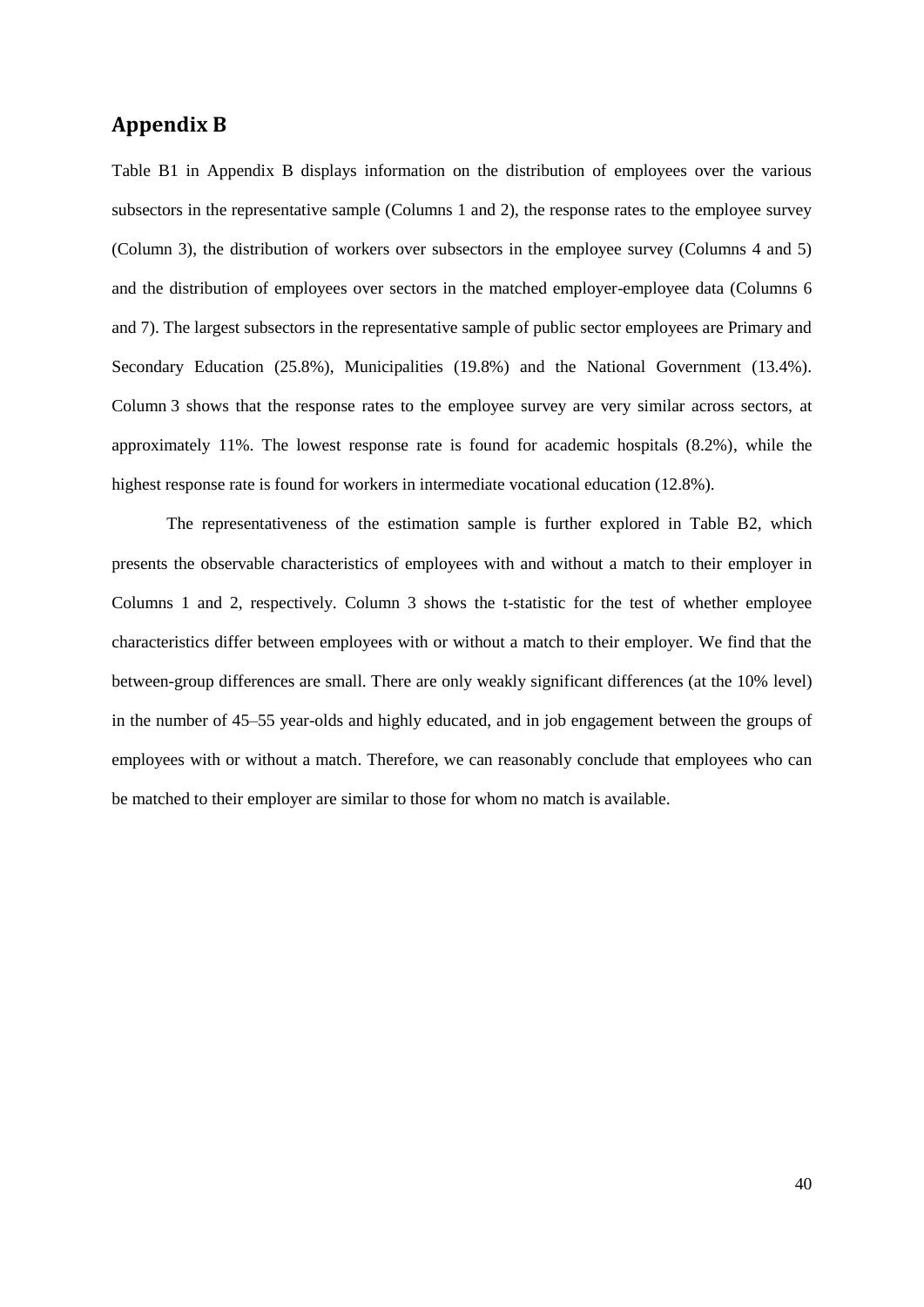### **Table B1 Employee response rates by subsector**

|                                        |              | Representative<br>sample | <b>Response</b><br>Distribution of<br>rate<br>workers in employee<br>employee<br>survey<br>survey |              | <b>Distribution of</b><br>workers in employee<br>survey after match<br>with employer data |              |                |
|----------------------------------------|--------------|--------------------------|---------------------------------------------------------------------------------------------------|--------------|-------------------------------------------------------------------------------------------|--------------|----------------|
| <b>Sector</b>                          | <b>Total</b> | $\frac{0}{0}$            | $\frac{0}{0}$                                                                                     | <b>Total</b> | $\frac{0}{0}$                                                                             | <b>Total</b> | $\frac{0}{0}$  |
|                                        | (1)          | (2)                      | (3)                                                                                               | (4)          | (5)                                                                                       | (6)          | (7)            |
| National government                    | 7,699        | 13.4                     | 11.8                                                                                              | 911          | 14.7                                                                                      | 314          | 23.5           |
| Defense (civilian personnel)           | 2,322        | 4.1                      | 10.3                                                                                              | 240          | 3.9                                                                                       | <b>NA</b>    | <b>NA</b>      |
| Provinces and district water<br>boards | 1,923        | 3.4                      | 10.8                                                                                              | 208          | 3.4                                                                                       | 25           | 1.9            |
| Municipalities                         | 11,340       | 19.8                     | 10.2                                                                                              | 1157         | 18.7                                                                                      | 297          | 22.2           |
| Police                                 | 2,903        | 5.1                      | 10.8                                                                                              | 313          | 5.1                                                                                       | 31           | 2.3            |
| Primary and secondary<br>education     | 14,772       | 25.8                     | 10.9                                                                                              | 1610         | 26.1                                                                                      | 374          | 28             |
| Intermediate vocational<br>education   | 3,331        | 5.8                      | 12.8                                                                                              | 428          | 6.9                                                                                       | 50           | 3.7            |
| Higher vocational education            | 2,259        | 3.9                      | 11.8                                                                                              | 267          | 4.3                                                                                       | 71           | 5.3            |
| Universities                           | 2,695        | 4.7                      | 10.5                                                                                              | 282          | 4.6                                                                                       | 75           | 5.6            |
| Academic hospitals                     | 2,723        | 4.8                      | 8.2                                                                                               | 223          | 3.6                                                                                       | <b>NA</b>    | NA             |
| Water, energy and public<br>utilities  | 2,442        | 4.3                      | 10.7                                                                                              | 261          | 4.2                                                                                       | 26           | 1.9            |
| Voluntary members                      | 1,992        | 3.5                      | 9.7                                                                                               | 194          | 3.1                                                                                       | 46           | 3.4            |
| Other                                  | 949          | 1.7                      | 9.0                                                                                               | 85           | 1.4                                                                                       | 28           | $\overline{c}$ |
|                                        | 57,350       | 100                      | 10.8                                                                                              | 6,179        | 100                                                                                       | 1,337        | 100            |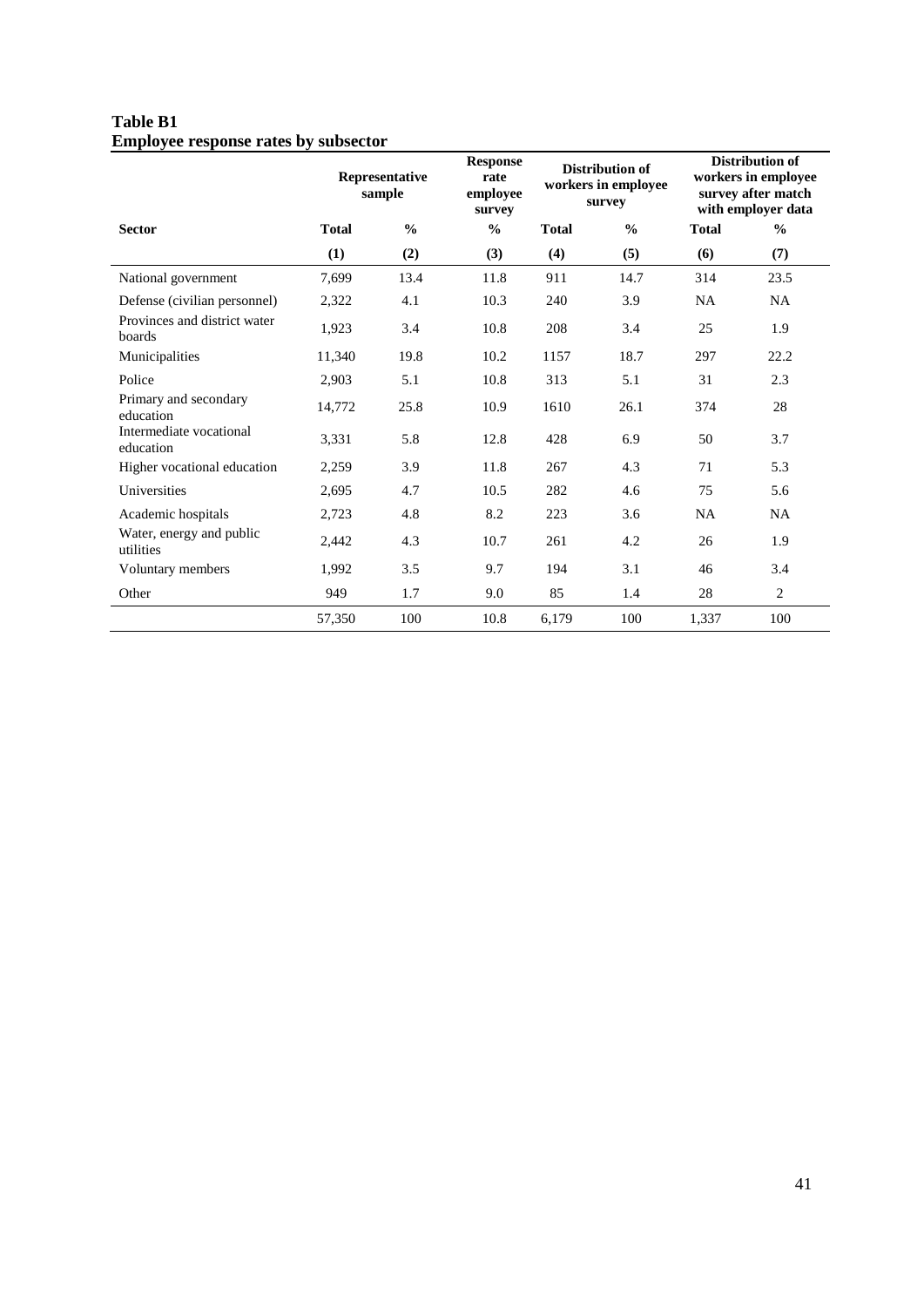|                                                                                                                          | Average<br>employees with<br>a match | Average<br>employees<br>without a match | t-stat<br>difference |
|--------------------------------------------------------------------------------------------------------------------------|--------------------------------------|-----------------------------------------|----------------------|
| Expected retirement age                                                                                                  | 65.13                                | 65.01                                   | 1.45                 |
| Average score on positive reciprocity                                                                                    | 3.98                                 | 3.99                                    | 0.79                 |
| Age 45-54 (age 35-44 is ref)                                                                                             | 0.23                                 | 0.21                                    | $1.69*$              |
| Age 55-64                                                                                                                | 0.69                                 | 0.71                                    | 1.17                 |
| Low education                                                                                                            | 0.05                                 | 0.04                                    | 0.34                 |
| High education                                                                                                           | 0.72                                 | 0.70                                    | $1.90*$              |
| Wage $(ln)$                                                                                                              | 10.9                                 | 10.9                                    | 0.52                 |
| Contractual working hours                                                                                                | 0.89                                 | 0.89                                    | 1.28                 |
| Tenure                                                                                                                   | 12.9                                 | 13.2                                    | 0.82                 |
| Male                                                                                                                     | 0.62                                 | 0.62                                    | 0.23                 |
| Married                                                                                                                  | 0.84                                 | 0.83                                    | 0.69                 |
| Training participation                                                                                                   | 0.61                                 | 0.60                                    | 0.94                 |
| Number of training courses                                                                                               | 1.41                                 | 1.32                                    | 1.32                 |
| Prepared to participate in a course aimed at<br>improving skills for the present job                                     | 3.70                                 | 3.67                                    | 1.17                 |
| Prepared to participate in a course aimed at<br>improving skills needed to climb up in position in<br>their organization | 3.00                                 | 3.01                                    | 0.32                 |
| Prepared to participate in a course aimed at<br>learning skills needed for a new job                                     | 3.43                                 | 3.44                                    | 0.18                 |
| Job engagement                                                                                                           | 3.03                                 | 3.18                                    | $1.85*$              |
| Increase of productivity (self-assessed)                                                                                 | 110.9                                | 103.3                                   | 1.10                 |
| Bad health (self-assessed)                                                                                               | 1.92                                 | 1.95                                    | 0.96                 |
|                                                                                                                          |                                      |                                         |                      |

#### **Table B2 Employee characteristics with and without a match to the employer**

Number of sick days (self-assessed) 6.3 6.7 6.7 6.56  $* p < 0.10, ** p < 0.05, *** p < 0.01$ . We also performed the same test on the 18 job task indicators used in Table 1 and found no significant differences in the job tasks of employees with and without a match to the employer data.